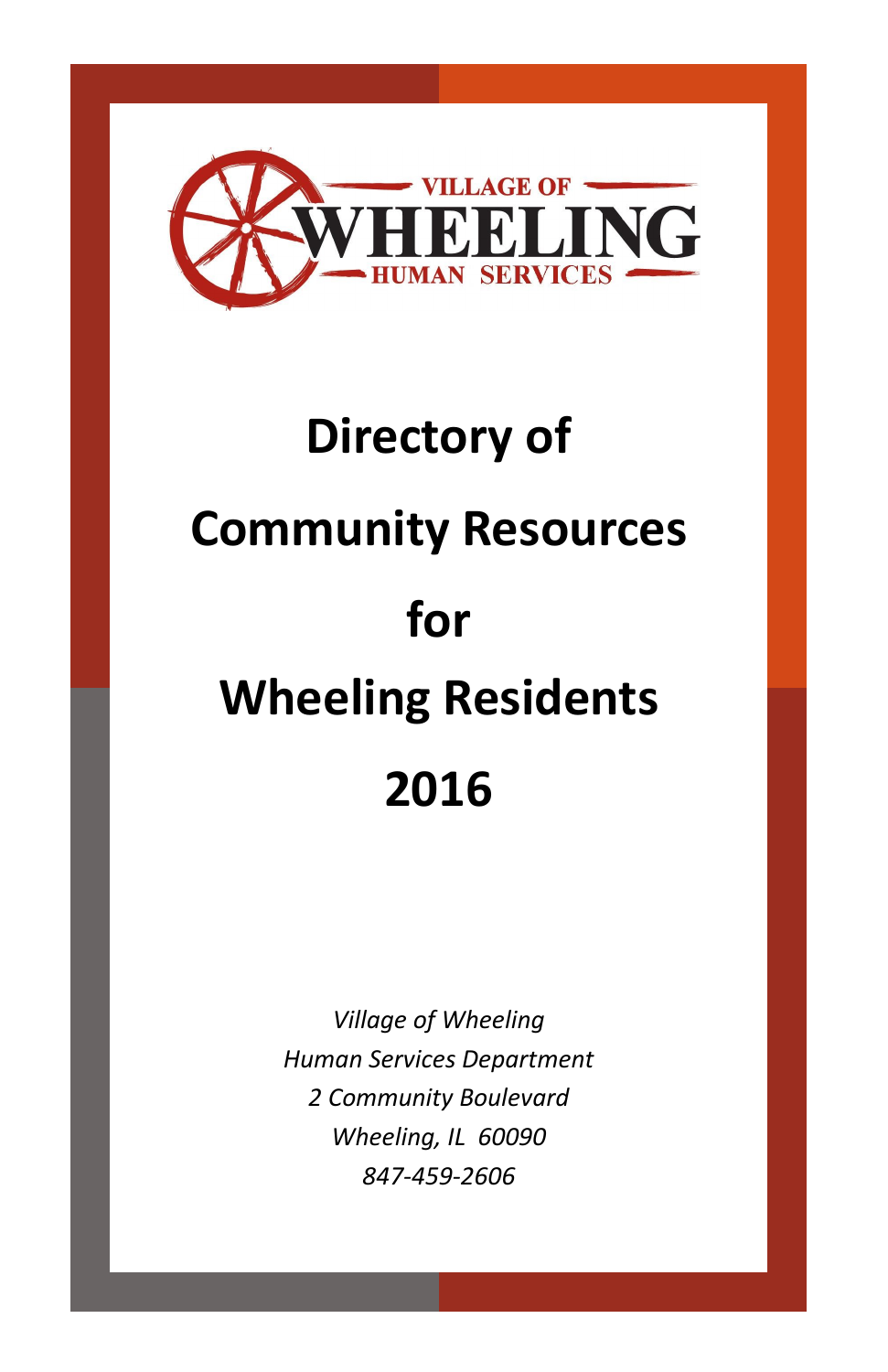# **DIRECTORY OF OFFICIALS FOR THE VILLAGE OF WHEELING**

**2 Community Blvd. Wheeling, IL 60090 Phone: (847) 459-2600**

**Office Hours: Monday through Friday 8:30AM to 5:00PM**

### **\* \* \* \* \* \***

|                                       | 499-9095 |
|---------------------------------------|----------|
|                                       | 499-9090 |
|                                       | 499-9231 |
| ASSISTANT VILLAGE MANAGER             | 499-9091 |
|                                       | 499-9020 |
| <b>HUMAN RESOURCES DIRECTOR</b>       | 499-9091 |
| <b>HUMAN SERVICES DIRECTOR</b>        | 459-2606 |
|                                       | 279-6901 |
| <b>COMMUNITY DEVELOPMENT DIRECTOR</b> | 499-9060 |
|                                       | 459-2635 |
|                                       | 459-2665 |
|                                       | 459-4100 |
| WHEELING PARK DISTRICT                | 465-3333 |
|                                       |          |
| <b>NON-EMERGENCY POLICE</b>           | 459-2632 |
| <b>NON-FMERGENCY FIRE</b>             | 459-2662 |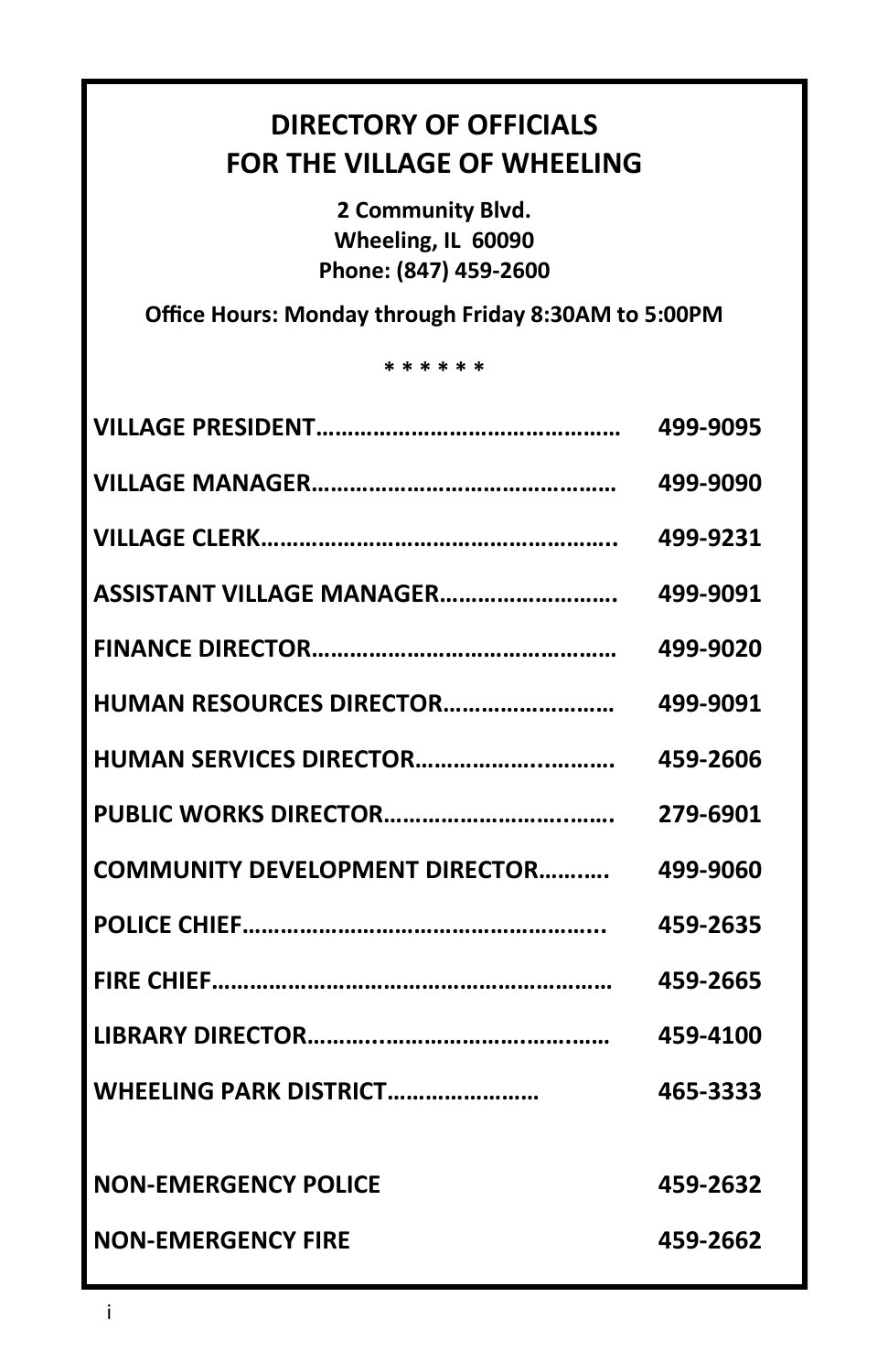# **TABLE OF CONTENTS**

| 1  |
|----|
| 2  |
| 3  |
| 4  |
| 6  |
| 13 |
| 13 |
| 16 |
| 18 |
| 20 |
| 21 |
| 23 |
| 24 |
| 25 |
| 27 |
| 28 |
| 28 |
| 32 |
| 35 |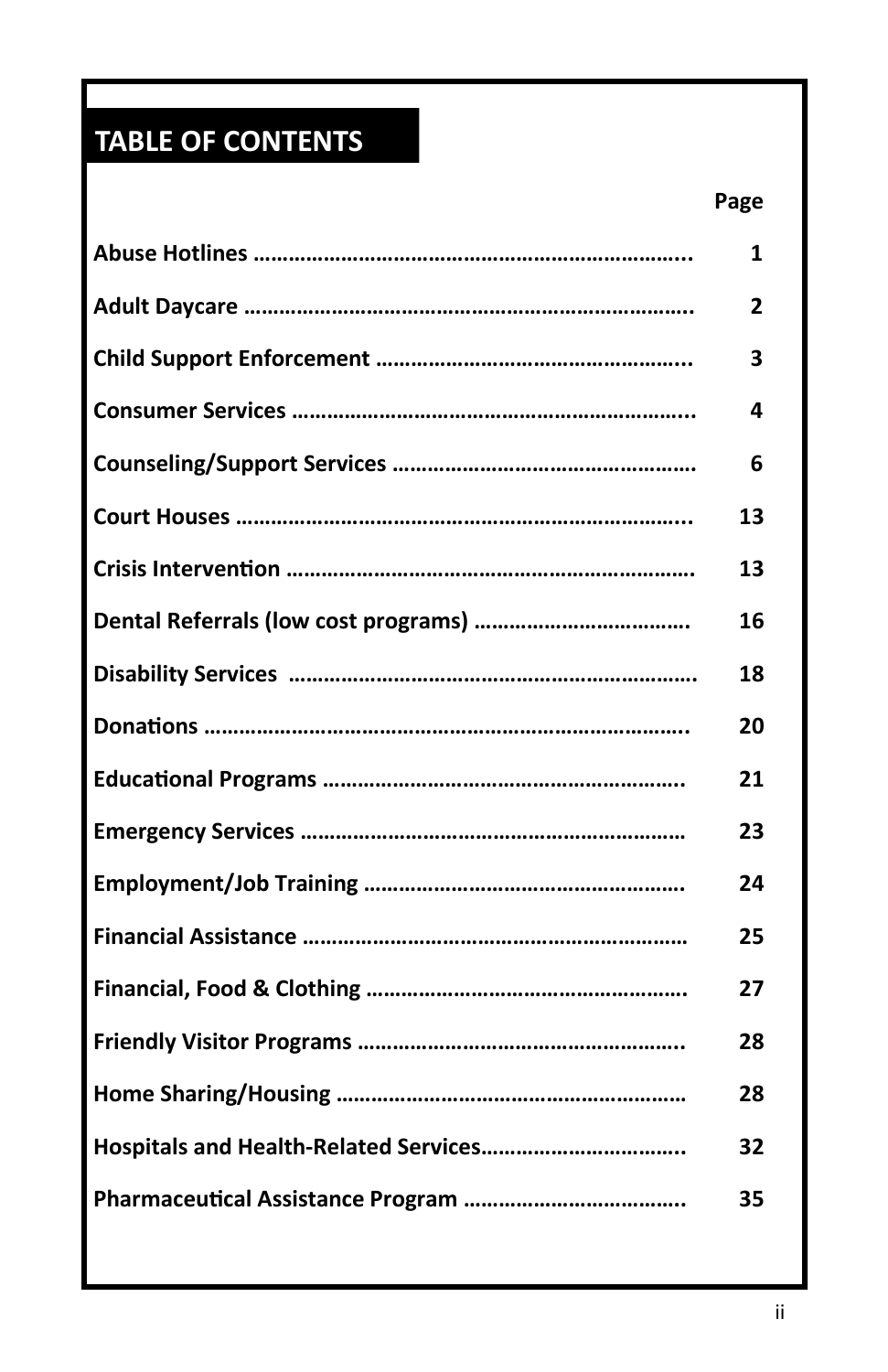# **TABLE OF CONTENTS**

Continued

|                                      | Page |
|--------------------------------------|------|
|                                      | 36   |
|                                      | 38   |
|                                      | 42   |
|                                      | 43   |
| Nursing Homes/Retirement Communities | 44   |
|                                      | 46   |
|                                      | 47   |
|                                      | 48   |
|                                      | 51   |
|                                      | 52   |
|                                      | 54   |
|                                      | 55   |
|                                      | 56   |
|                                      | 56   |
|                                      | 57   |
|                                      | 58   |
|                                      | 59   |
|                                      | 62   |
|                                      |      |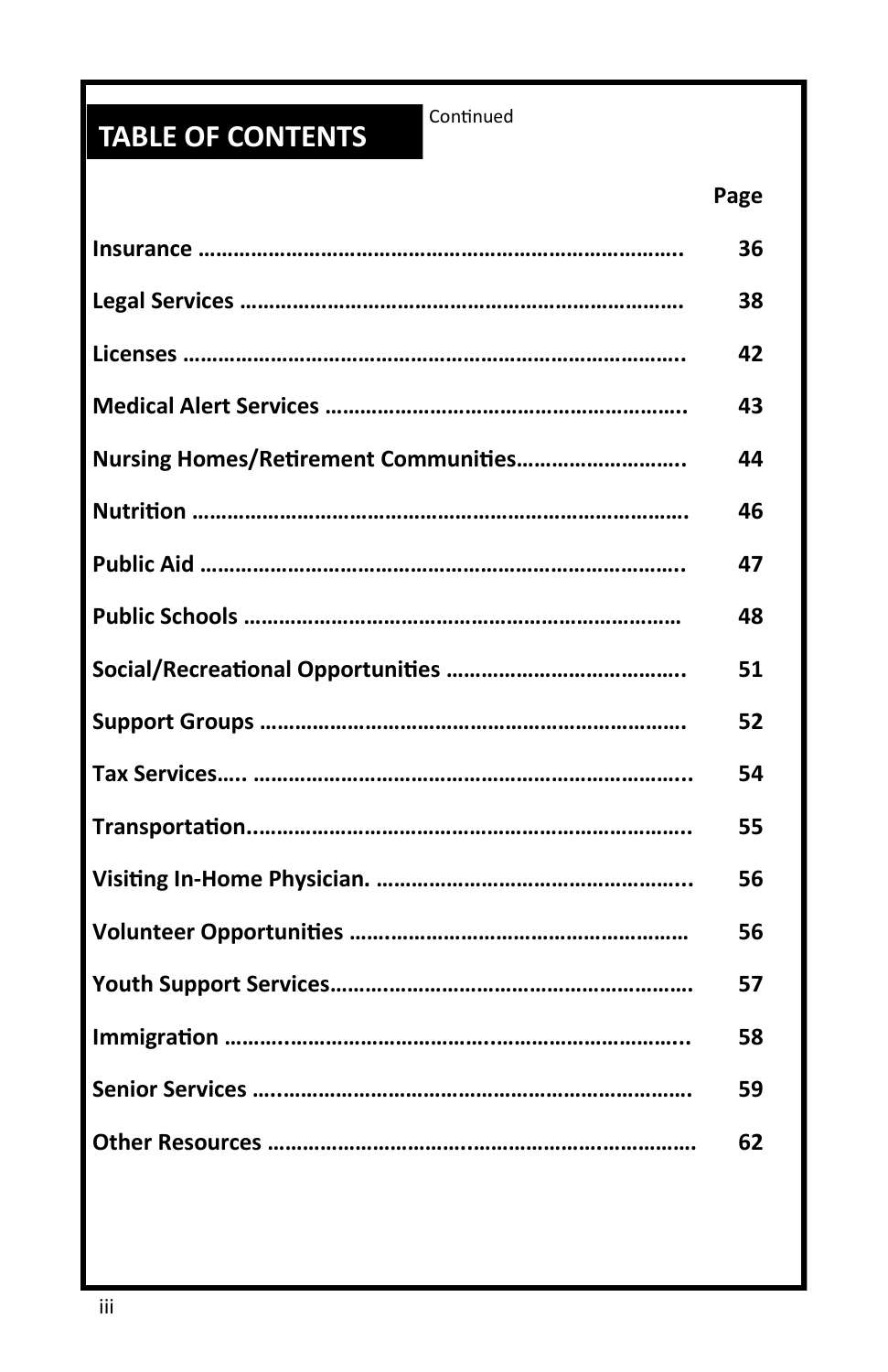# **ABUSE HOTLINES**

| <b>Child Abuse</b>                                                                      | 800-252-2873                                                   |
|-----------------------------------------------------------------------------------------|----------------------------------------------------------------|
| <b>Elder Abuse</b><br>Mon-Fri 8:30 a.m. - 4:30 p.m.<br><b>Adult Protective Services</b> | 847-253-5500<br>24-hr. Hotline<br>866-800-1409<br>866-800-1409 |
| <b>Illinois Department of Public Health's</b><br><b>Nursing Home Complaint Hotline</b>  | 800-252-4343                                                   |
| <b>Supportive Living Facilities</b>                                                     | 800-226-0768                                                   |
|                                                                                         |                                                                |
|                                                                                         |                                                                |
|                                                                                         |                                                                |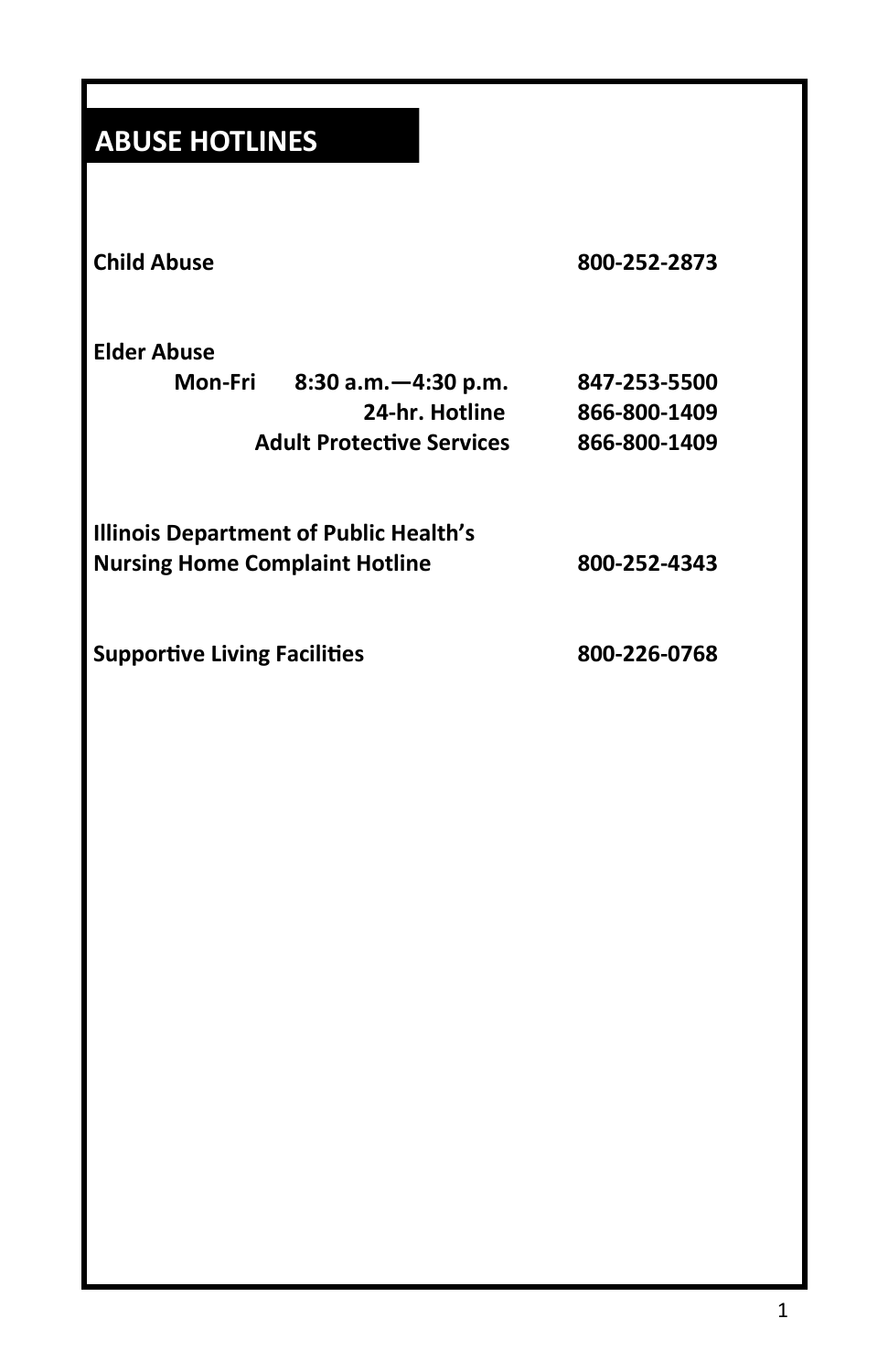# **ADULT DAYCARE**

| <b>Advocate Healthcare</b><br><b>Older Adult Center</b><br>9375 Church Street<br>Des Plaines, IL 60016 | 847-296-0737 |
|--------------------------------------------------------------------------------------------------------|--------------|
| <b>Center for Seniors</b><br>611 Remington Road                                                        |              |
| Schaumburg, IL 60173                                                                                   | 847-885-1000 |
| 5844 Lincoln Avenue                                                                                    |              |
| Morton Grove, IL 60053                                                                                 | 847-965-2010 |
| <b>CJE Seniorlife Adult Day Program</b><br>1015 Howard St.<br>Evanston, IL                             | 847-492-1400 |
| <b>Great Opportunities</b><br><b>Adult Day Services</b><br>4555 Church St.<br>Skokie, IL               | 847-982-3318 |
| <b>Cherished Place Adult Day Club</b><br>800 W. Oakton Street<br>Arlington Heights, IL 60004           | 847-368-7397 |
| <b>Forever Young Adult Day Services</b><br>818 Chaddick Drive<br>Wheeling, IL 60090                    | 847-229-0001 |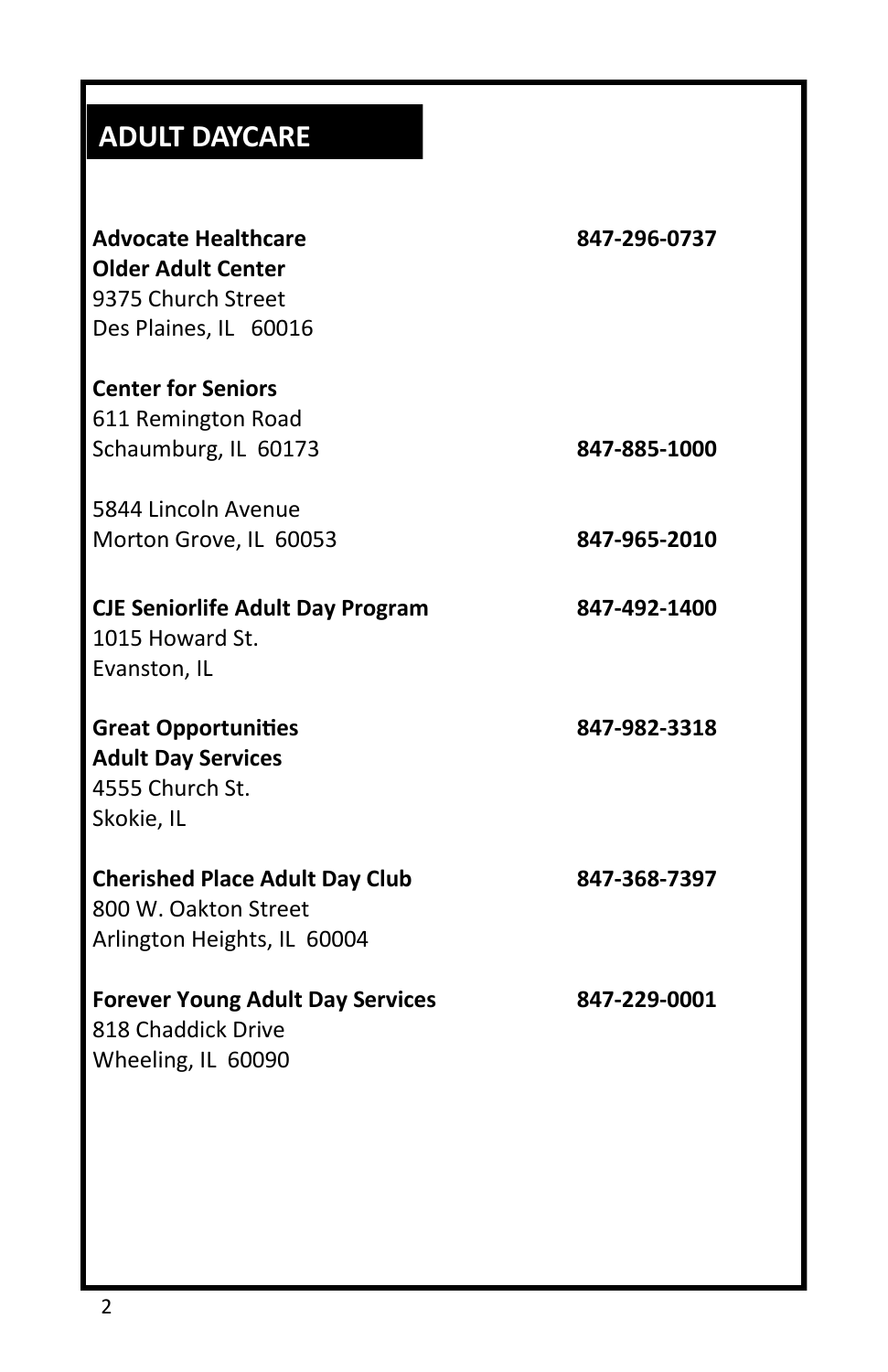| <b>ADULT DAYCARE</b>                   | (continued) |              |
|----------------------------------------|-------------|--------------|
|                                        |             |              |
| <b>House of Welcome</b>                |             | 847-242-6250 |
| 1779 Winnetka Road                     |             |              |
| Northfield, IL 60093                   |             |              |
| <b>Regency Senior Daycare</b>          |             | 847-588-2000 |
| 6625 N. Milwaukee Avenue               |             |              |
| Niles, IL 60714                        |             |              |
| <b>Resurrection Adult Day Services</b> |             | 708-492-1458 |
| 420 N. Wolf Rd. (Basement)             |             |              |
| North Lake, IL 60164                   |             |              |
| <b>The Friend Center</b>               |             | 847-374-0500 |
| 1601 Lake Cook Rd.                     |             |              |
| Deerfield, IL 60015                    |             |              |
|                                        |             |              |
|                                        |             |              |
| <b>CHILD SUPPORT ENFORCEMENT</b>       |             |              |
|                                        |             |              |

**Child Support Services 800-447-4278 Cook County Southern Region TTY 800-526-5812** 6201 S. Emerald Drive Chicago, IL 60621

To receive help collecting child support, help establishing paternity or information on other child support enforcement services, call the customer service call center or visit their web page via *[www.ilchildsupport.com.](http://www.ilchildsupport.com/)*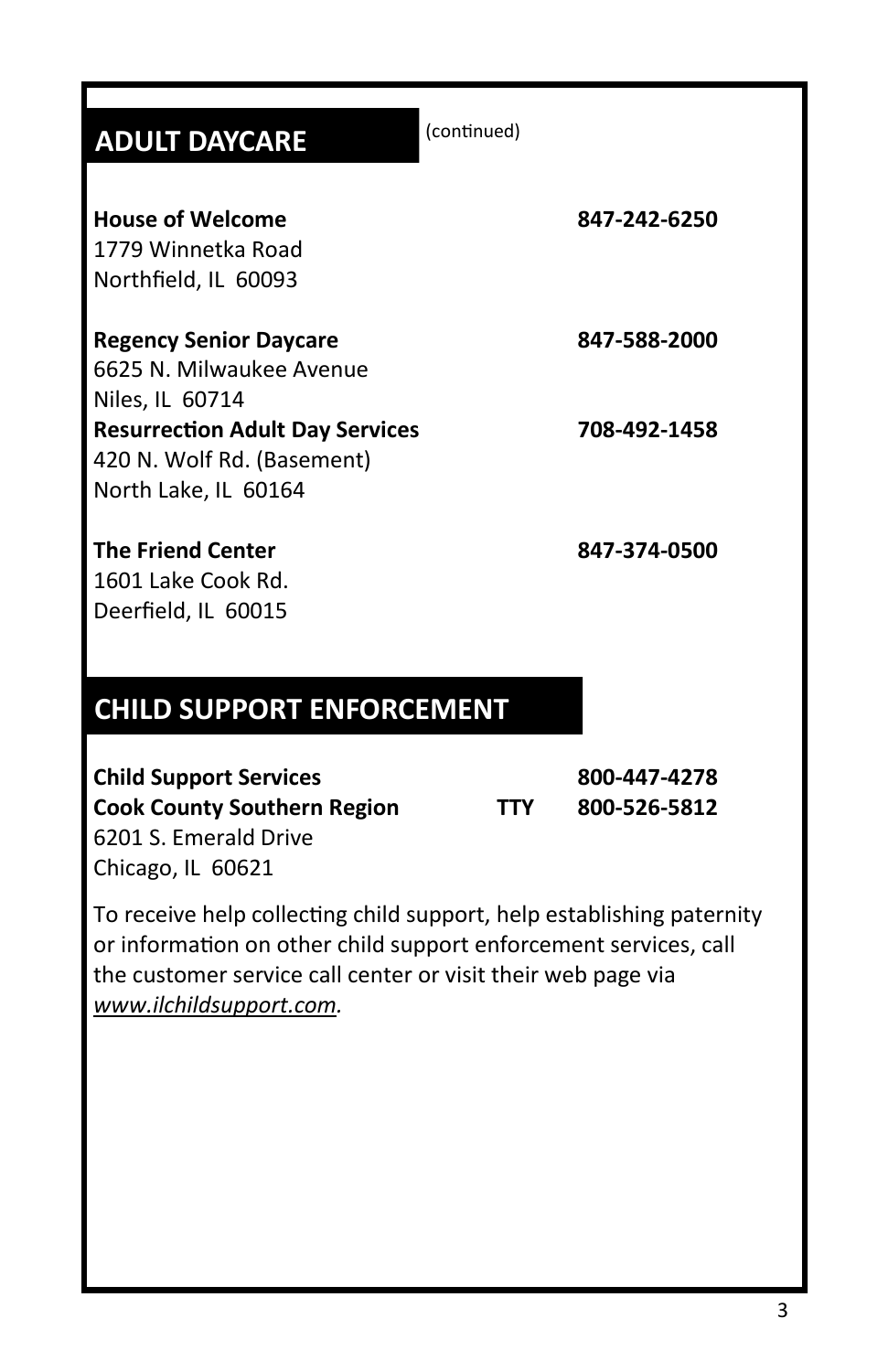# **CONSUMER SERVICES**

| <b>Attorney General's Office</b>                                                                                                                                                                                                |          | 312-814-3000 |
|---------------------------------------------------------------------------------------------------------------------------------------------------------------------------------------------------------------------------------|----------|--------------|
| <b>Consumer Fraud Hotline</b>                                                                                                                                                                                                   |          | 800-386-5438 |
|                                                                                                                                                                                                                                 | Spanish: | 866-310-8398 |
| <b>Senior Citizens Consumer Fraud Hotline</b><br>100 W. Randolph Street - 12 <sup>th</sup> Floor<br>Chicago, IL 60601                                                                                                           |          | 800-243-5377 |
| The attorney general's office consumer protection division<br>protects Illinois consumers and businesses victimized by fraud,<br>deception, and unfair business practices. There is a separate<br>division for senior citizens. |          |              |

**Better Business Bureau Of 312-832-0500 Metropolitan Chicago, Inc.** *Spanish: 312-832-9803* 330 N. Wabash Suite 8120 Chicago, IL 60611

To get a report on a business or to file a complaint call to speak to a representative or visit their website *[www.chicago.bbb.org.](http://www.chicago.bbb.org/)*

### **Citizens Utility Board (Cub) 800-669-5556**

309 W. Washington Boulevard Suite 800 Chicago, IL 60606

Call with questions or complaints about your utility service. Consumer rights counselors with extensive knowledge of utility-related laws and regulations can inform you of your rights; while showing you how to cut your telephone, natural gas, and electric costs. They can also in many cases file complaints with the utilities on your behalf.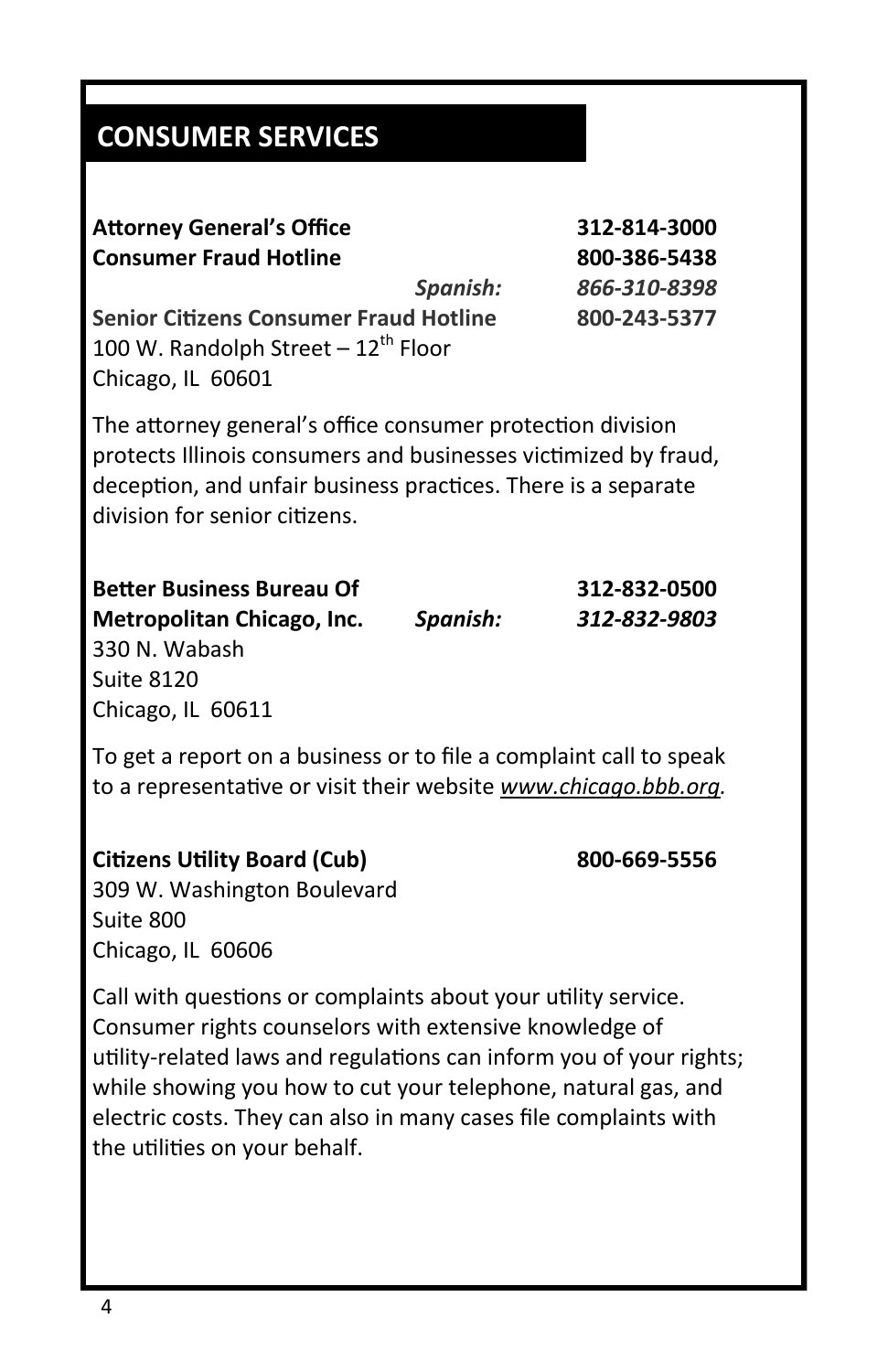# **CONSUMER SERVICES**

(continued**)**

**Federal Trade Commission 877-382-4357** CRC-240 **877-438-4338** Washington, D.C. 20580

The Federal Trade Commission is the nation's consumer protection agency. The FTC's Bureau of Consumer Protection works for the consumer to prevent fraud, deception, and unfair business practices in the marketplace. The Bureau takes complaints and provides information regarding consumer fraud, identity theft, and national Do Not Call Registry, etc. For more information please call or visit their website at *[www.ftc.gov](http://www.ftc.gov/)*.

### **Midwest Region 877-382-4357**

55 W. Monroe Street Suite 1825 Chicago, IL 60603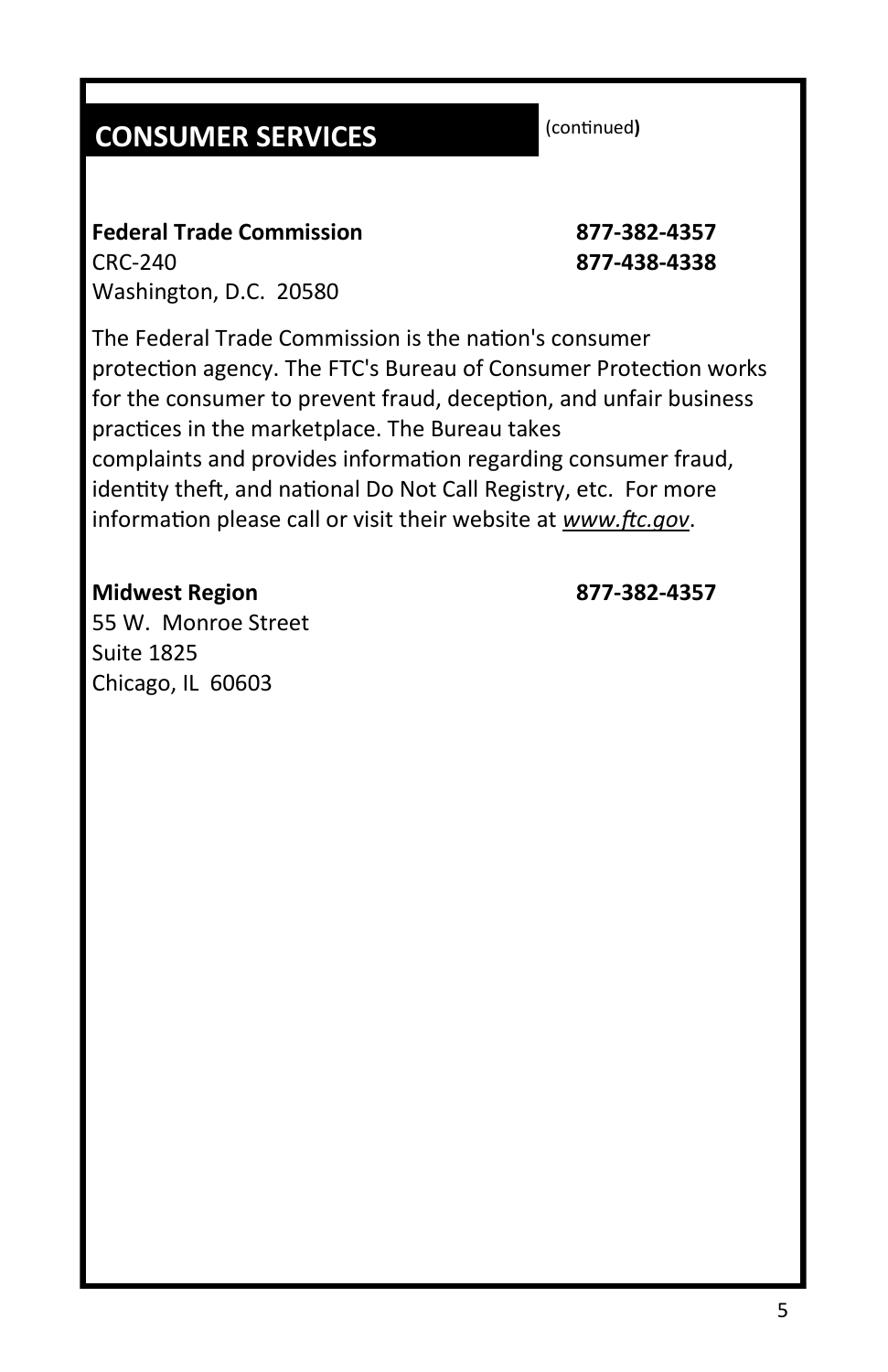1048 Lake St. **800-699-9043** Suite- 300 Oak Park, IL 60301-1055

**Age Options 708-383-0258**

Provides intervention for elderly victims of financial, physical, sexual, emotional abuse and/or neglect, counseling support and information and referral on local resources.

**Al-Anon Or Alateen 847-680-4640** District 1 Information Service (answering service) P.O. Box 974 Libertyville, IL 60048 Support groups for friends and family of alcoholics.

**Al-Anon or Alateen 847-358-0338 NW Cook County Info Service** P.O. Box 68784 Schaumburg, IL 60168

**Alcoholics Anonymous 312-346-1475** 180 North Wabash – Rm. 305 Chicago, IL 60601

Provides support groups and referrals for hospital treatment.

**Alcoholics Anonymous** First Step House (Men) **847-824-1256** 1029 Graceland Des Plaines, IL 60016

Co-ed support group and meetings. Half way house for males 18 & over. Call for more information.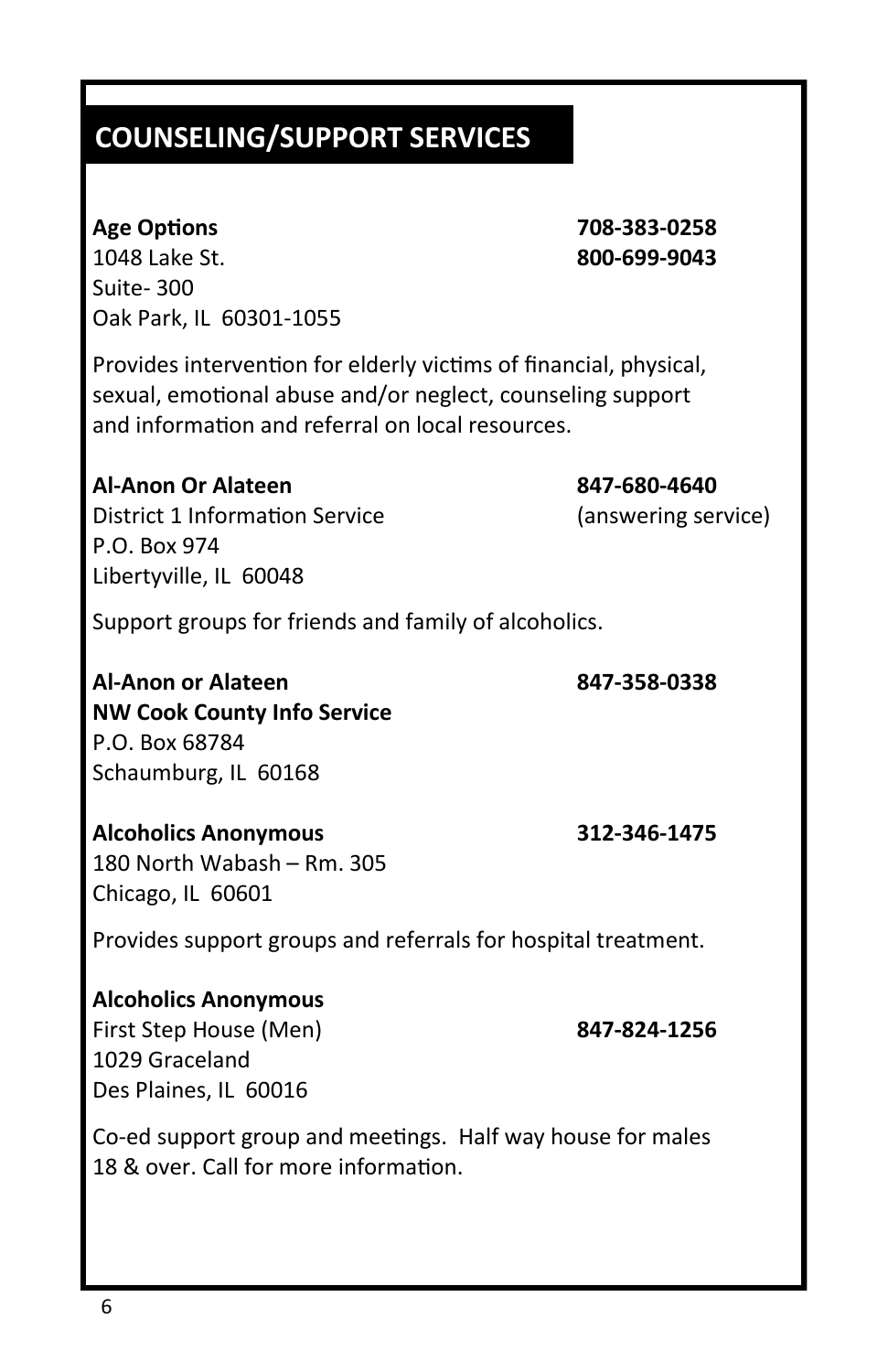(continued)

### **Alcoholics Anonymous**

**Miracle House (Women) 847-803-2901** 510 E Oakton St Des Plaines, IL 60018

Support group and meetings. Call for more information.

### **Alexian Brothers Behavioral Health**

*24/7counselor 855-383-2224*

1650 Moon Lake Boulevard Hoffman Estates, IL 60169

Provides both in-patient and out-patient care for mental health problems, substance abuse or eating disorders

**Catholic Charities 847-376-2100 Family Service Center** 1717 Rand Road Des Plaines, IL 60016

Provides information and referral, counseling, in-home case management, public benefit screening and the L.O.S.S. program (loving outreach to suicide survivors). Please call for more information.

**Center of Concern 847-823-0453** 1580 N. Northwest Highway Suite 310 Park Ridge, IL 60068

Provides support services for the frail elderly and homebound including personal counseling, case management, telephone reassurance, senior companions and friendly visitors.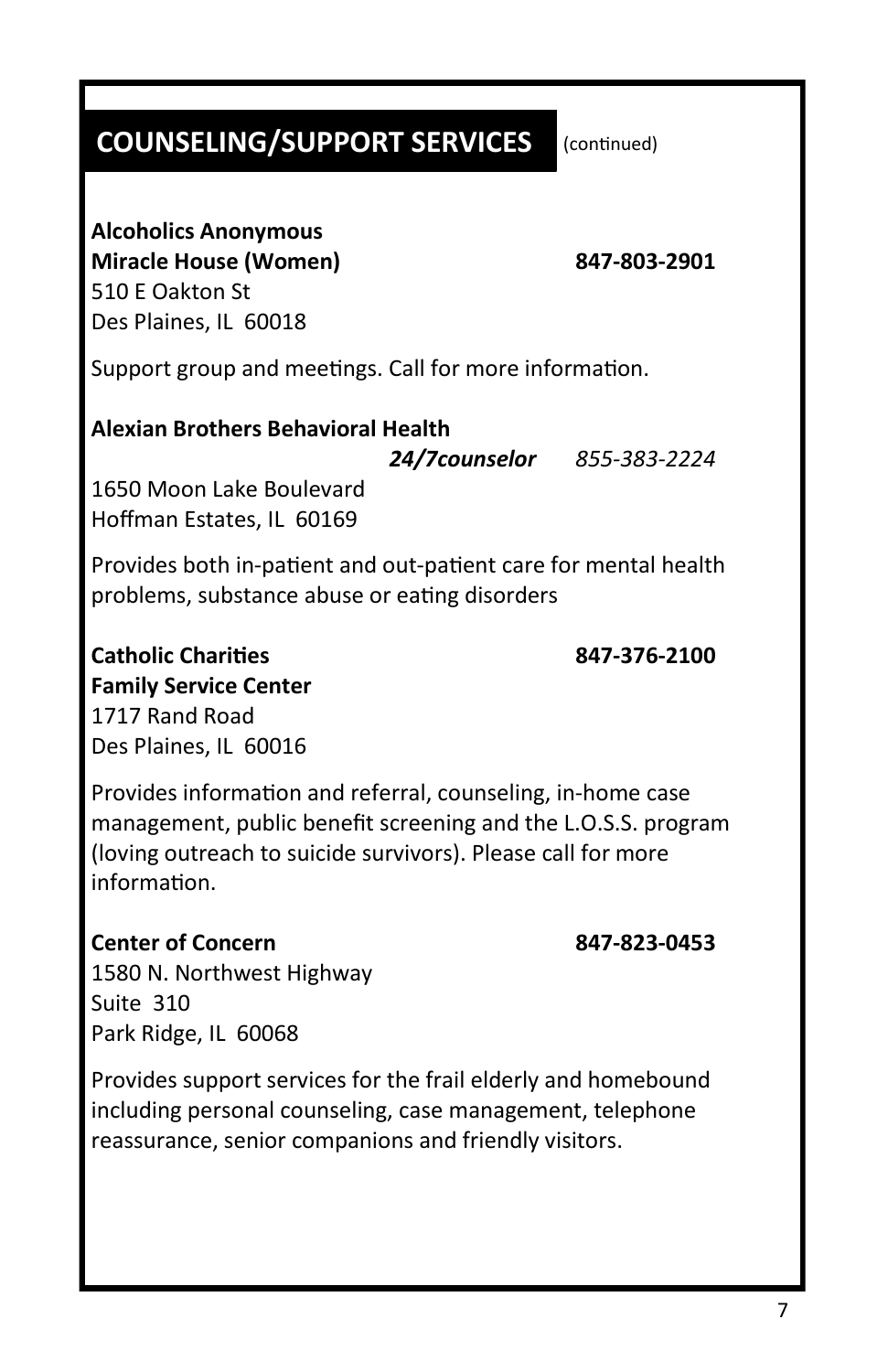8

# **COUNSELING/SUPPORT SERVICES**

**Human Services Department 847-459-2606 Village of Wheeling**  2 Community Blvd. Wheeling IL,60090

### **Eldercare Locator 800-677-1116**

Provides information and referral about senior services to friends and families who reside in another state. Nationwide service of the united states administration of aging.

### **Holy Family Keys to Recovery** *24-Hour Hotline* 100 N River Road **847-298-9355** Des Plaines, IL 60016

Provides a treatment program for adults 18+ with alcohol and other drug abuse problems.

### **Illinois Department On Aging 800-252-8966**

Provides information, assistance and referral on programs/services for seniors 65 and older. Cases of elder abuse can be reported by contacting this office.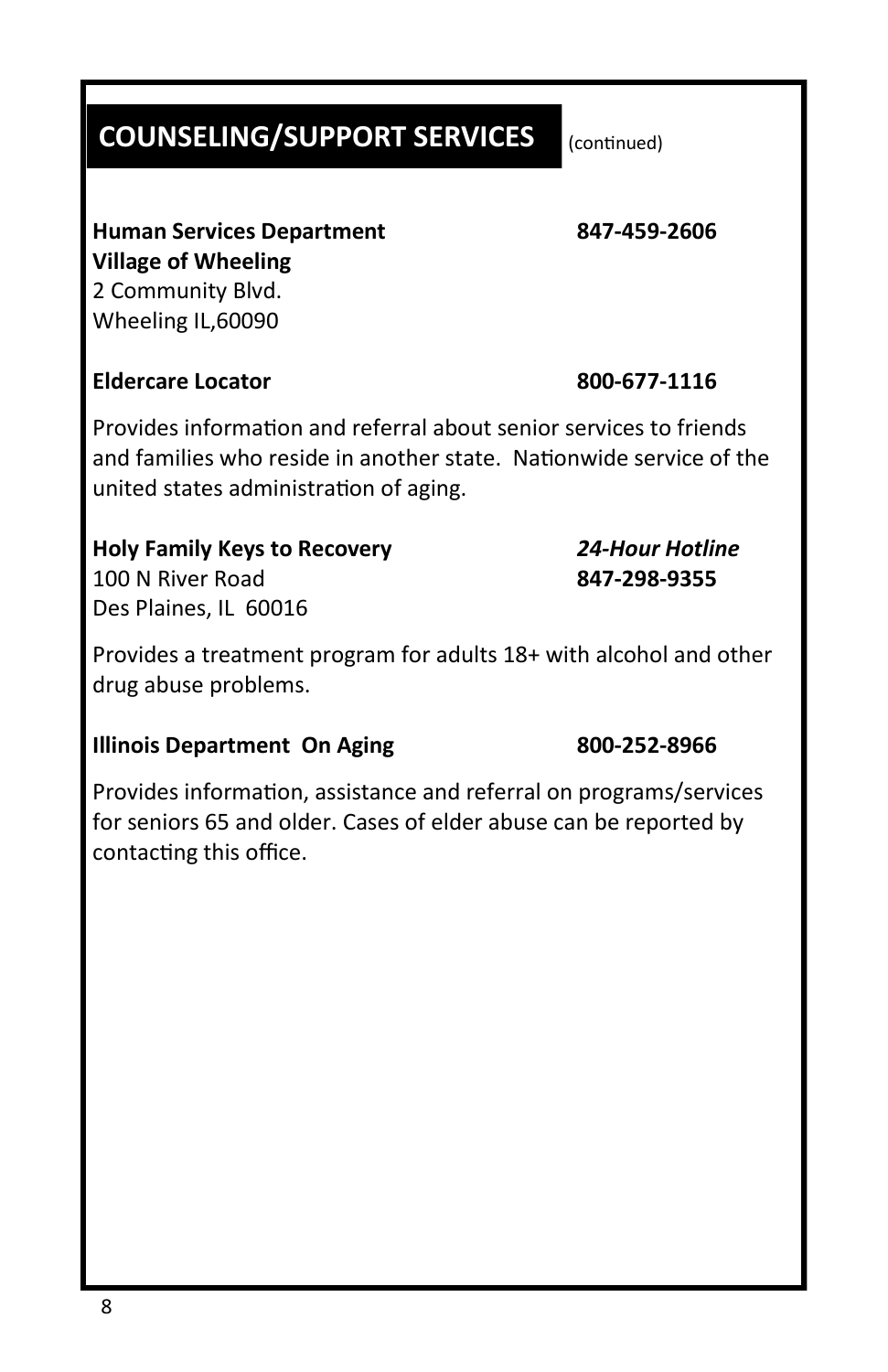### (continued)

### **Kenneth Young Center 847-524-8800**

(Elk Grove Township) 1001 Rohlwing Road Elk Grove Village, IL 60007

Provides counseling services for children, families, adults and seniors in individual and group settings; day and residential programs for seriously mentally ill; care management & support services for seniors. Information and referral.

### **Lutheran Social Services Of Illinois 847-635-4600**

Provides behavioral, drug and alcohol counseling; senior housing and senior services; foster care, adoption and childcare services; prisoner and family ministry as well as other support services.

### **Wheeling Food Pantry**

99 N. Wolf Road

Wheeling, IL 60090 Hours: TUE/THU 10:00–4:00

### **Wheeling Pavilion Senior Center 847-459-2670**

199 N. First Street Wheeling IL,60090

Provides weekly activities, classes, trips and programs for the active older adult. Offers a variety of social services, which include: support groups, individual and family counseling, peer counseling and friendly visiting. They also provide case management, day respite care, elder abuse intervention/prevention, nursing home pre-screening in area hospitals and assistance with Medicare and income tax forms.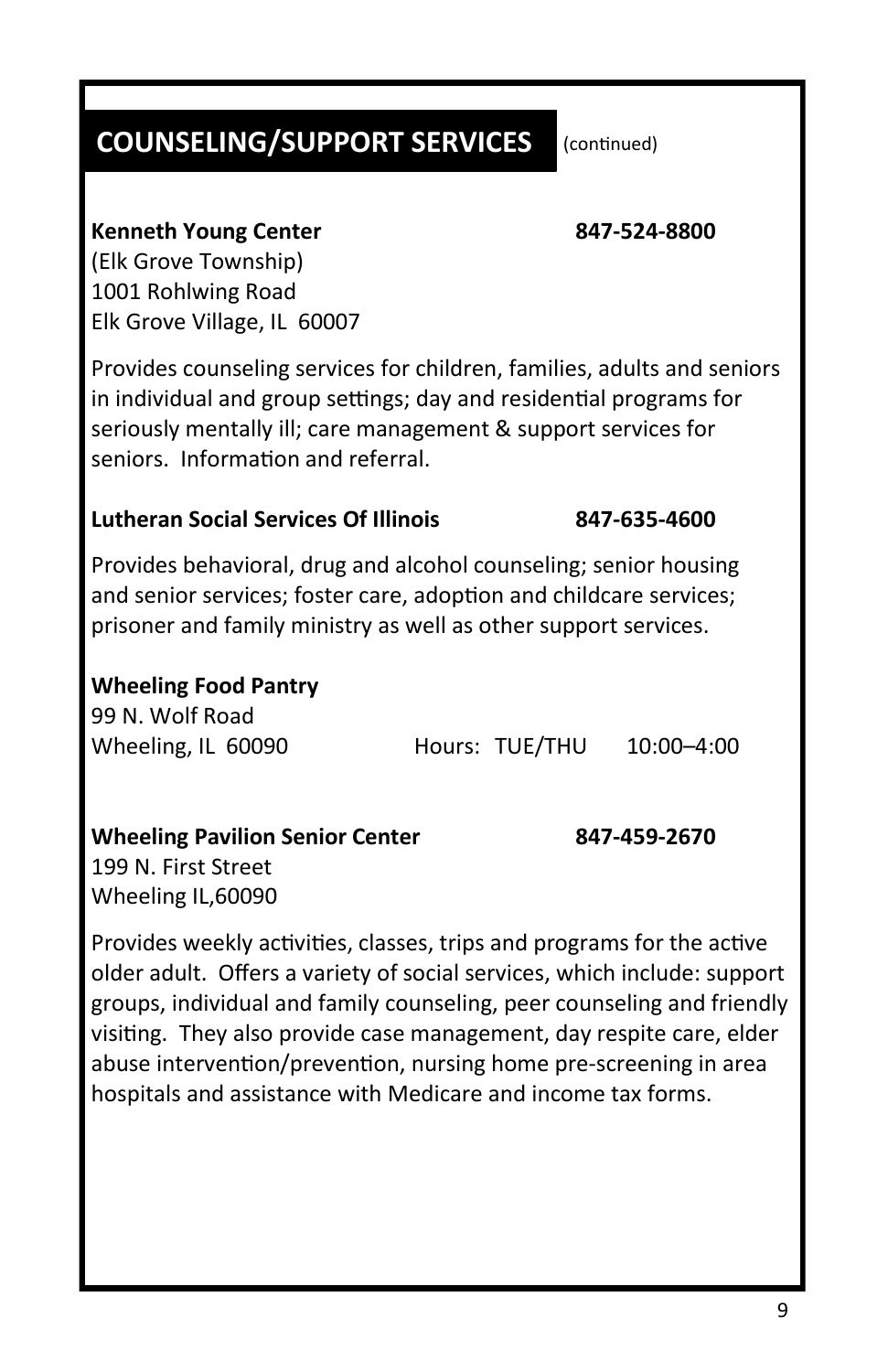### **Rainbow Hospice, Inc. 847-692-8899**

1601 N. Western Ave. Park Ridge, IL 60068

Provides a full hospice program for patients with life-limiting illnesses expressing a desire for comfort care. Enables people to live with dignity and hope while coping with loss and end of life issues. Bereavement services include: support groups, counseling and correspondence programs.

### **Salvation Army Community Counseling Center 847-392-0265**

1616 N. Arlington Heights Rd. Suite 200 Arlington Heights, IL 60004

Provides counseling for individuals who need help dealing with emotional, social, and environmental issues. Family counseling and group therapy are provided by professional social workers that are also bi-lingual.

### **Omni Youth Services 847-353-1500**

1111 West Lake Cook Road Buffalo Grove, IL 60089

### **The SHARE Program 847-882-4181**

1776 Moon Lake Boulevard Hoffman Estates, IL 60169

SHARE is a not-for-profit drug and alcohol treatment facility, which also offers treatment for gambling addition. Outpatient and inpatient services available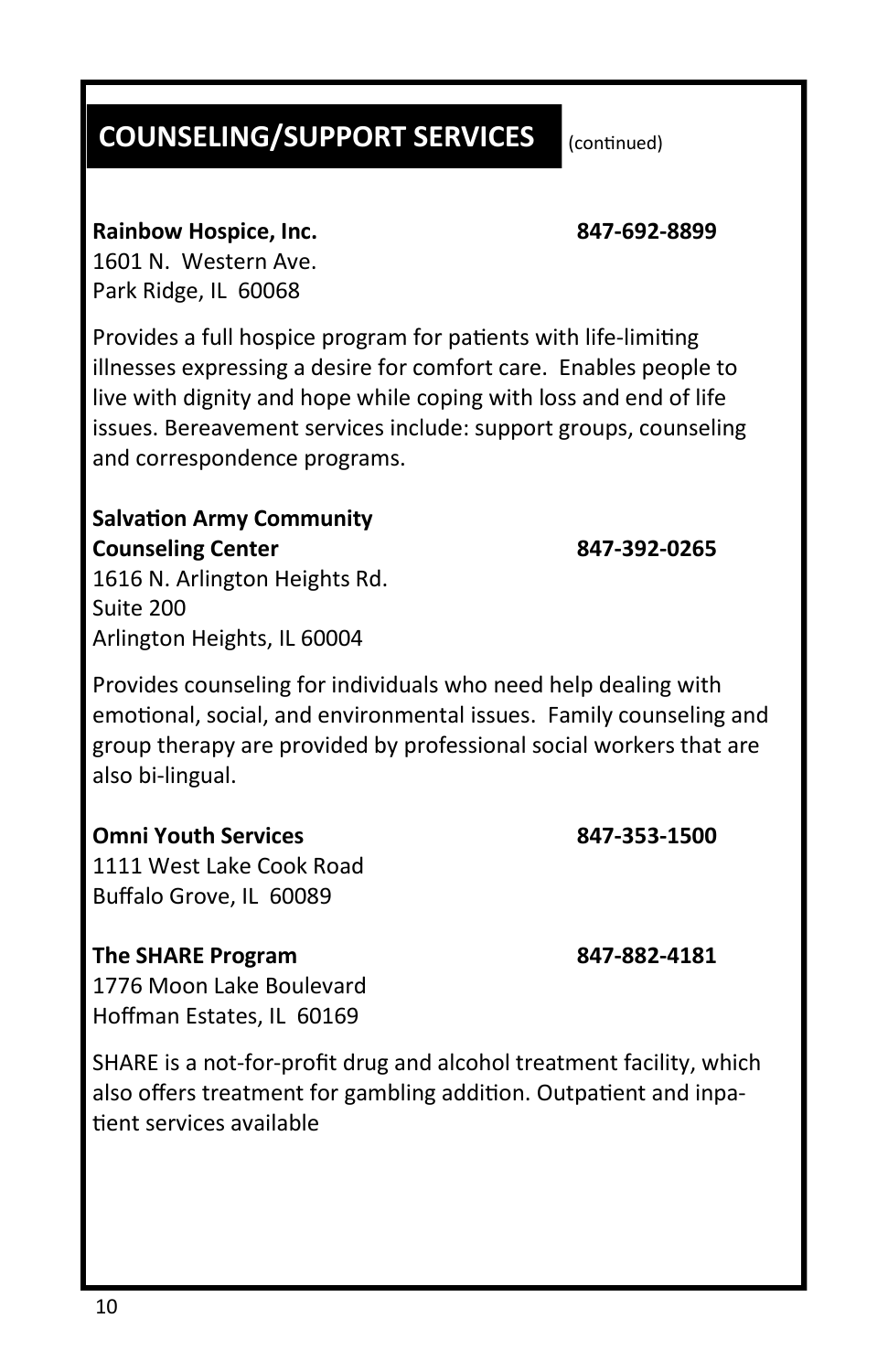| 312-226-7984 |
|--------------|
| 847-885-0100 |
| 630-993-0100 |
|              |
| 773-282-8206 |
| 847-795-8320 |
| 847-249-4450 |
|              |
| 847-824-0382 |
|              |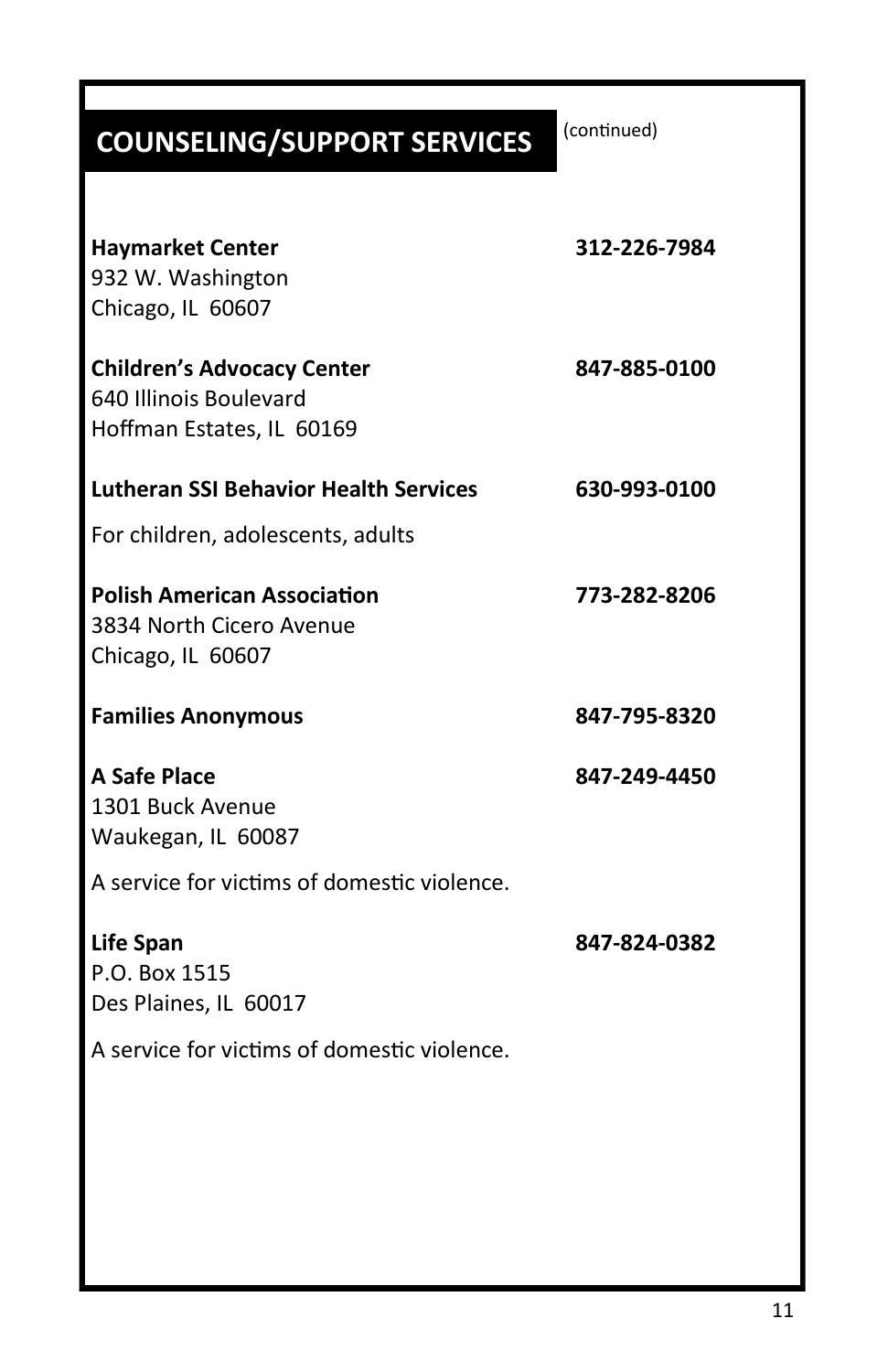| <b>Community Crisis Center</b><br>P.O. Box 1390<br>Elgin, IL 60121                                                      | Crisis $#$ :      | 847-742-4088<br>847-697-2380 |
|-------------------------------------------------------------------------------------------------------------------------|-------------------|------------------------------|
| A service for victims of domestic violence.                                                                             |                   |                              |
| <b>NAMI/NW Suburban</b><br><b>Arlington Heights</b>                                                                     |                   | 847-899-0195                 |
| <b>Jewish Child and Family Services</b><br>135 N. Arlington Heights Road<br>Suite 104<br>Buffalo Grove, IL 60089        |                   | 847-392-8820                 |
| <b>NW CASA</b><br>415 W. Golf Road, Suite 47<br>Arlington Heights, IL 60005<br>A service for victims of sexual assault. |                   | 847-806-6526                 |
| Korean American Women in Need<br>P.O. Box 59133<br>Chicago, IL 60659                                                    |                   | 773-583-1392                 |
| <b>State of IL Senior Services</b><br>160 N. LaSalle Street<br>Chicago, IL 60601                                        | <b>Help Line:</b> | 800-252-8966<br>312-814-2630 |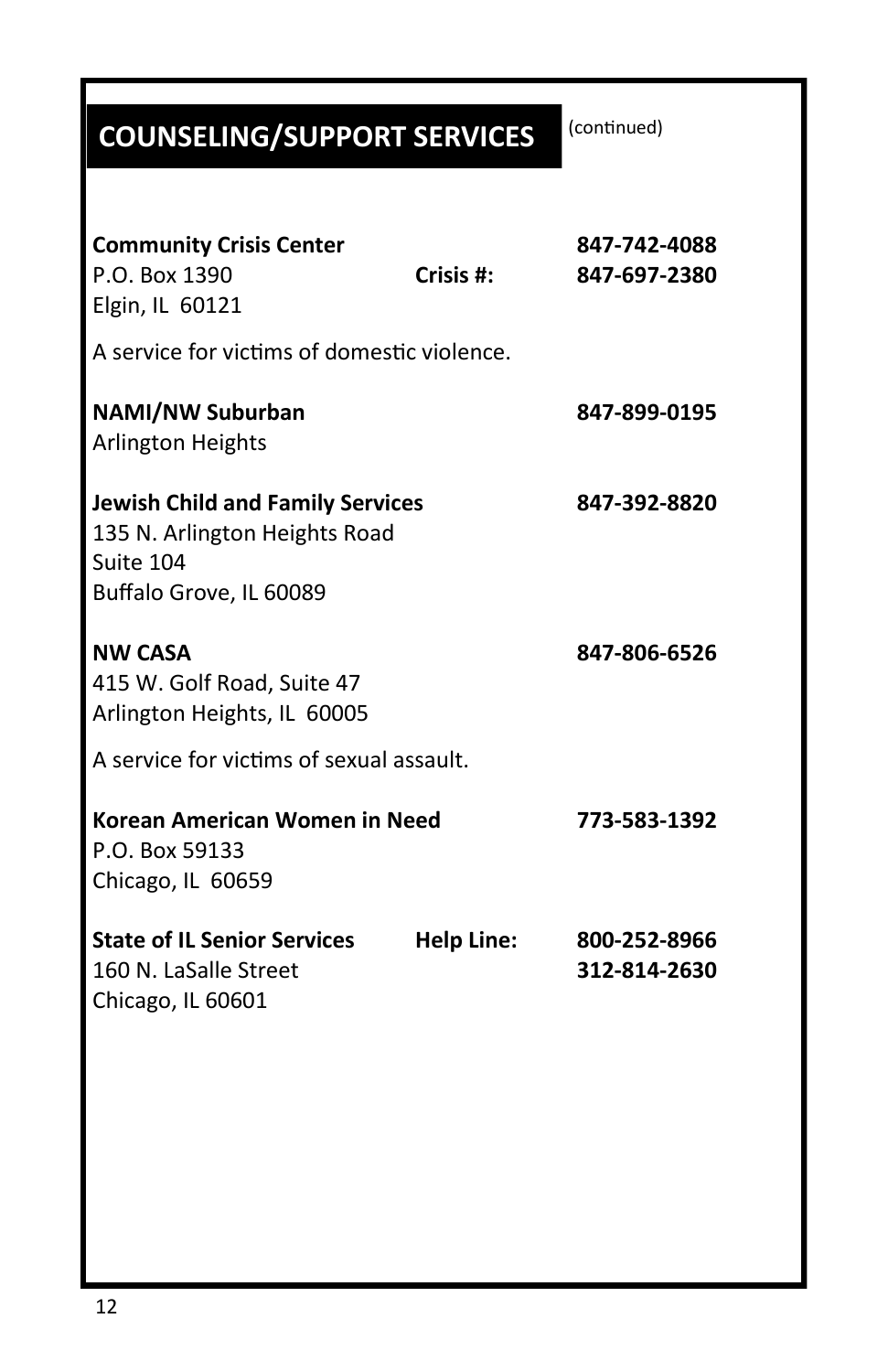## **COURT HOUSES**

# **Second Municipal District 847-470-7250**

5600 Old Orchard Road Skokie, IL 60077

**Third Municipal District 847-818-3000** 2121 Euclid Rolling Meadows, IL 60008

## **CRISIS INTERVENTION**

### **American Red Cross 847-255-0703** 544 W. Northwest Highway Arlington Heights, IL 60004

The American Red Cross, a humanitarian organization led by volunteers and guided by its Congressional Charter and the Fundamental Principles of the International Red Cross Movement, will provide relief to victims of disasters and help people prevent, prepare for, and respond to emergencies.

**Children's Advocacy Center of North/Northwest Cook County 847-885-0100** 640 Illinois Boulevard Hoffman Estates, IL 60169

Provides direct services for child victims of sexual and severe physical abuse as well as their families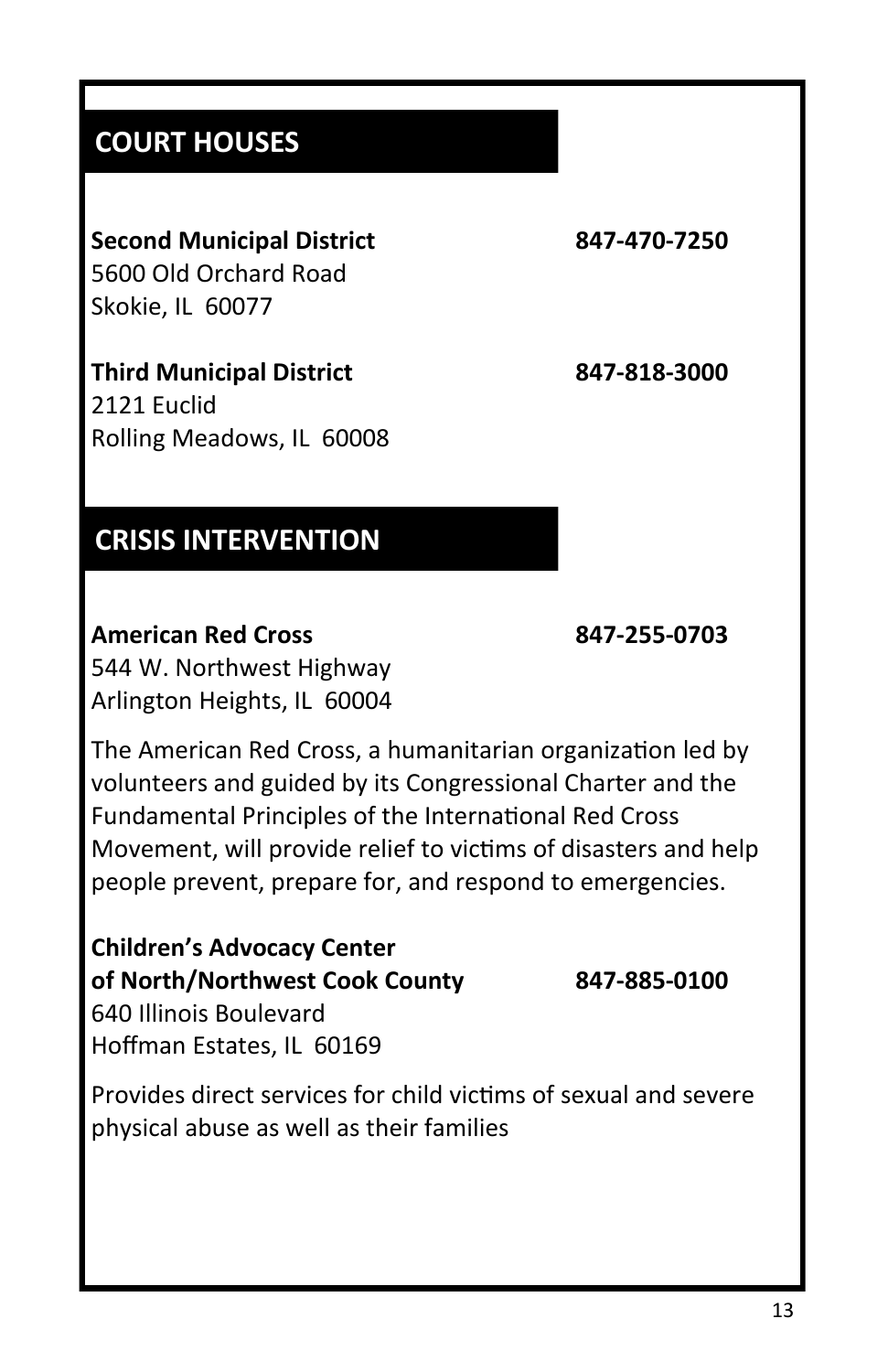# **CRISIS INTERVENTION**

### **Journeys Home 847-963-9163**

1140 E. Northwest Highway Palatine, IL 60074

Provides information and referral regarding services for legal, medical, dental, and housing to individuals who are homeless or are in the danger of becoming homeless. Assistance in job search, mental health, case management, counseling, and other services are offered. P.A.D.S. provides secure overnight shelter and three meals for men, women, and children from October 1st through April 30th.

| Life Span             | <b>24-Hr. Crisis Line:</b> | 847-532-9540 |
|-----------------------|----------------------------|--------------|
| P.O. Box 1515         |                            | 847-824-0382 |
| Des Plaines, IL 60017 |                            |              |

Provides information and referral, legal services, individual counseling, support groups and court advocacy to victims of domestic violence and their children.

| <b>National Suicide Prevention Lifeline</b>    | 800-273-8255 |
|------------------------------------------------|--------------|
|                                                | 800-273-TALK |
| <b>Northwest Center Against Sexual Assault</b> | 847-806-6526 |
| <b>24-Hour Confidential Hotline:</b>           | 888-802-8890 |
|                                                |              |
| 415 West Golf Road                             |              |
| Suite 47                                       |              |
| Arlington Heights, IL 60005                    |              |

Provides sexual assault services: crisis intervention, 24-hour hotline, follow-up and recovery services to victims or survivors of sexual abuse, and community education.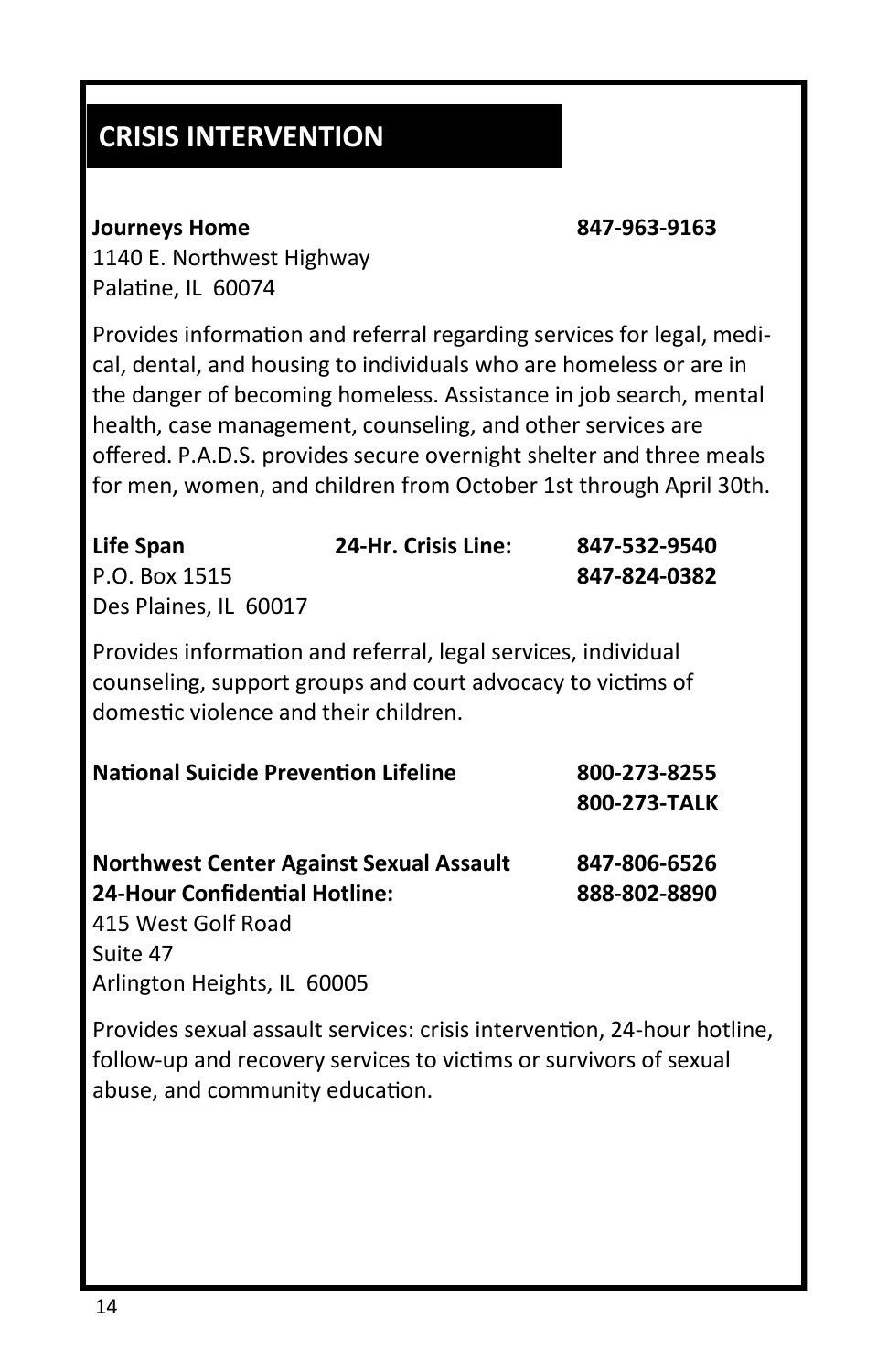# **CRISIS INTERVENTION**

**Salvation Army 847-981-9111**

609 W. Dempster Street Des Plaines, IL 60016

Provides emergency food, counseling and other assistance for those who qualify.

**Shelter, Inc. 847-255-8060** 1616 N. Arlington Heights Road Arlington Heights, IL 60004

Provides community-based, emergency and temporary housing for children and adolescents from birth through age 17 throughout the suburbs of Chicago, IL, who are abused, neglected, dependent or in need of supervision.

| <b>Veteran Emotional Crisis Hotline</b> | 800-273-8255 |
|-----------------------------------------|--------------|
|                                         |              |

**Willow Creek Care Center 224-512-2600** 67 E. Algonquin Road South Barrington, IL 60010

Provides emergency food assistance and connections to resources. Call for hours.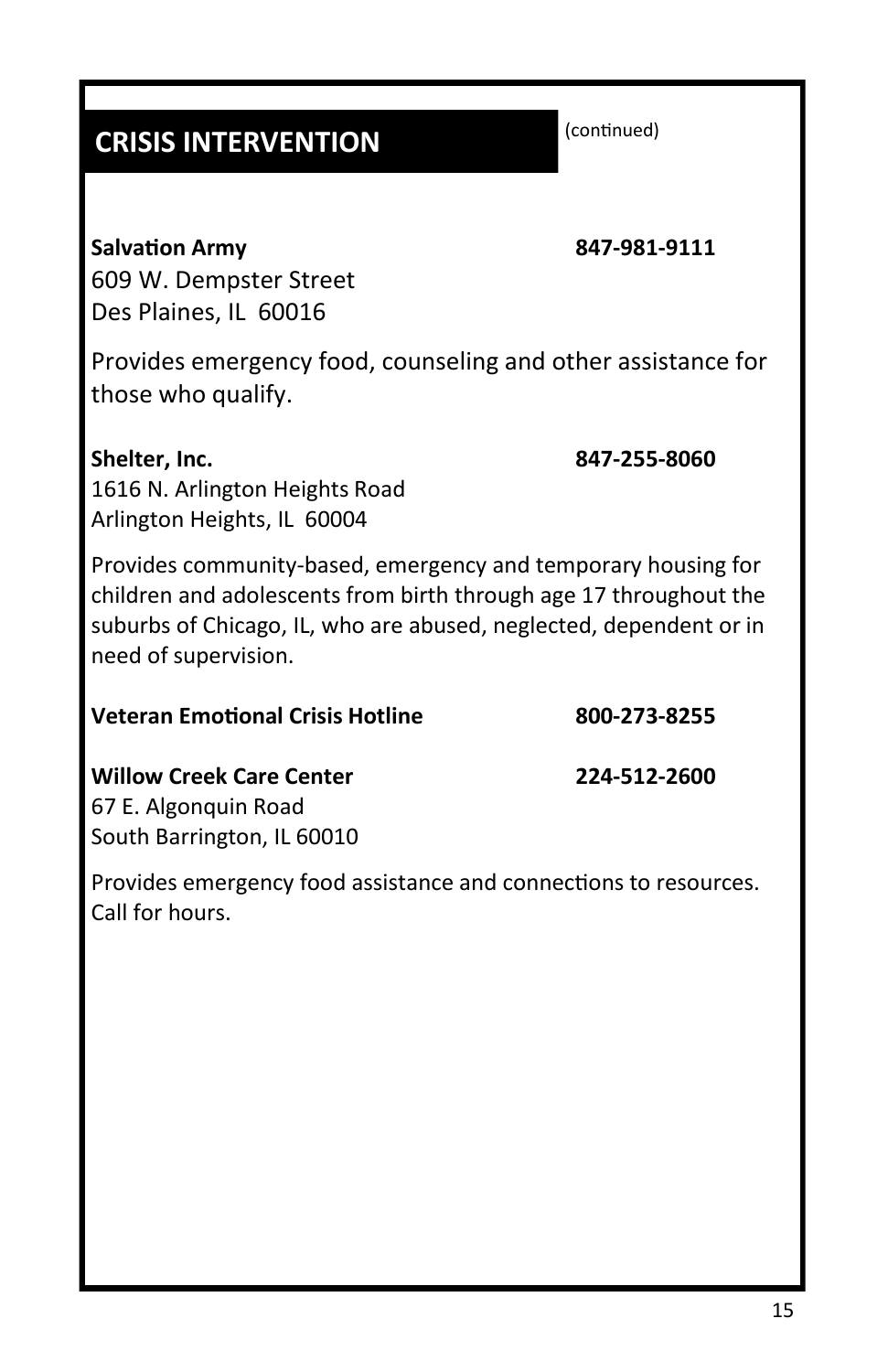# **DENTAL REFERRALS Low Cost Programs**

# **Cook County Department of Dental Health 708-492-2140 Services Information Line**

1010 N. Lake Street Oak Park, IL 60301

The health department provides a wide array of dental services, including family dental health clinics and community-based services. At family clinics, dental services include: sealants, examinations, fillings, fluoride treatments, cleanings and extractions for adults and children. Financial guidelines apply. By appointment only, at the following CCDPH dental office locations:

# **National Foundation of Dentistry 309-691-5938 For the Handicapped**

P.O. Box 211 Northbrook, IL 60065 *www.NFDH.org*

This program serves the disabled, chronically ill and the elderly. Dental house calls for homebound; free or low-cost.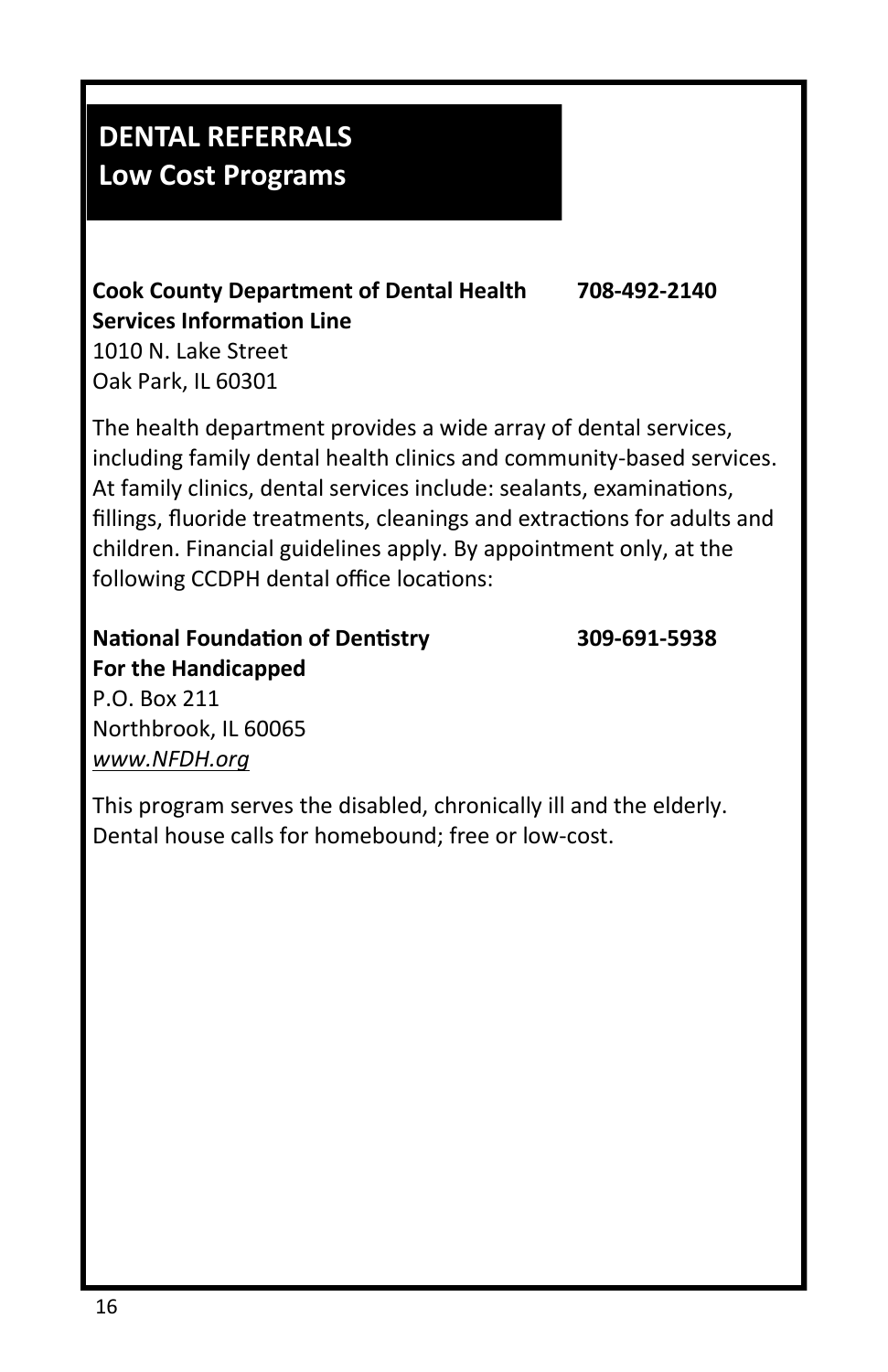# **DENTAL REFERRALS Low Cost Programs**

(continued)

**Chicago Dental Society 312-996-7555 University of Illinois at Chicago** UIC College of Dentistry 801 S. Paulina Chicago, IL

The College of Dentistry offers a complete range of dental and oral health services. The dental clinics are primarily for patients who have dental treatment needs that correspond to the teaching needs of our students. Care is available for patients with both simple and complex needs. The College of Dentistry is not a free clinic; there is a reduced fee schedule.

### **Harper Dental Hygiene Clinic 847-925-6534**

William Rainey Harper College 1200 W. Algonquin Road Palatine, IL 60067

This dental clinic offers low-cost, simple cleaning, ex-rays and sealants. Cleaning by a dental hygiene student includes exam by dentist. Discounts for senior citizens.

**Wheeling Township Mobile Dental Clinic 847-259-7730**

2400 S. Arlington Heights Road Arlington Heights, IL 60005

A joint venture with Northwest Community Hospital, Palatine Township, and Wheeling Township. This program offers preventative and simple restorative dental treatment in a state of the art clinic on wheels for low income residents of Wheeling Township.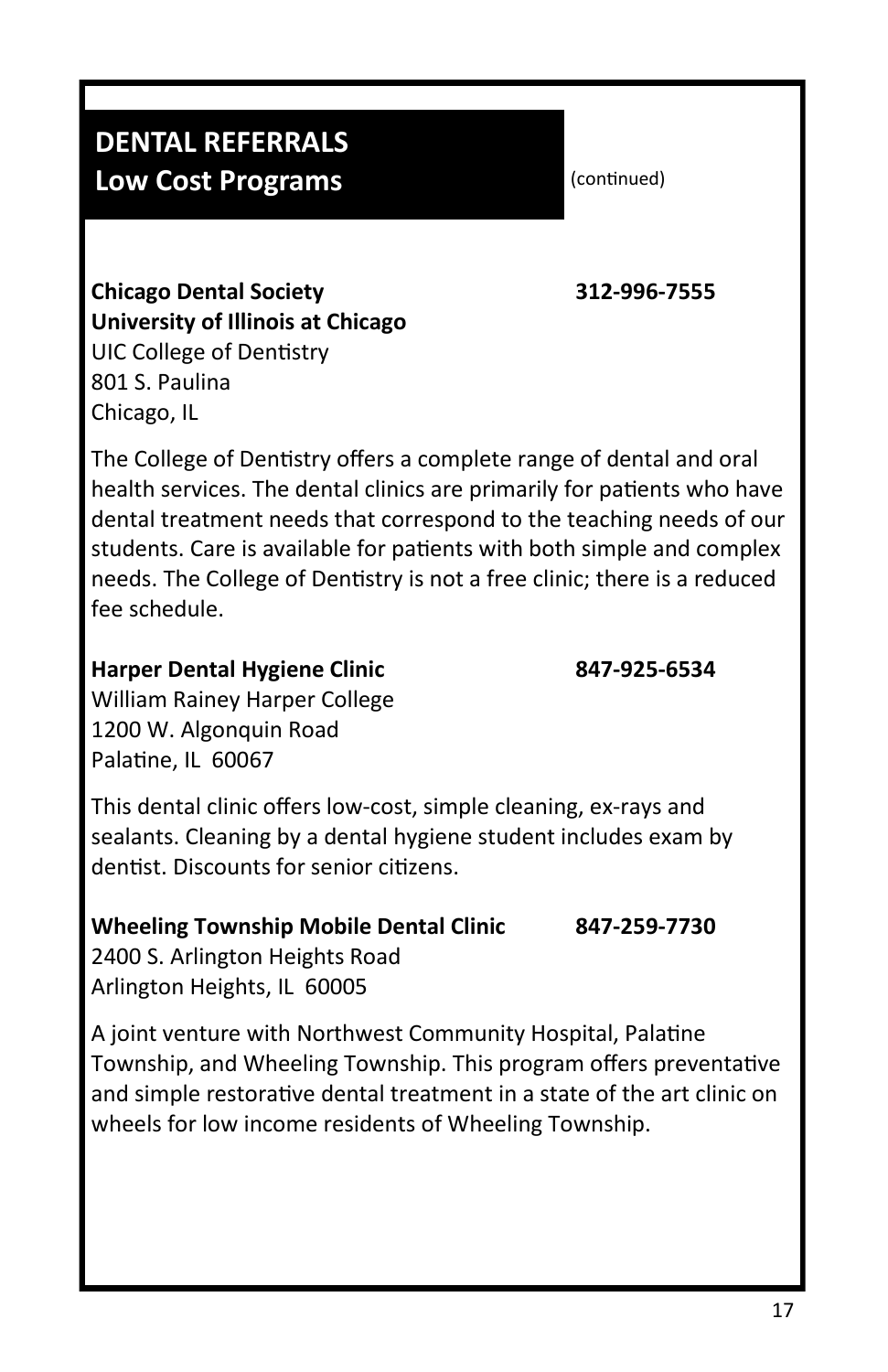# **DISABILITY SERVICES**

**Avenues to Independence Admin 847-292-0870** 515 Busse Highway **Programs 847-541-5250** Park Ridge, IL 60006

Provides vocational and residential services for persons with developmental disabilities.

### **Chicago Lighthouse 312-666-1331 For People Who Are Blind/Visually Impaired** 1850 West Roosevelt Road Chicago, IL 60608

Provides opportunities for children, youth and adults who are blind, visually impaired or multi-disabled. Classroom teaching is available for those from birth to age 21, who are not able to attend regular school. Programs are designed to optimize the potential for independent living, economic self-support and public information through promotion of the abilities of people with disabilities.

### **Chicago Lighthouse at Alexian 312-997-3672**

800 Biesterfield Road **Appts. 312-666-1331** Suite 730 Elk Grove Village, IL 60007

Partnership between Chicago Lighthouse for the Blind and Alexian Brothers Hospital to bring services to the residents of the northwest suburbs.

**Chicago Lighthouse North 847-510-6200** 222 Waukegan Road Glenview, IL 60025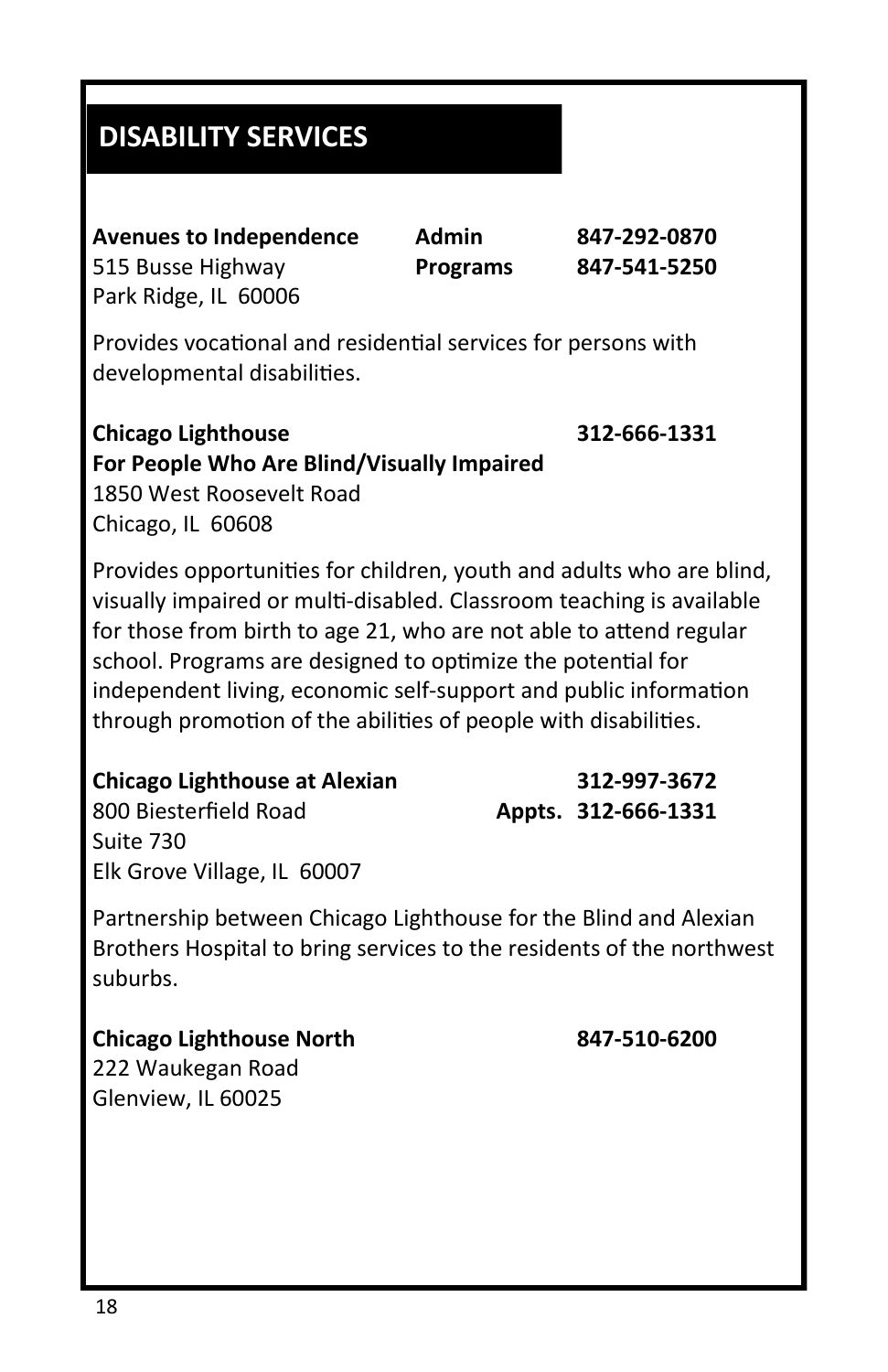## **DISABILITY SERVICES**

(continued)

### **Clearbrook 847-870-7711**

1835 W. Central Road Arlington Heights, IL 60005

Offers programs and services to children and adults with developmental disabilities, both in home and at more than 45 locations in 80 communities throughout the Chicagoland area.

### **Community Alternatives Unlimited 773-867-4004**

8765 W. Higgins Road Suite 300 Chicago, IL 60631-4173

Provides case management services to individuals with a wide range of disabilities including developmental disabilities, mental health needs, and child welfare challenges.

| <b>Illinois Department of Human Services</b> | 800-843-6154 |
|----------------------------------------------|--------------|
| <b>Division of Rehabilitation Services</b>   |              |

Arlington Heights DRS Office **847-758-3483** 715 W. Algonquin Road Arlington Heights, IL 60005

Provides help at home for the disabled under the age of 60, and vocational rehabilitation for individuals of any age.

### **Glenkirk 847-272-5111**

3504 Commercial Avenue Northbrook, IL 60062

Provides comprehensive community based services for people with developmental disabilities and their families.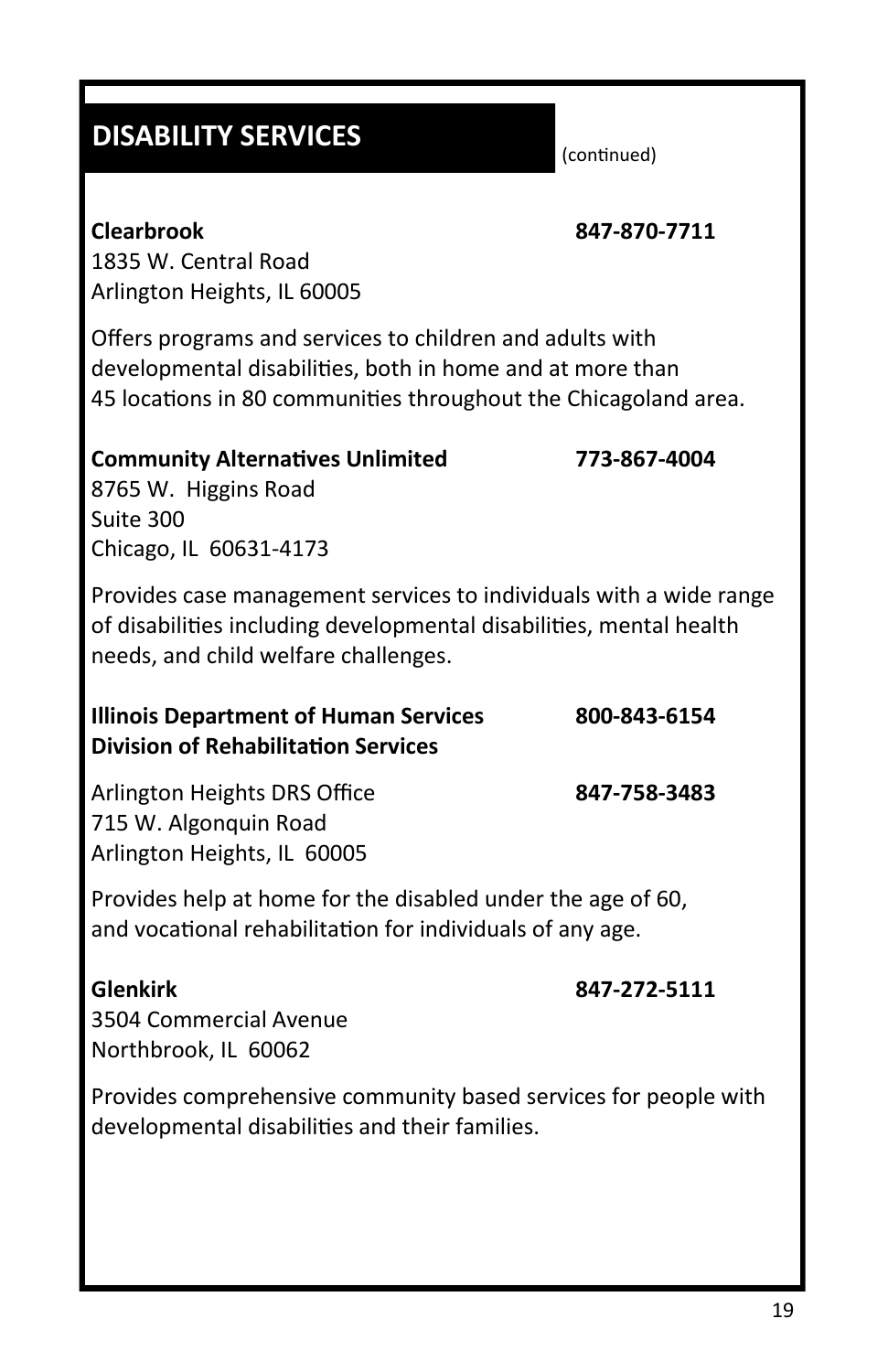# **DONATIONS**

*www.ilamvets.org/donate.cfm*

Pickup and drop off locations available for donations of clothing and household goods. Call or visit website for list of acceptable items.

### **Goodwill 847-947-2816**

726 S. Buffalo Grove Road Buffalo Grove, IL 60089

No pickup available, only drop off of clothing and some furniture. Please call for more information.

### **Purple Heart Veterans 888-414-4483**

Pickup available for donations of clothing, small appliances, etc. Please call for information.

### **Salvation Army 800-728-7835**

Pickup and drop off locations available for donations of clothing, appliances, furniture, etc. Please call for information.

**AMVETS 708-388-7800**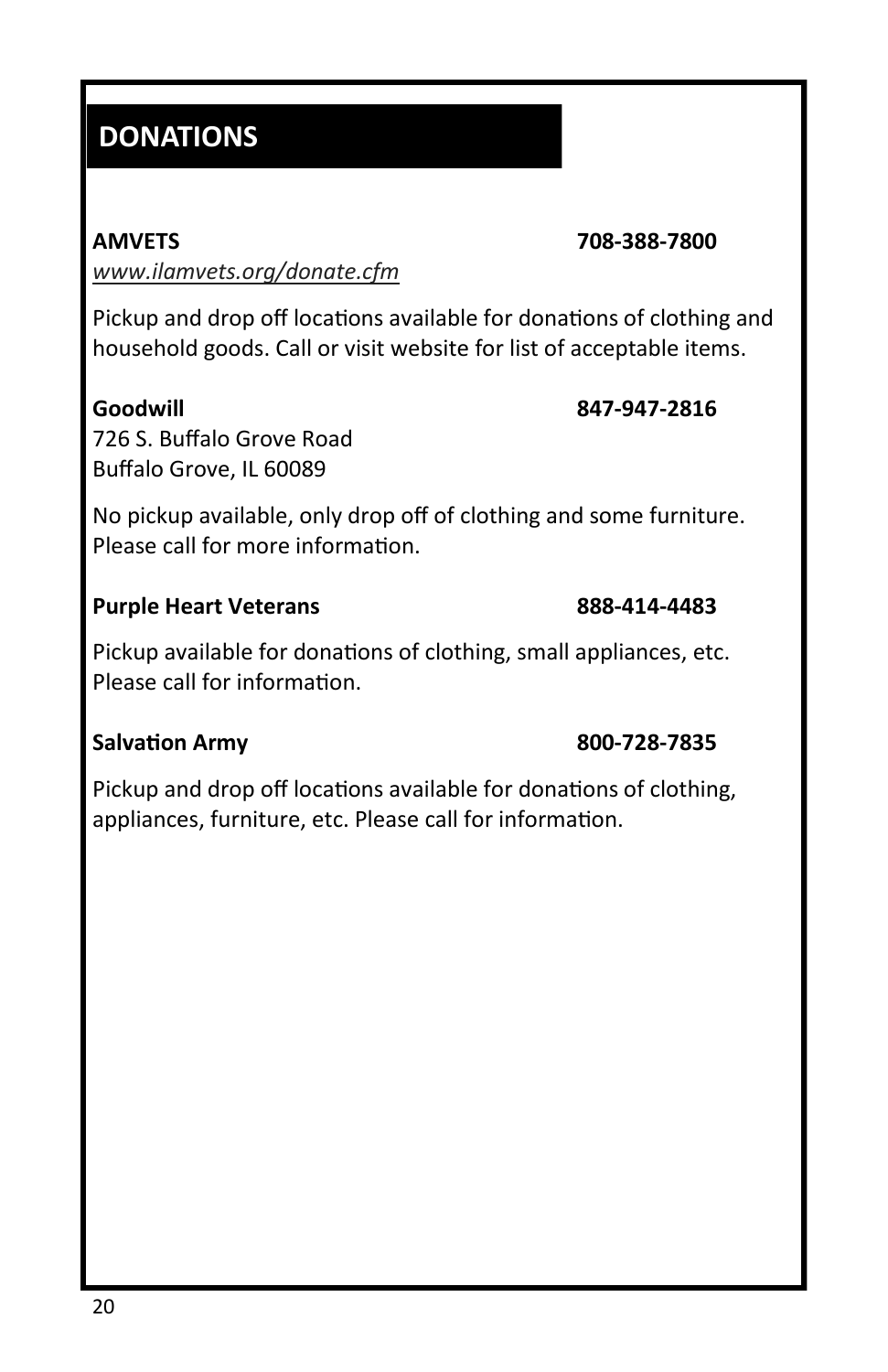# **EDUCATIONAL PROGRAMS**

| <b>American Red Cross</b><br>544 W. Northwest Highway<br>Arlington Heights, IL 60006                                                      | 847-255-0703 |
|-------------------------------------------------------------------------------------------------------------------------------------------|--------------|
| Provides safety/health courses and monitors certification of<br>instructors.                                                              |              |
| <b>Indian Trails Public Library</b><br>355 Schoenbeck Road<br>Wheeling, IL 60090                                                          | 847-459-4100 |
| <b>Prospect Heights Library</b><br>12 North Elm Street<br>Prospect Heights, IL 60070                                                      | 847-259-3500 |
| <b>Wheeling Park District</b><br>333 W. Dundee Road<br>Wheeling, IL 60090                                                                 | 847-465-3333 |
| <b>Prospect Heights Park District</b><br>110 W. Camp McDonald Road<br>Prospect Heights, IL 60070                                          | 847-394-2848 |
| <b>Township High School District 214</b><br><b>Community Education</b><br>2121 S. Goebbert Road<br>Arlington Heights, IL 60005            | 847-718-7600 |
| Township High School District 214 offers a wide range of Adult<br>Education and Family Literacy Classes of interest to the entire family. |              |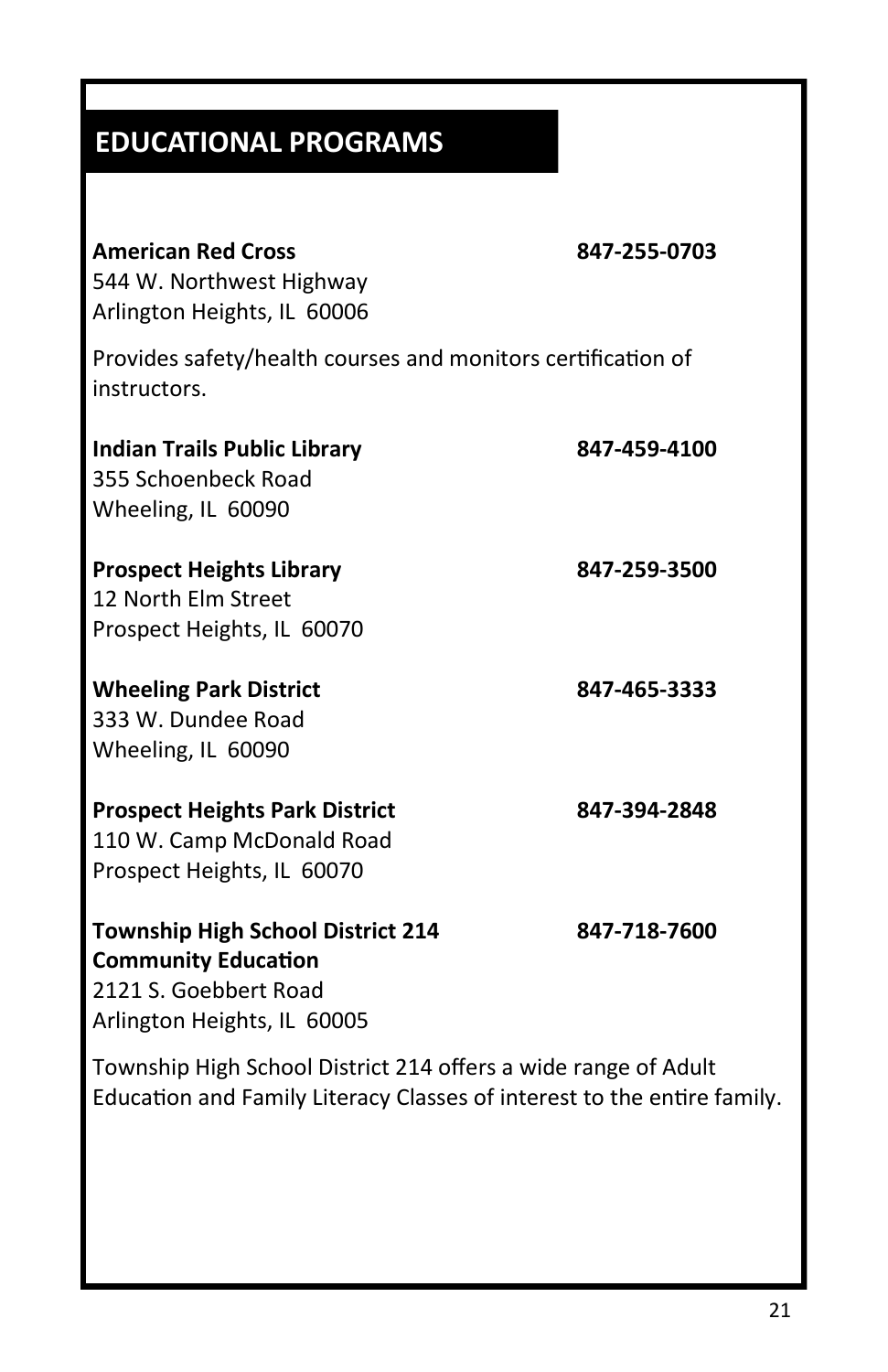# **EDUCATIONAL PROGRAMS**

**District #214 Gold Card Club**

2121 S. Goebbert Road Arlington Heights, IL 60005

Provides residents, 62 years of age or older, who live in High School District with a Gold Card that provides discount tuition for adult education classes. Classes require advanced registration. Gold Card members are also entitled to free admission to many athletic events, school concerts, and plays.

### **Hawthorne Early Childhood School 847-465-7290**

200 Glendale Street Wheeling, IL 60090

Kids 3, 4 and 5 years old who demonstrate more than 6 month delay in development and/or speak English as a second language.

**Township High School District 847-718-7704 Community Education Online Instruction Center** 2121 S. Goebbert Road Arlington Heights, IL 60005 *http://www.ed2go.com/dist214/*

The Online Instruction Center offers a wide range of highly interactive courses that you can take entirely over the Internet. All of the courses include expert instructors, many of whom are nationally known authors. Call or visit website for more information.

### **Harper College 847-925-6000**

1200 W. Algonquin Road

Palatine, IL 60067 Community College with in-district residency rates for residents of Wheeling. Provides both credit and non-credit courses.

Provides programs for older who reside in Wheeling Township.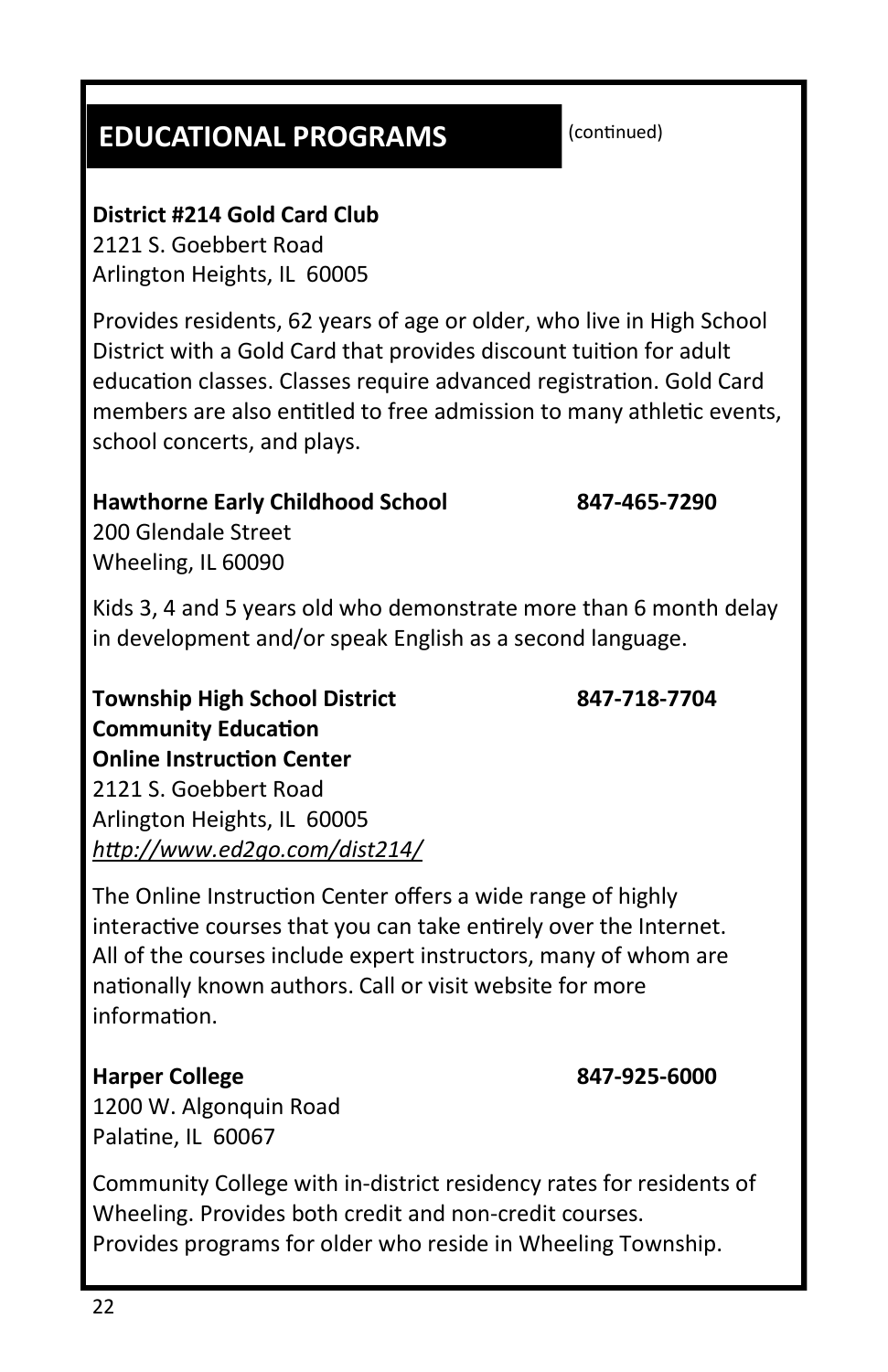# **EDUCATIONAL PROGRAMS**

(continued)

**Oakton Community College 847-635-1600** 1600 E. Golf Road Des Plaines, IL 60016

Community College that provides both credit and non-credit courses. Provides discount of one-half tuition for college courses for seniors age 60 years of age and older living in Community College District #525. For more information please call.

## **EMERGENCY SERVICES**

**Wheeling Fire Department 847-459-2662 (Non-Emergency)** 499 S. Milwaukee Avenue Wheeling, IL 60090

**Wheeling Fire Prevention 847-459-2669 Bureau Department** 2 Community Boulevard Wheeling, IL 60090

Provides fire extinguishment and rescue work along with an extensive program of fire prevention, education, and inspections.

### **Wheeling Police Department 847-459-2632 (Non-Emergency)**

1 Community Boulevard Wheeling, IL 60090

Provides cooperation with our community to protect life and property and enhance the quality of life for all our citizens.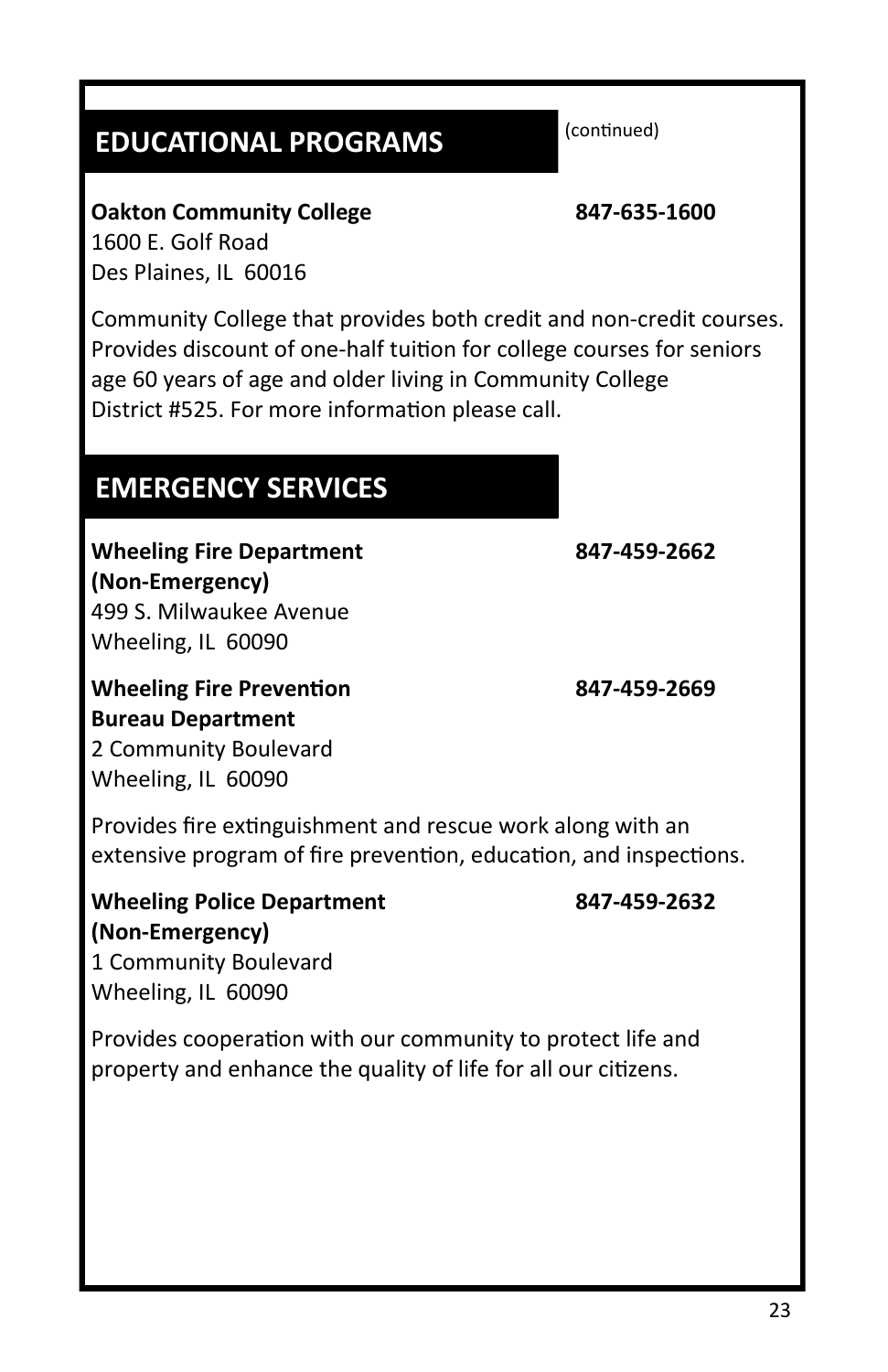# **EMPLOYMENT/JOB TRAINING**

### **Northwest Compass 847-392-2344**

1300 Northwest Highway Mount Prospect, IL 60056

Employment assistance and support offered through individual employment counseling, career building and resource center. Call for an appointment.

# **The Center of Concern 847-823-0453**

1580 N. Northwest Highway Suite 310 Park Ridge, IL 60068

An employment program that offers assistance to jobseekers of all ages in finding employment, developing resumes and improving interviewing skills. Please call for an appointment.

### **Illinois Employment 847-981-7400 and Training Center (WorkNet)**

Employment Office for the State of Illinois 723 W. Algonquin Road Arlington Heights, IL 60005

Provides unemployment compensation, job services, and placement.

**Senior Employment Service 708-383-0258** Provided by: AgeOptions

Provides job placement for senior workers. Please call for an appointment.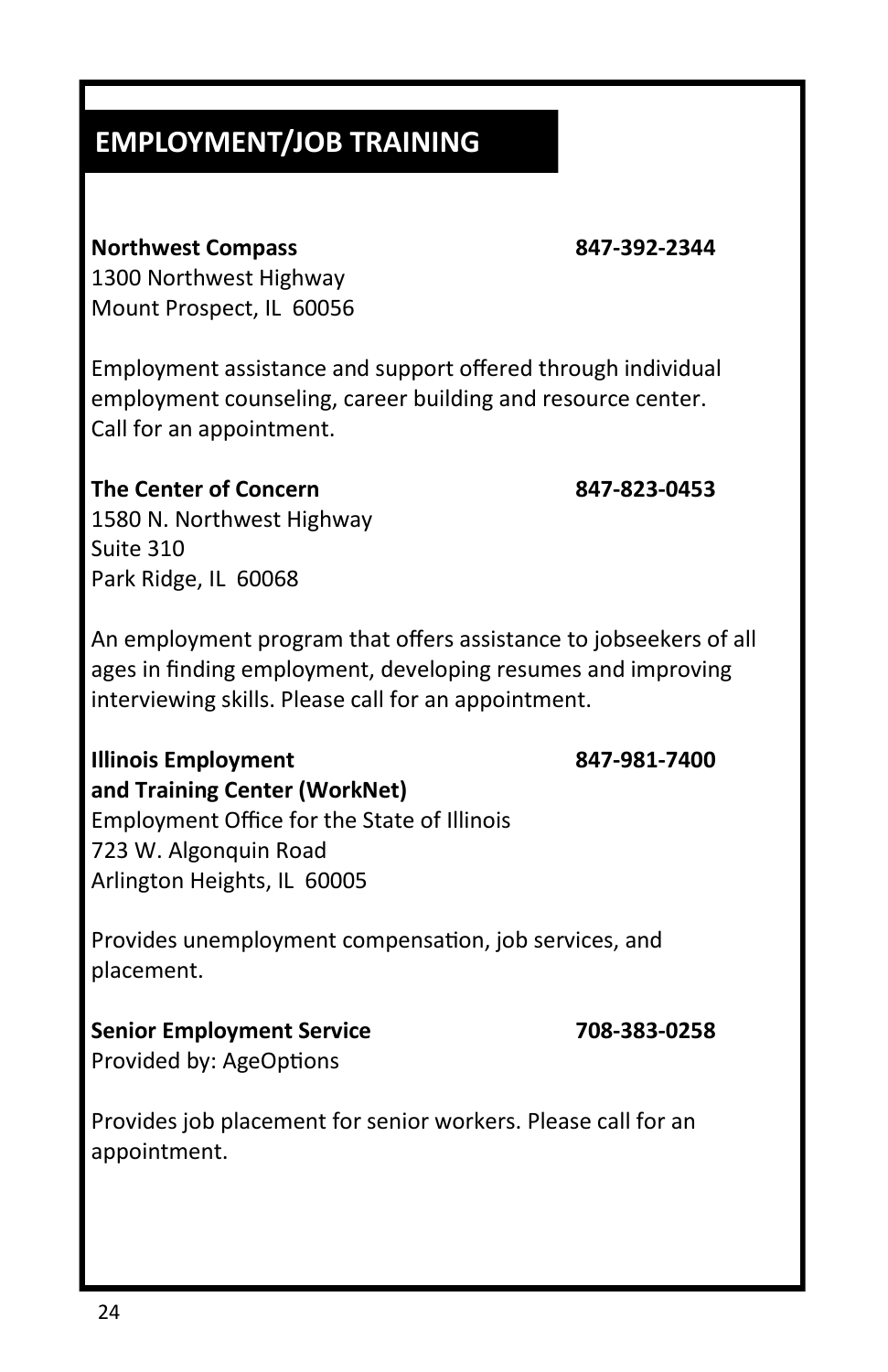# **FINANCIAL ASSISTANCE**

### **Northwest Compass 847-392-2344**

1300 W. Northwest Highway Mount Prospect, IL 60056

Provides assistance on energy costs through Low Income Home Energy Assistance Program (LIHEAP) to those who are income eligible.

### **Money Management International** 3601 Algonquin Road Suite 620 Rolling Meadows, IL 60008

*www.moneymanagement.org.*

Provides educational seminars on money management, counseling, and debt management programs.

**Consumer Credit Counseling Service 888-845-5669 (part of MMI)**

### **Illinois Department of Human Services 847-745-3200 Family Resource Center** 8020 St. Louis Avenue Skokie, IL 60076

Provides financial, medical, food stamp benefits and other supportive services to those who qualify.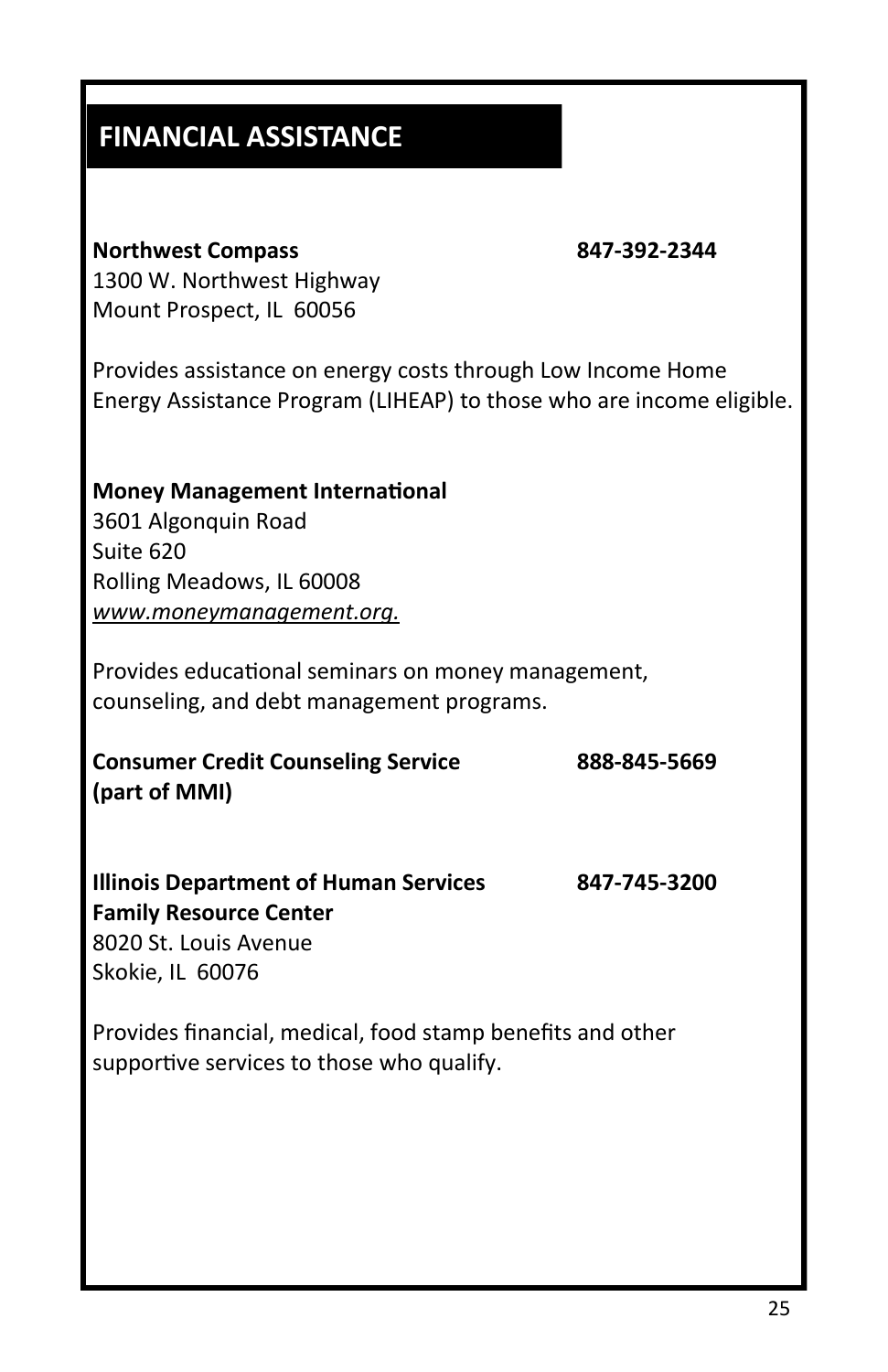## **FINANCIAL ASSISTANCE**

**Child Support Services Cook County Southern Region 800-447-4278** 6201 S. Emerald Drive **TTY: 800-526-5812** Chicago, IL 60621

To receive help collecting child support, help establishing paternity, or information on other Child Support Enforcement services, call the Customer Service Call Center or visit their web page via *www.childsupportillinois.com*.

### **Wheeling Township 847-259-7730**

1616 N. Arlington Heights Road Arlington Heights, IL 60004

Provides general assistance , emergency assistance, and food pantry to Wheeling Township residents.

### **Social Security Administration 800-772-1213**

705 North Wheeling Road Mount Prospect, IL 60056

Provides assistance in handling Social Security benefits in the case of retirement, disability or death. Also provides income for the blind or disabled based on need. Administers Federal/State funded programs. Contact office for current income guidelines.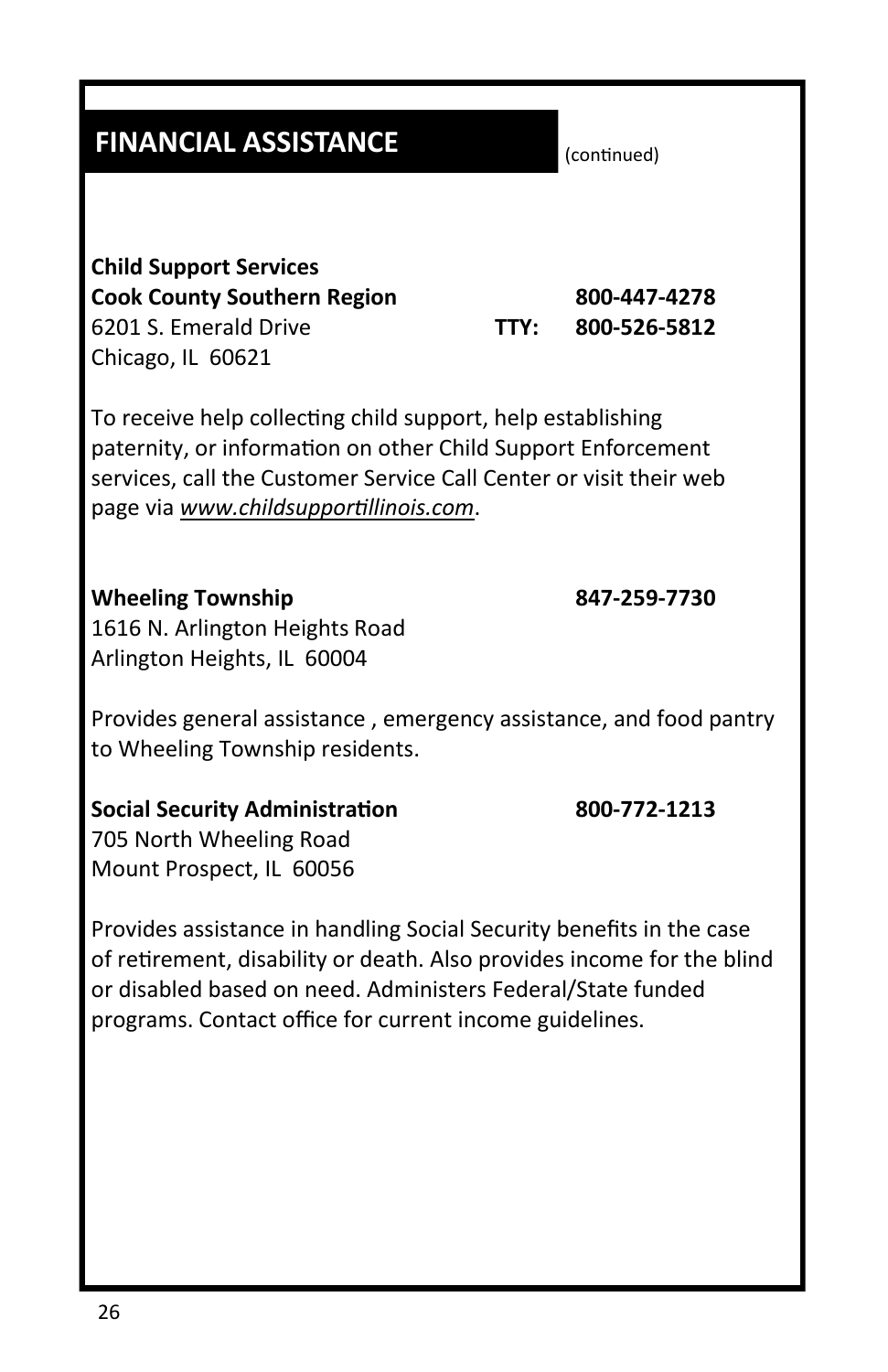# **FINANCIAL, FOOD & CLOTHING**

| <b>Salvation Army Family Store</b><br>1035 F. Rand Road<br>Arlington Heights, IL 60005         |      | 847-632-0705                         |
|------------------------------------------------------------------------------------------------|------|--------------------------------------|
| <b>St. Alphonsus Church</b><br>411 N. Wheeling Road<br>Prospect Heights, IL 60070              |      | 847-255-7452                         |
| <b>St. Mary's Catholic Church</b><br>10 N. Buffalo Grove Road<br>Buffalo Grove, IL 60089       |      | 847-541-1450                         |
| Kingswood<br><b>United Methodist Church</b><br>401 West Dundee Road<br>Buffalo Grove, IL 60089 |      | 847-398-0770                         |
| <b>Willow Creek Care Center</b><br>67 E. Algonquin Road<br>South Barrington, IL 60010          |      | 224-512-2600                         |
| <b>Our Saviors Evangelical Free Church</b><br>300 Schoenbeck Road<br>Wheeling, IL 60090        |      | 847-459-4480                         |
| <b>Wheeling Food Pantry</b><br>101 N. Wolf Road<br>Wheeling, IL 60090                          | call | 847-459-2760<br>for more information |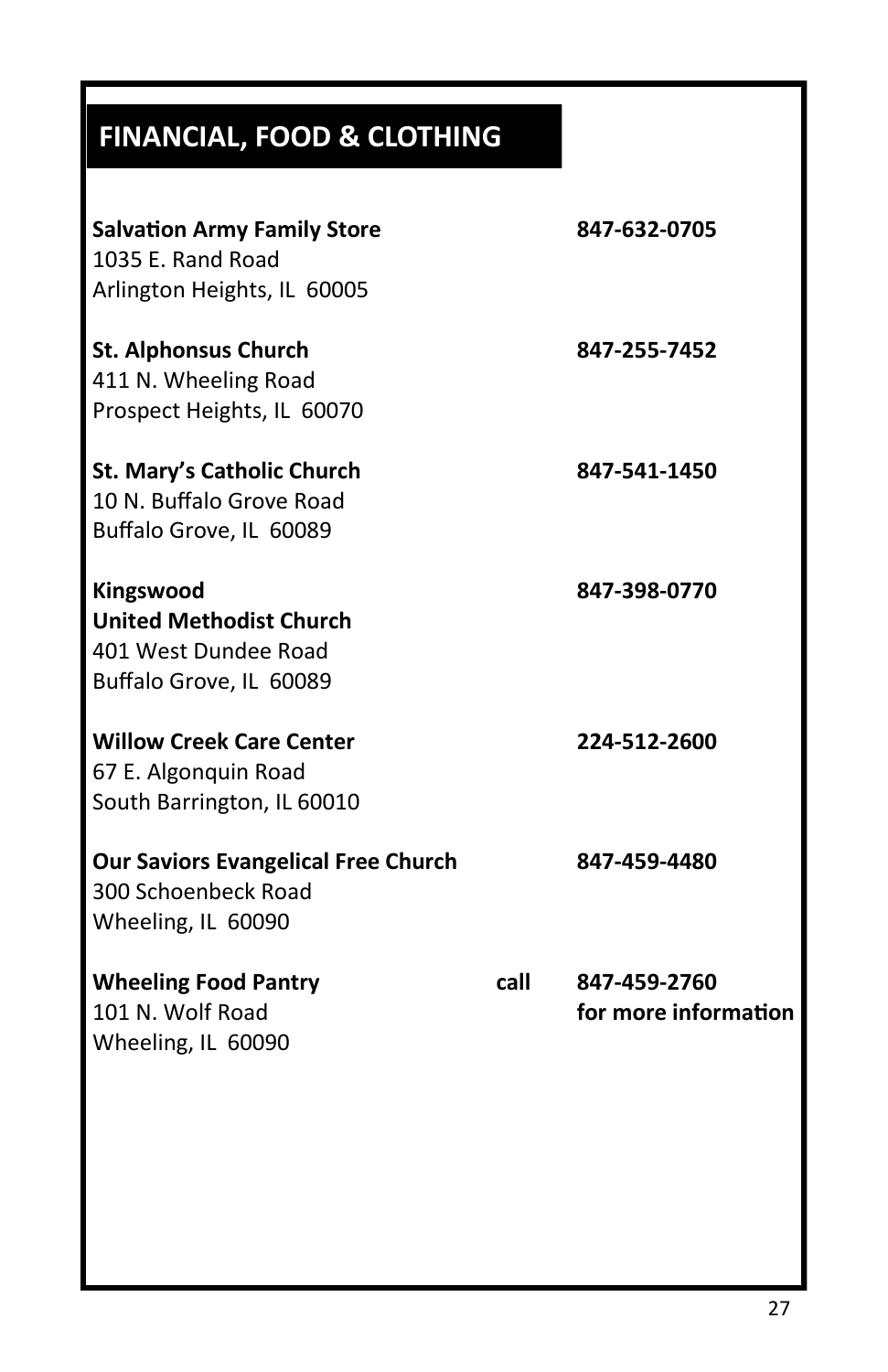# **FRIENDLY VISITOR PROGRAMS**

### **Center of Concern 847-823-0453**

1580 N. Northwest Highway Suite 310 Park Ridge, IL 60068

Friendly visitors make regular visits to lonely and isolated individuals who need someone to care and be supportive. An inter-generational outreach includes high school and elementary school students who visit homes of seniors to celebrate their birthdays and holidays.

**Catholic Charities 847-253-5500 Northwest Senior Services** 1801 West Central Road Arlington Heights, IL 60005

**Wheeling Township Senior Services 847-259-7730** 1616 N. Arlington Heights Road Arlington Heights, IL 60004

## **HOME SHARING/HOUSING**

**Center of Concern 847-823-0453** 1580 N. Northwest Highway Suite 310 Park Ridge, IL 60068

Offers a home sharing program for extra income and security. Also provides homelessness prevention funds to assist with rent/mortgage or utilities for households in temporary crisis.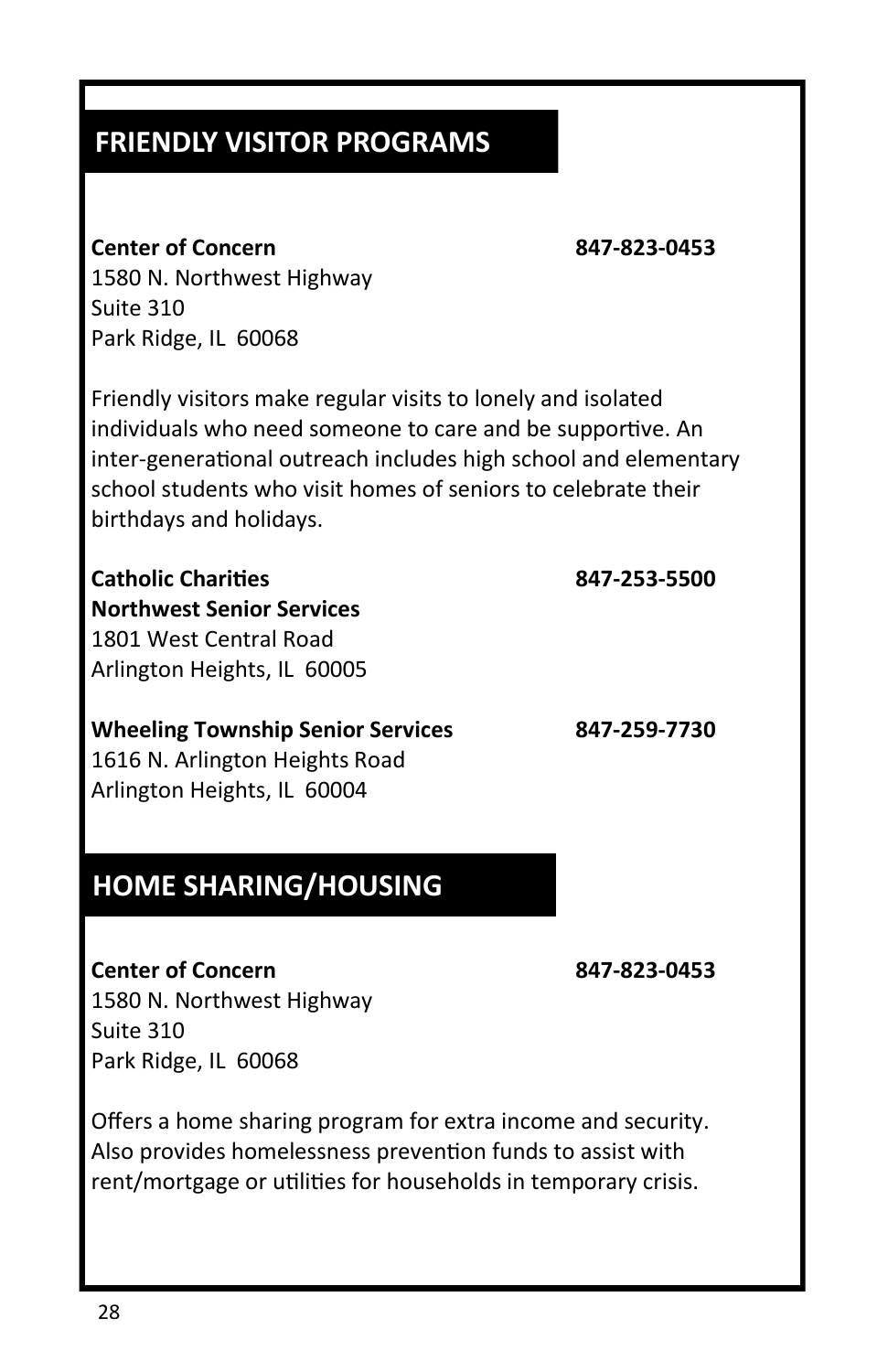# **HOME SHARING/HOUSING**

| <b>Housing Authority of Cook County</b>                            |      | 312-663-5447 |
|--------------------------------------------------------------------|------|--------------|
| 175 W. Jackson Boulevard                                           |      |              |
| Suite 350                                                          |      |              |
| Chicago, IL 60604                                                  |      |              |
| <b>Council for Jewish Elderly</b>                                  |      | 773-508-1000 |
| 3003 Touhy Avenue                                                  |      |              |
| Chicago, IL 60645                                                  |      |              |
| Provides group living and individual housing.                      |      |              |
| <b>Frances Manor</b>                                               |      | 847-390-1270 |
| 1270 E. Golf Road                                                  | TTY: | 312-948-6992 |
| Des Plaines, IL 60016                                              |      |              |
| Provides low-income housing for seniors 62 years of age and older. |      |              |
| <b>Henrich House</b>                                               |      | 847-299-6200 |
| 1301 Ashland Avenue                                                |      |              |
| Des Plaines, IL 60016                                              |      |              |

Provides low-income housing (Section 8) for seniors and disabled individuals.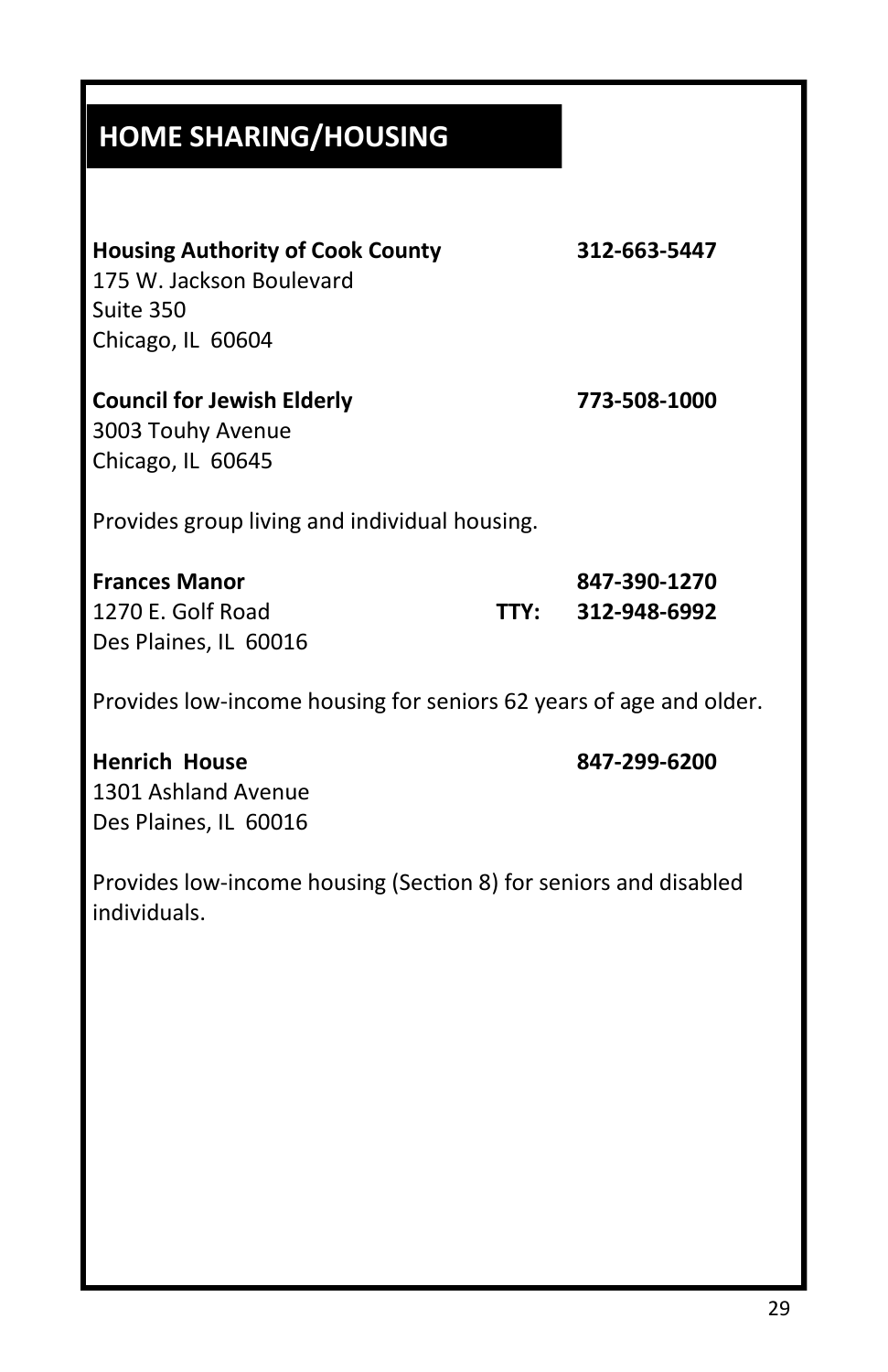# **HOME SHARING/HOUSING**

(continued)

| 847-501-5760                                                                                                                                                                          |
|---------------------------------------------------------------------------------------------------------------------------------------------------------------------------------------|
| Provides a home sharing program, fair housing program,<br>landlord/tenant program, foreclosure program. For other fair<br>housing information, visit www.interfaithhousingcenter.org. |
| 847-462-0885                                                                                                                                                                          |
|                                                                                                                                                                                       |
|                                                                                                                                                                                       |
|                                                                                                                                                                                       |
| 815-271-5444                                                                                                                                                                          |
|                                                                                                                                                                                       |
|                                                                                                                                                                                       |
| 847-520-4384                                                                                                                                                                          |
|                                                                                                                                                                                       |
|                                                                                                                                                                                       |
| 847-963-9163                                                                                                                                                                          |
|                                                                                                                                                                                       |

Provides information and referral regarding services for legal, medical, dental, and housing to individuals who are homeless or are in the danger of becoming homeless. Assistance in job search, mental health, case management, counseling, and other services are offered. P.A.D.S. provides secure overnight shelter and three meals for men, women, and children from October 1st through April 30th.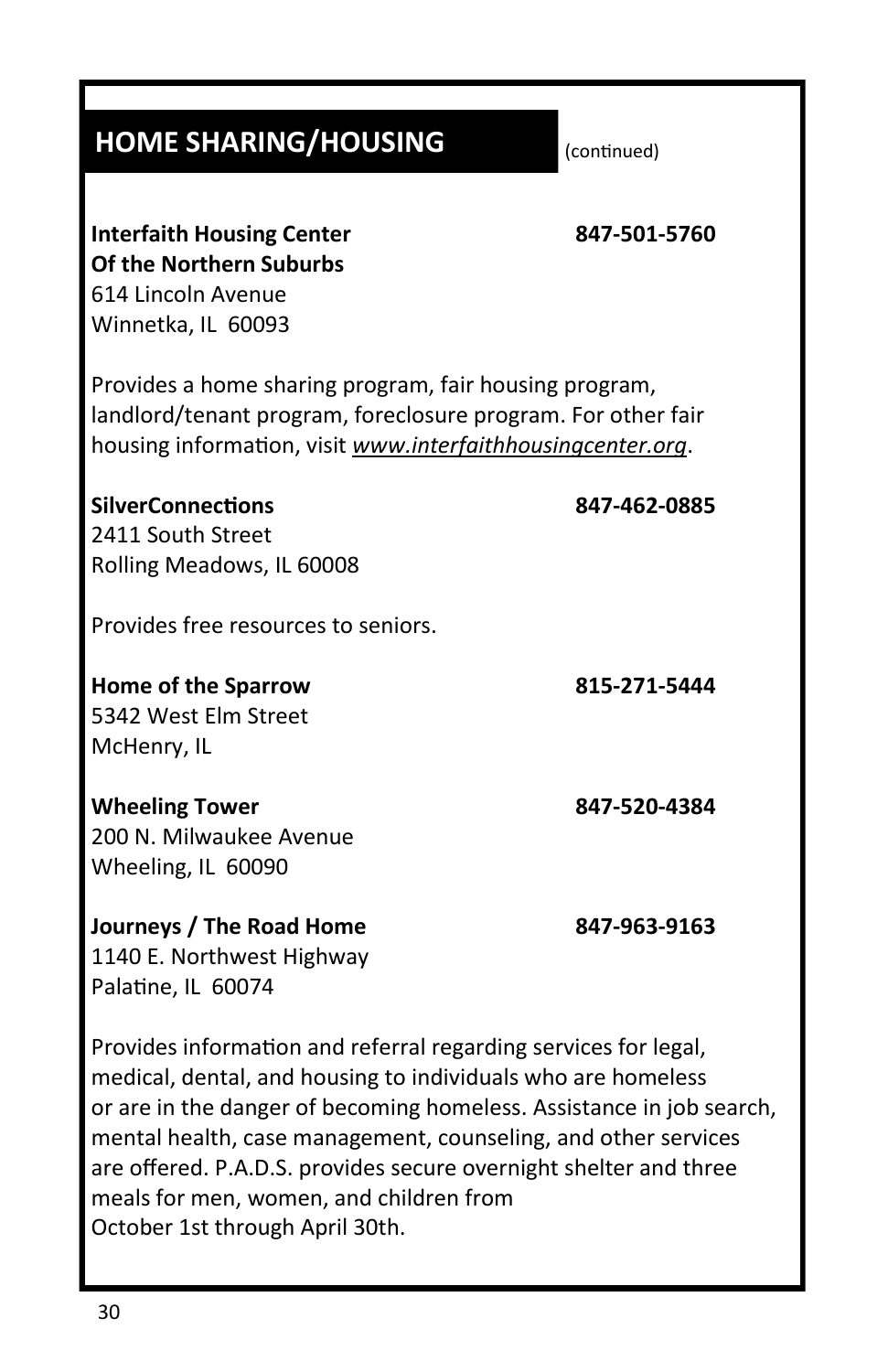# **HOME SHARING/HOUSING**

| <b>Northwest Compass</b><br>1300 W. Northwest Highway<br>Mt. Prospect, IL 60056 |                           | 847-392-2344                               |
|---------------------------------------------------------------------------------|---------------------------|--------------------------------------------|
| <b>W.I.N.G.S.</b><br>P.O. Box 95615<br>Palatine, IL 60095                       | Admin:                    | 847-519-7820<br>24/7 Hotline: 847-221-5680 |
| <b>NW Suburban Housing Center</b><br>701 Lee Street<br>Des Plaines, IL 60016    |                           | 847-298-7519                               |
| <b>Catholic Charities</b><br>1801 West Central Road<br>Arlington Heights, IL    |                           | 847-253-5500                               |
| <b>Hope House</b>                                                               | 24/7 Hotline 800-941-8681 |                                            |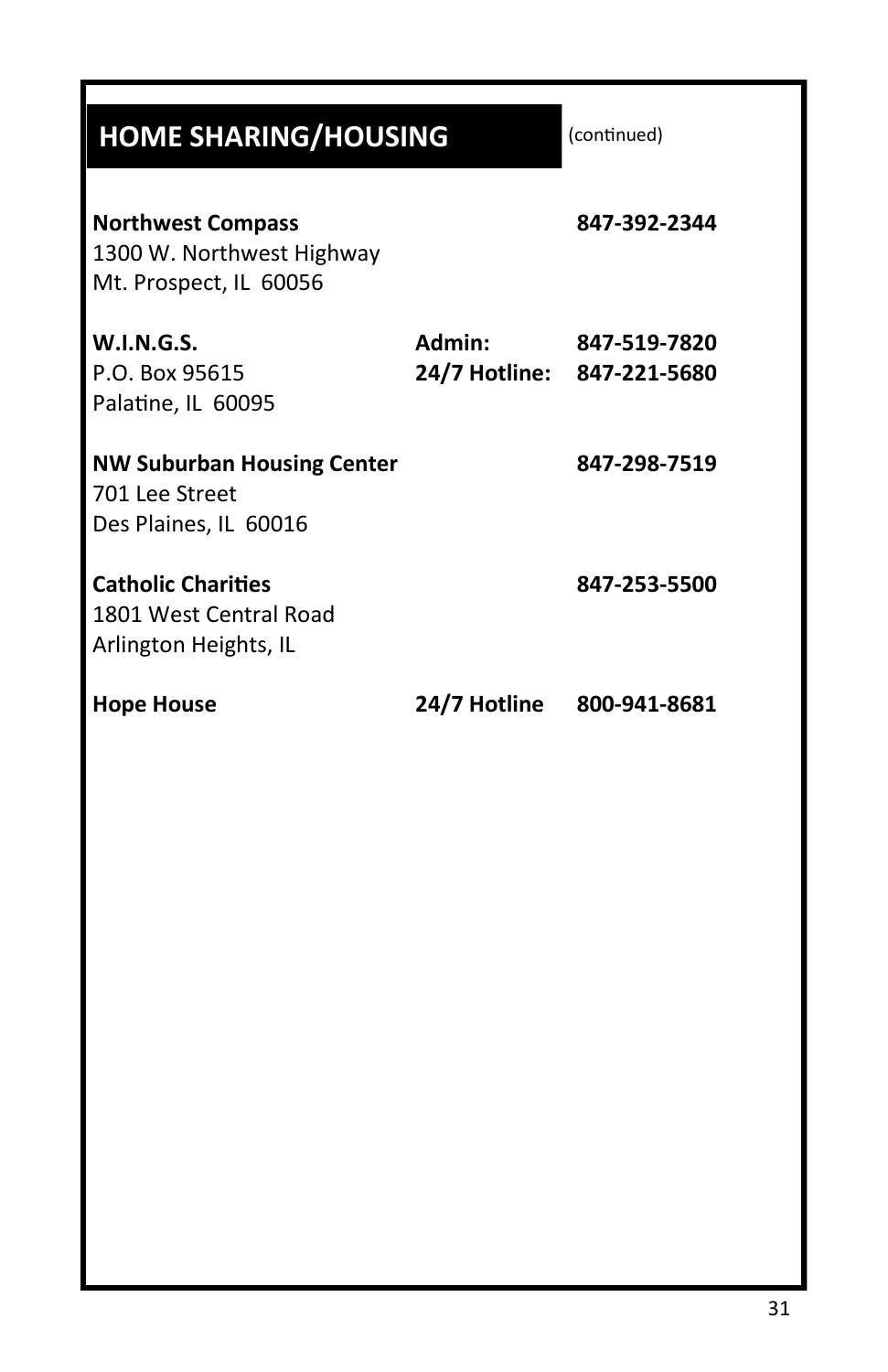# **HOSPITALS AND HEALTH-RELATED SERVICES**

**Many hospitals offer a variety of activities, home health services, programs, seminars and support groups, as well as transportation services for appointments. Please contact each hospital below regarding their individual services.**

### **HOSPITALS**

| <b>Advocate Lutheran General Hospital</b><br>1775 Dempster Road<br>Park Ridge, IL 60068             | 847-723-2210 |
|-----------------------------------------------------------------------------------------------------|--------------|
| <b>Alexian Brothers Medical Center</b><br>800 Biesterfield Road<br>Elk Grove Village, IL 60007      | 847-437-5500 |
| <b>Condell Medical Center</b><br>801 S. Milwaukee Avenue<br>Libertyville, IL 60048                  | 847-362-2900 |
| Creekside Health Center<br>300 McHenry Road<br>Wheeling, IL 60090<br>www.gefcc.org                  | 847-608-1344 |
| To provide quality, affordable healthcare for all, including those with-<br>out the ability to pay. |              |
| <b>Glenbrook Hospital</b><br>2100 Pfingston Road<br>Glenview, IL 60025                              | 847-657-5800 |
| <b>Northwest Community Hospital</b><br>800 W. Central Road<br>Arlington Heights, IL 60005           | 847-618-1000 |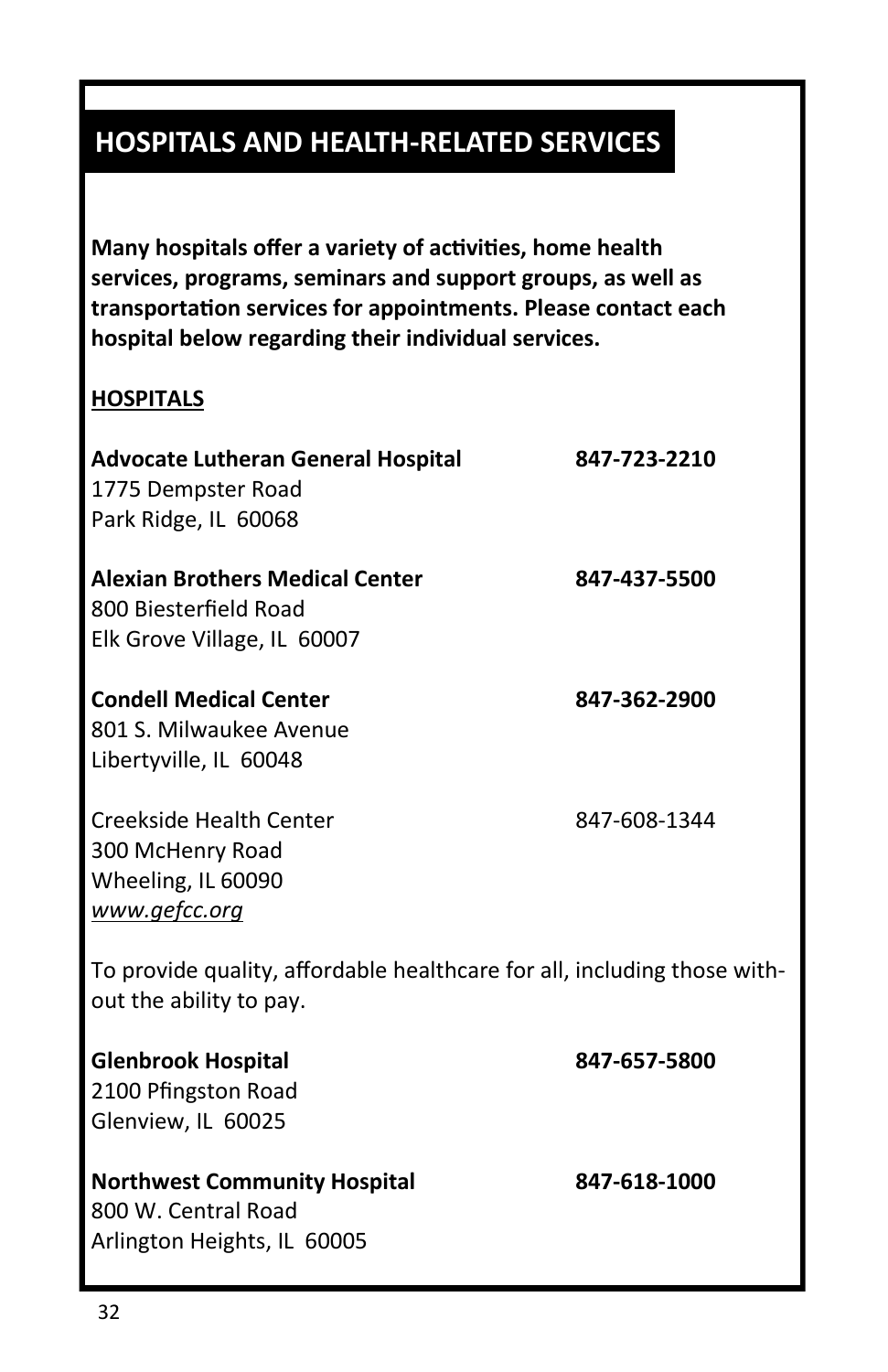| <b>HOSPITALS</b><br><b>AND HEALTH-RELATED SERVICES</b>                                                                                      | (continued)  |
|---------------------------------------------------------------------------------------------------------------------------------------------|--------------|
| <b>Resurrection Medical Center</b><br>7435 W. Talcott Avenue<br>Chicago, IL 60631                                                           | 773-774-8000 |
| <b>HEALTH RELATED SERVICES</b><br><b>Access Community Health Network</b><br><b>Genesis Center</b><br>1 N. Broadway<br>Des Plaines, IL 60016 | 847-298-3150 |
| <b>Access Clinic at Northwest</b><br><b>Community Hospital</b><br>675 W. Central Road, Suite 101<br>Arlington Heights, IL 60005             | 847-342-1554 |
| Health Clinic provides sliding scale medical care for low-income,<br>uninsured residents. No walk-ins.                                      |              |
| Life Source Blood Services<br>25 W. Rand Road<br>Arlington Heights, IL 60004                                                                | 877-543-3768 |
| Blood donation center. Give the gift of life; every donation has the<br>potential to save three lives.                                      |              |
| <b>EyeCare America</b><br>P.O. Box 429098<br>San Francisco, CA 94141-9098<br>Aao.org/eyecare-america                                        | 877-887-6327 |
| Seniors 65 years of age and older who qualify, can be referred to<br>access an Ophthalmologist.                                             |              |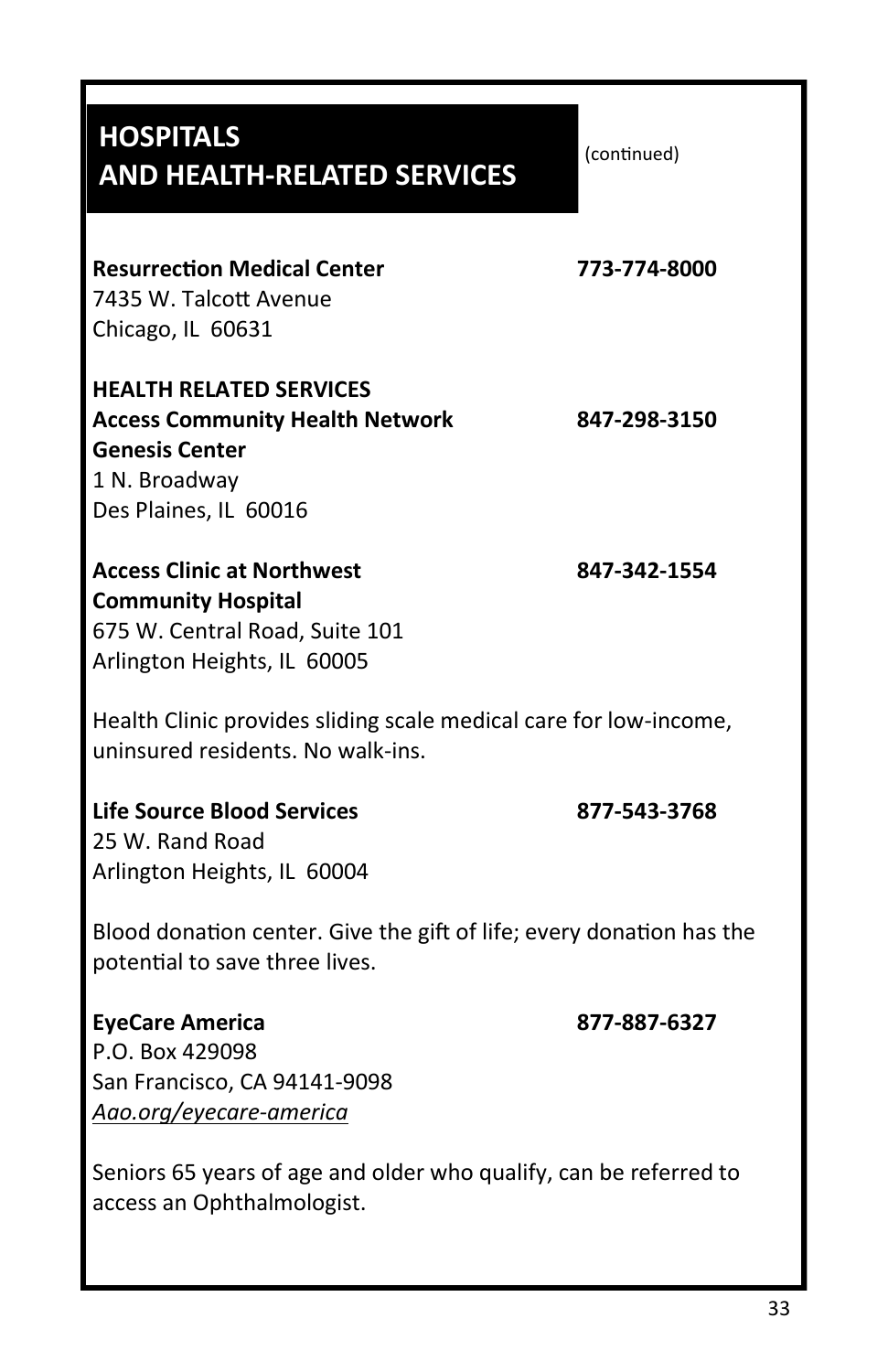# **HOSPITALS AND HEALTH-RELATED SERVICES**

(continued)

## **New Beginnings Prenatal Program 847-813-3040** (Holy Family Medical Center)

100 N. River Road Des Plaines, IL 60016

Provides prenatal services and education to low income, uninsured or underinsured pregnant moms.

**Vista Health Center 847-934-7969** 1585 North Rand Road Palatine, IL 60067

**Cook County Department of Public Health 847-818-2860** 2121 Euclid Avenue Rolling Meadows, IL 60008

Cook County Department of Health Services Primary Care Clinic provides sliding scale medical care; income guidelines apply

| <b>Holy Family Medical Center</b> | 847-813-3330 |
|-----------------------------------|--------------|
| 100 North River Road              |              |
| DesPlaines, IL 60016              |              |

Long-term acute care hospital for medically complex patients.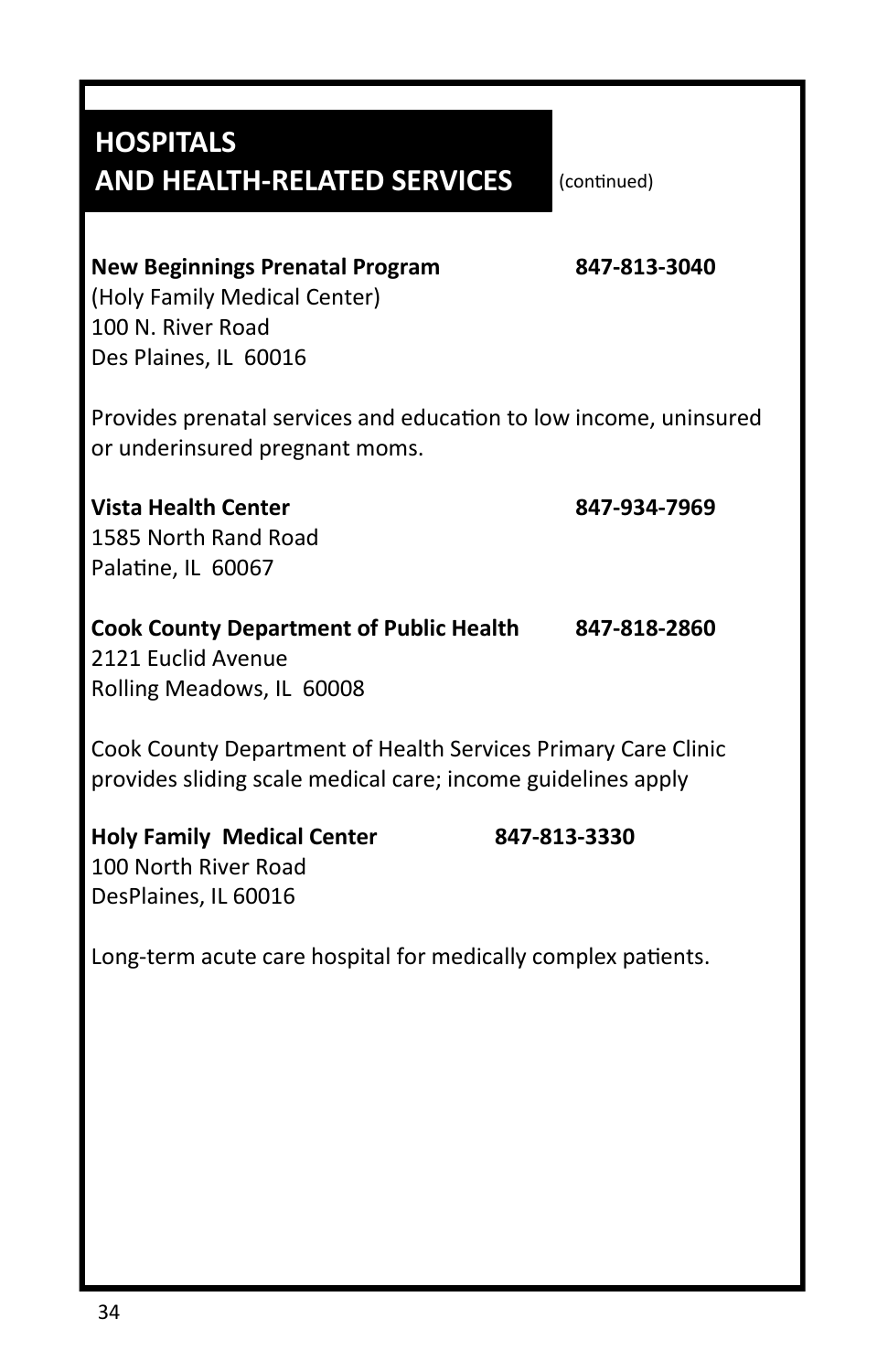# **PHARMACEUTICAL ASSISTANCE PROGRAM**

### **Pharmaceutical Research and 800-624-2459 Manufacturers of America (PhRMA)**

Provides free medications to patients who could not otherwise afford them. Patients must speak to their physician about obtaining approval for this program. Applications are sent to the physician's office, which is where the medications are also sent. A list of participating drug companies and contacts for the program are available by contacting the Village of Wheeling Human Services Department at 847-459-2606.

### **Senior Helpline 800-252-8966**

The State of Illinois offers programs to help you pay for your medicines. Your application automatically places you in the best program for you. The programs are listed below; local help is available in filling out the application by calling the Senior HelpLine phone number.

The programs are: Illinois Rx Buying Club, Illinois Cares Rx and I-Save Rx.

### **Illinois Rx Buying Club 866-215-3462**

Covers all categories of prescription drugs ordered by your doctor. You qualify if you are at least 65 years old or are a person with a disability. To join, you must pay a membership fee of \$10, which entitles you to 12 months of savings.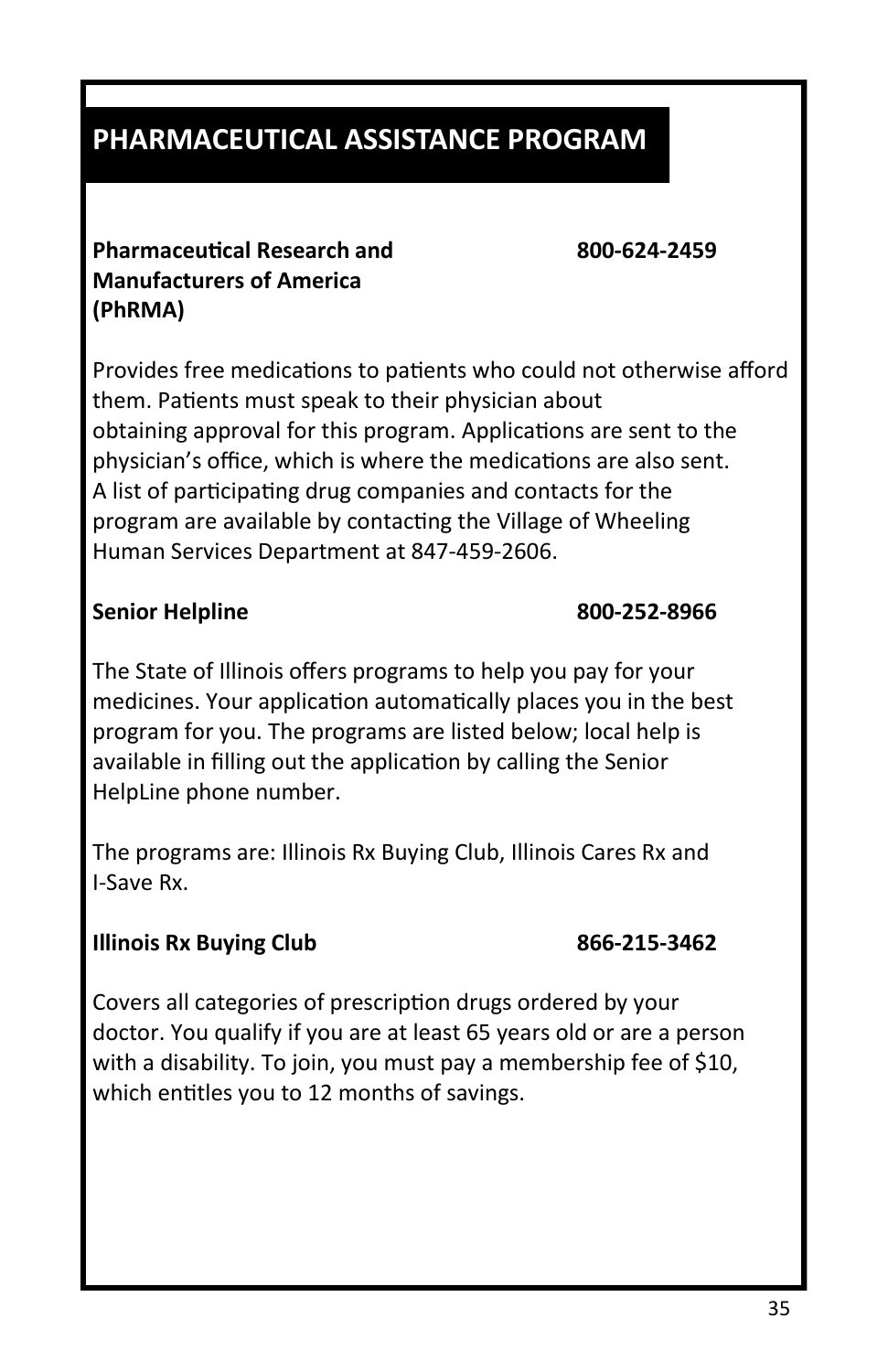## **INSURANCE**

**Access to Care 708-531-0680** 2225 Enterprise Drive Suite 2507 Westchester, IL 60154

Provides primary health care (diagnosis and treatment) to low-income uninsured individuals/families of suburban Cook County for a small annual enrollment fee and co-pays for services provided.

The All Kids program offers Illinois' uninsured children comprehensive health care that includes doctor's visits, hospital stays, prescription drugs, vision care, dental care and medical devices like eyeglasses and asthma inhalers. Slicing scale premium amount. Call or visit the website at *www.allkids.com*.

**Blue Cross/Blue Shield 312-653-6000** 300 E. Randolph Street Chicago, IL 60601

Persons 65 years of age and older and/or disabled individuals who currently have an existing policy.

### **Illinois Department of Insurance 312-814-2420**

122 S. Michigan Avenue 19th Floor Chicago, IL 60603

Provides information on Medicare supplemental insurance, assistance with all forms of life, health, property, casualty insurance complaints and regulations of insurance licenses.

**All Kids 866-ALL-KIDS 866-255-5437**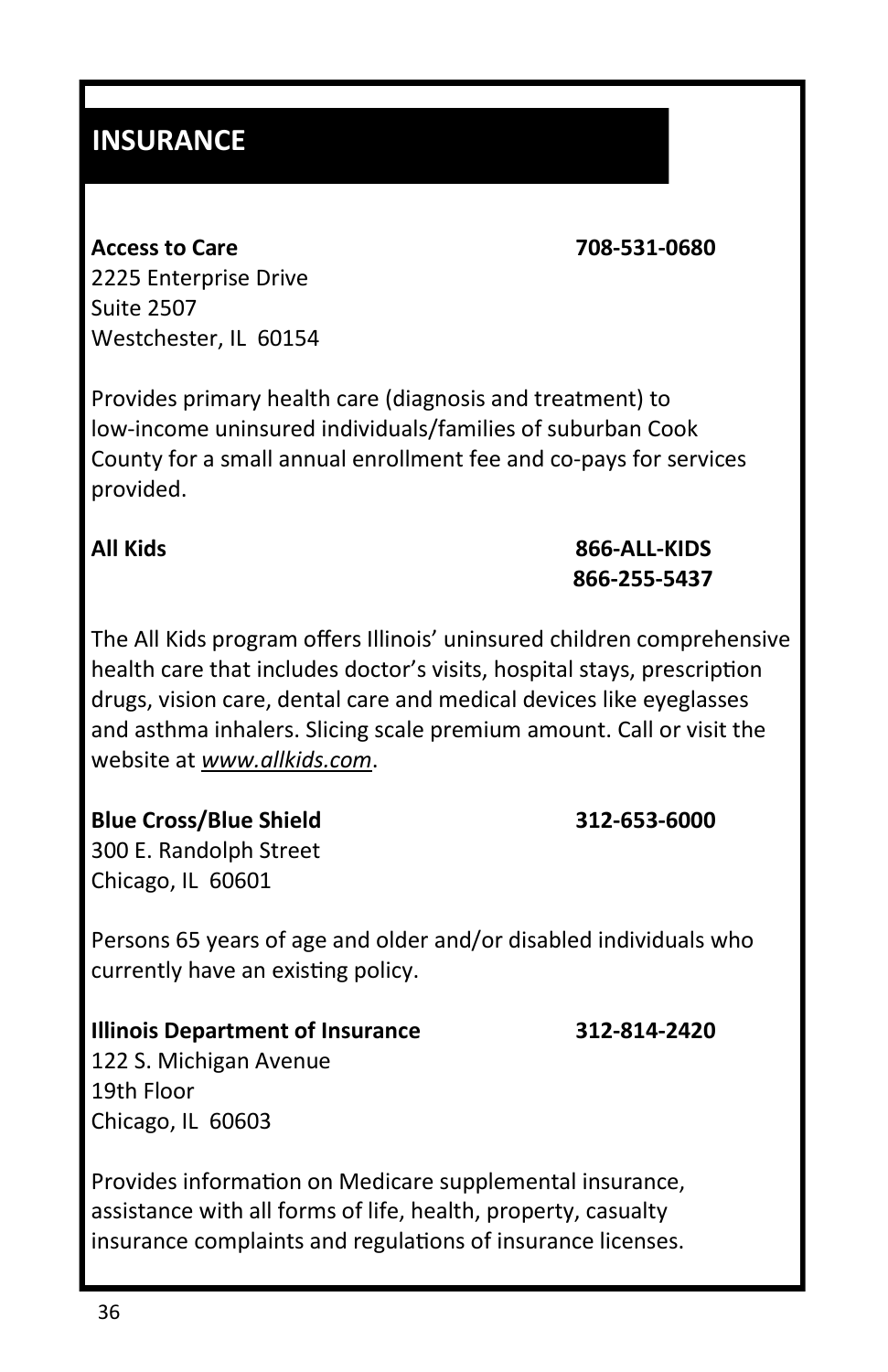## **INSURANCE**

(continued)

**Medicare General Info: 800-633-4227**

P.O. Box 1033 Marion, IL 62959

For general Medicare information, ordering Medicare booklets, and information about health plans, contact 1-800-MEDICARE 24 hours a day, 7 days a week for assistance. English and Spanish-speaking customer service representatives at this number can answer questions about the Original Medicare Plan and provide up-to-date information regarding the health plans available in your area. Or visit the website at *www.medicare.gov*.

**Senior Health Insurance Program 800-252-8966 (SHIP)** One Natural Resources Way

Suite 100 Springfield, IL 62702-1271

Provides free service and assistance in filling out medical claims.

*Local SHIP counselor* **Wheeling Pavilion Senior Center 847-459-2670** 199 N. 1st Street Wheeling, IL 60090

Counselor available on site. Please call for an appointment.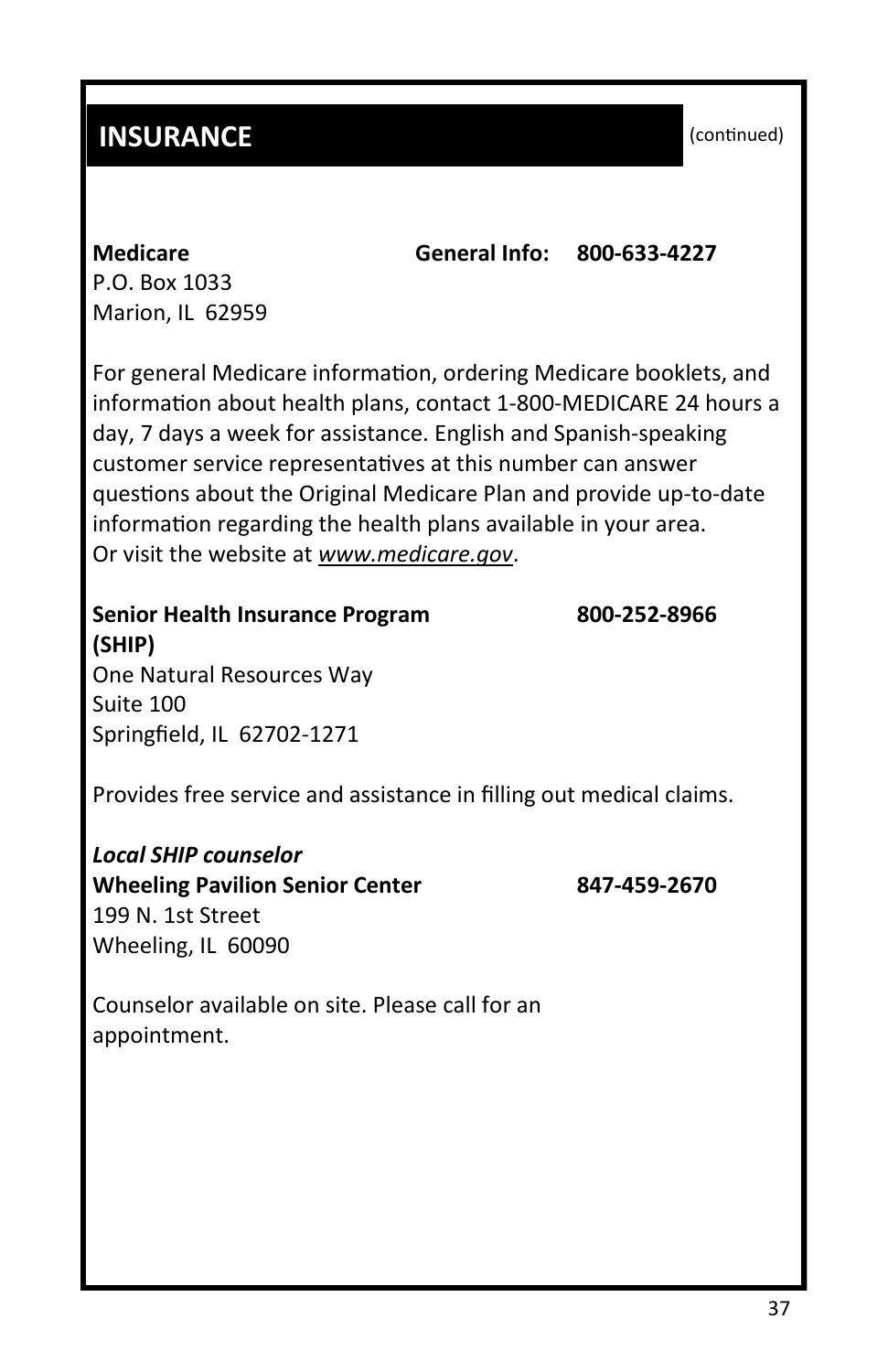# **LEGAL SERVICES**

### **Chicago Bar Association Referral Service 312-554-2001**

321 S. Plymouth Court Chicago, IL 60605

Lawyer referral service with a fee of \$20.00. The Chicago Bar Association has screened these attorneys for experience, checked to see that they were licensed to practice law in Illinois, checked to see if they were in good standing with the Illinois Supreme Court and have maintained professional liability insurance.

### **Coordinated Advise and Referral 312-738-9200 Program for Legal Services (C.A.R.P.L.S.)** 17 N. State Street

Suite 1850 Chicago, IL 60602

Sponsored by the Circuit Court of Cook County and Illinois Institute of Technology's Chicago-Kent College of Law, the Advice Desks provides free legal assistance to pro se defendants in municipal court cases. General legal advise, help with the preparation of court-required documents such as pleadings and motions and assistance with settlement negotiations are available at the Advice Desk.

Types of cases Advice Desk assists: Tenant Evictions, Personal Injury, Contract, Tort, Bill Collection, and Garnishment Actions. **Assistance available by appointment only.**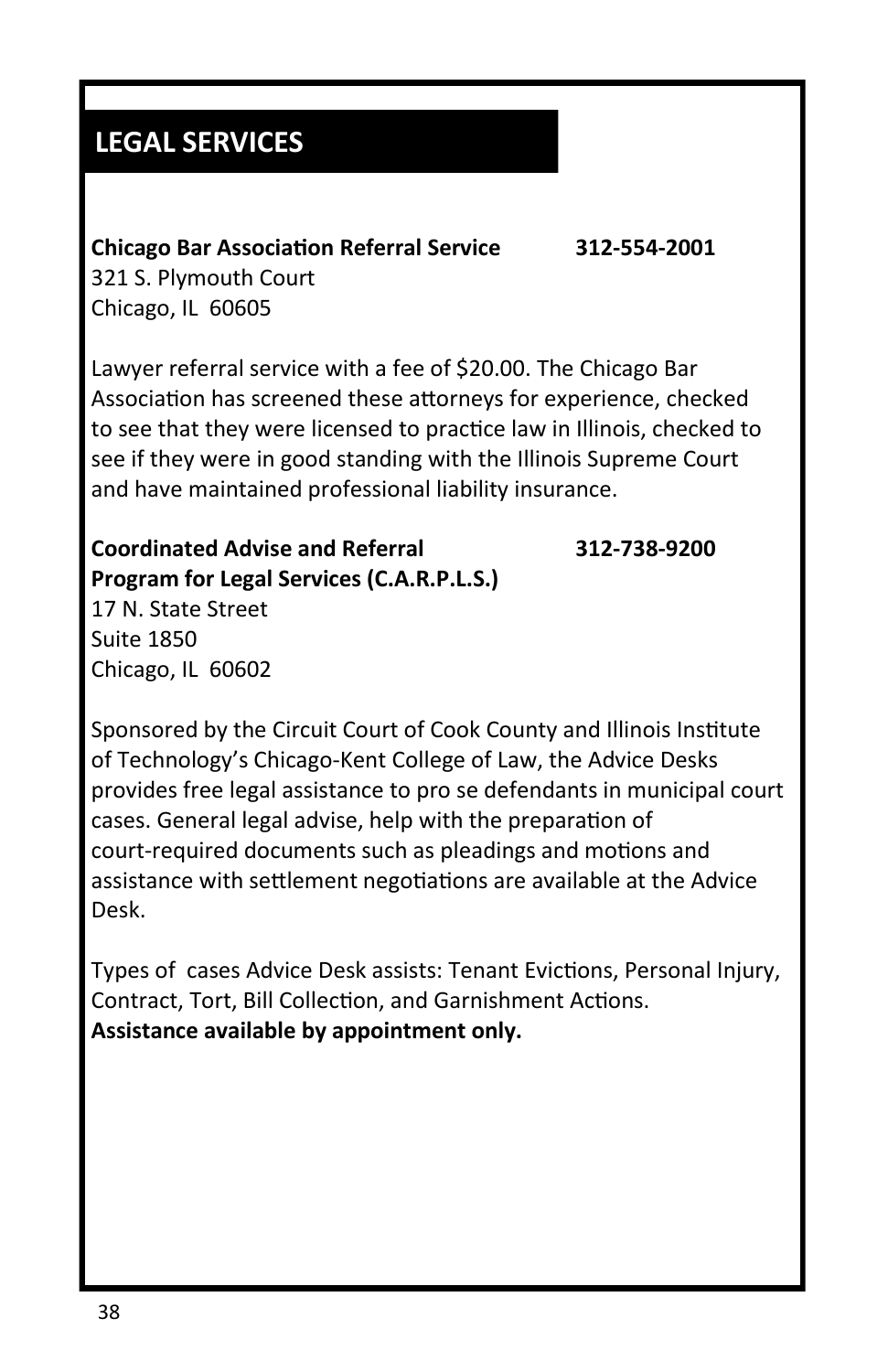# **LEGAL SERVICES**

(continued

**Cook County Legal Assistance 847-475-3703 Foundation, Inc.** 828 Davis Street, Suite 201 Evanston, IL 60201

Provides legal services for income eligible persons of Suburban Cook County.

**Cook County State's Attorney Office 312-603-8600 Public Interest Bureau Intake: 312-603-8700 Consumer Division** 69 W. Washington Street Suite 3130 Chicago, IL 60602

Receives complaints from those who believe that lies or deception have been used in convincing them to sign a contract or make a purchase. Complaints must be registered in person or by mail. If offenses are committed in Cook County violators will be prosecuted.

### **The Center of Concern 847-823-0453**

1580 N. Northwest Highway Suite 310 Park Ridge, IL 60068

Please call for an appointment to meet with an attorney for legal questions or for assistance in preparing a will. Some income limitations and age restrictions apply.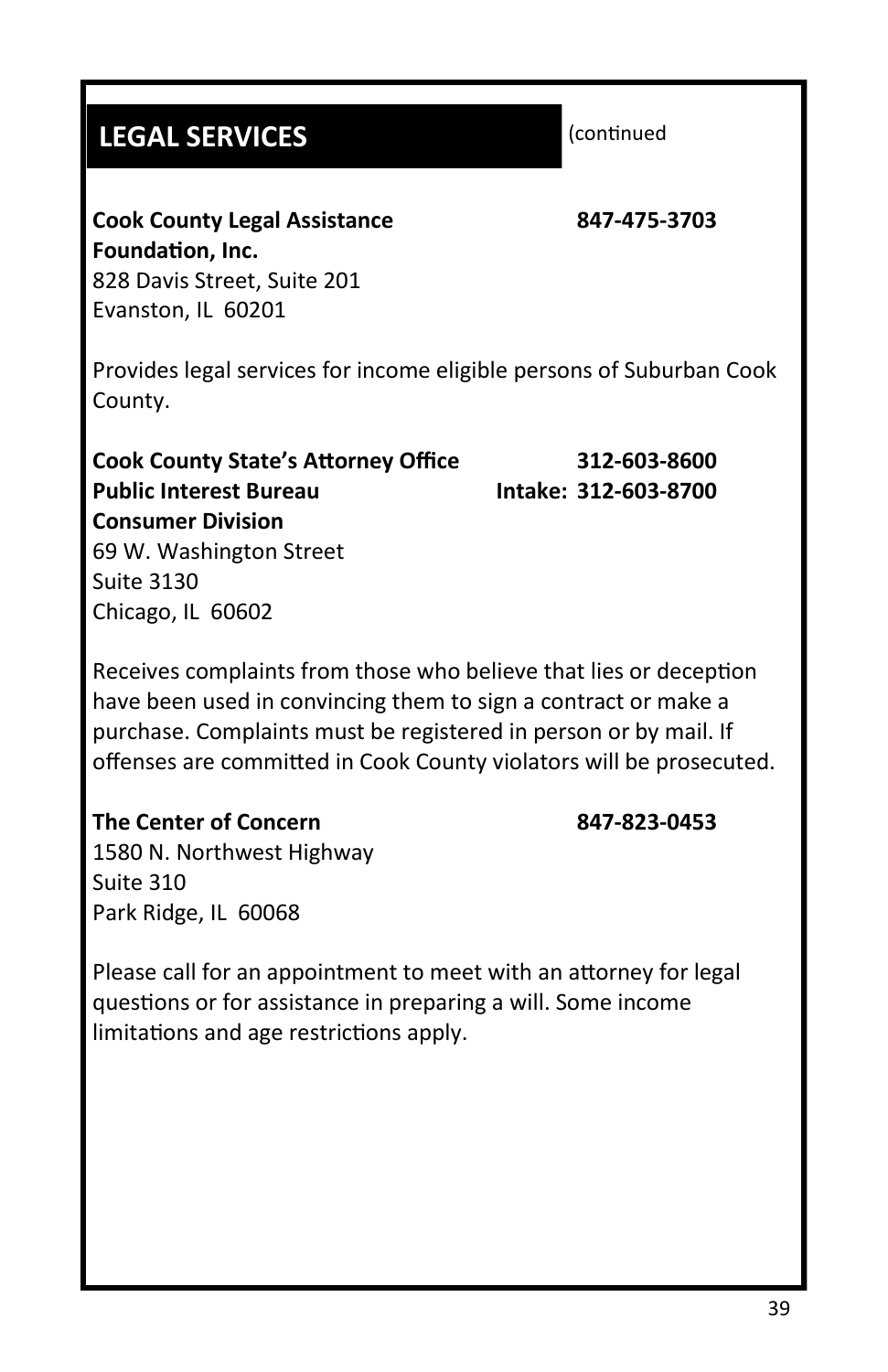# (continued) **Child Support Services 800-447-4279 Cook County Southern Region TTY 800-525-5812** 6201 S. Emerald Drive Chicago, IL 60621 To receive help collecting child support, help establishing paternity or information on other Child Support Enforcement services, call the Customer Service Call Center or visit their web page via *www.childsupportillinois.com*. **State of Illinois 866-274-8023 Guardian Advocacy Commission TTY: 866-333-3362** 9511 Harrison Ave. Room W-335 Des Plaines, IL 60016 Provides information on state guardianship, investigates violations of disability laws, and legal advocacy for rights violations. **Cook County Bar Association 312-630-1157** 19 S. LaSalle Street Chicago, IL 60603 **Northwest Suburban Bar Association 847-221-2601** 800 Northwest Highway Suite 502 Palatine, IL 60074 **LEGAL SERVICES**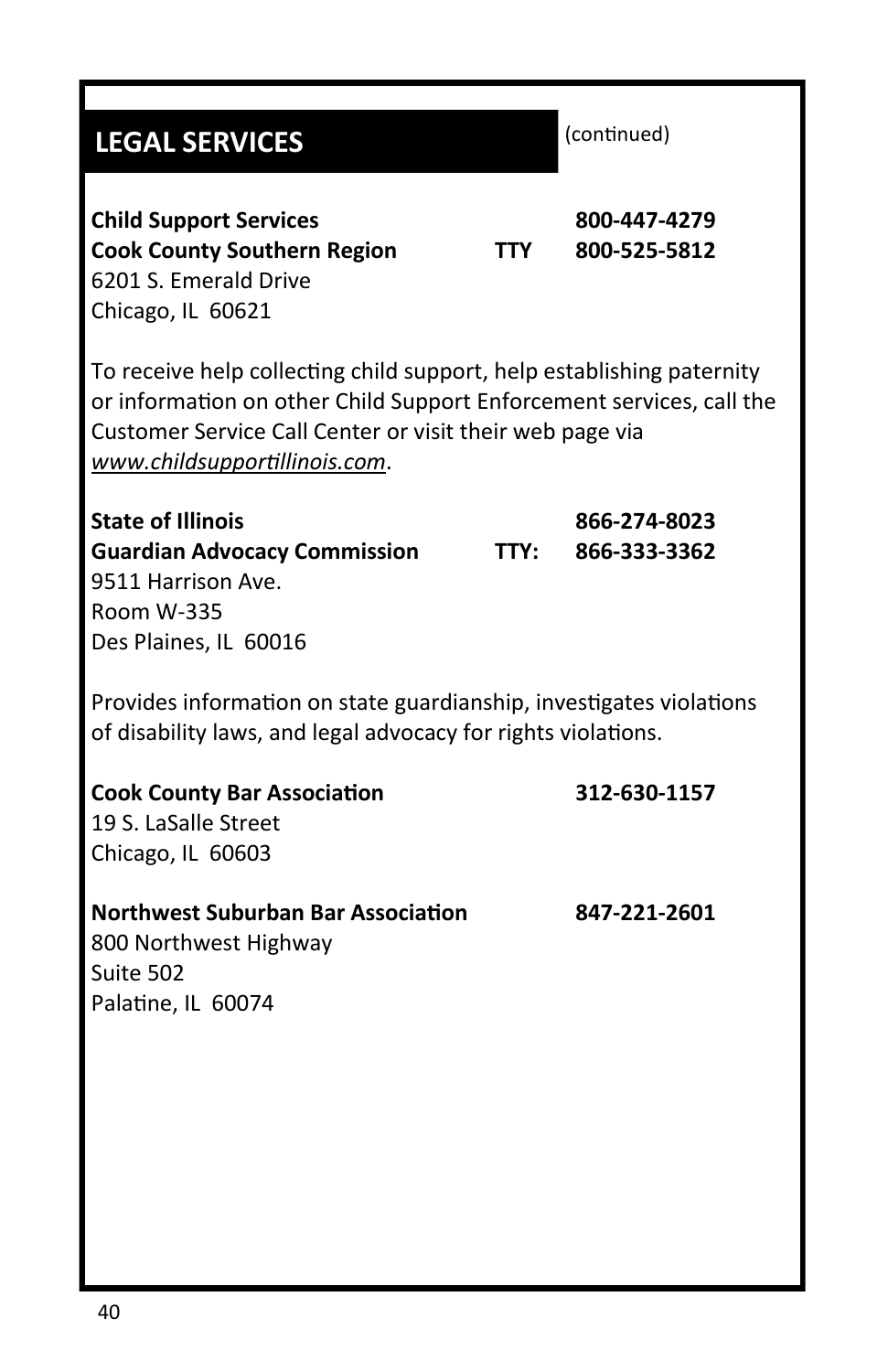# (continued) **Heartland Alliance-Midwest 312-660-1300 Immigration Rights Center** 208 South LaSalle Street Suite 1300 Chicago, IL 60604 **Illinois Coalition for Immigrant 312-332-7360 and Refugee Rights** 55 East Jackson Boulevard Suite 2075 Chicago, IL 60604 **Mexican American Legal Defense 312-427-0701 and Education Fund** 11 East Adams Suite 700 Chicago, IL 60603 **Legal Assistance Foundation 312-341-1070 of Metropolitan Chicago** 120 S. LaSalle Street Suite 900 Chicago, IL 60603 **Life Span Center for Legal Services (DV) 312-408-1210** 70 E. Lake Street Suite 700 Chicago, IL 60601 **Between Friends 773-274-5232** P.O. Box 608548 **24 hr. crisis: 800-603-4357** Chicago, IL 60660 **LEGAL SERVICES**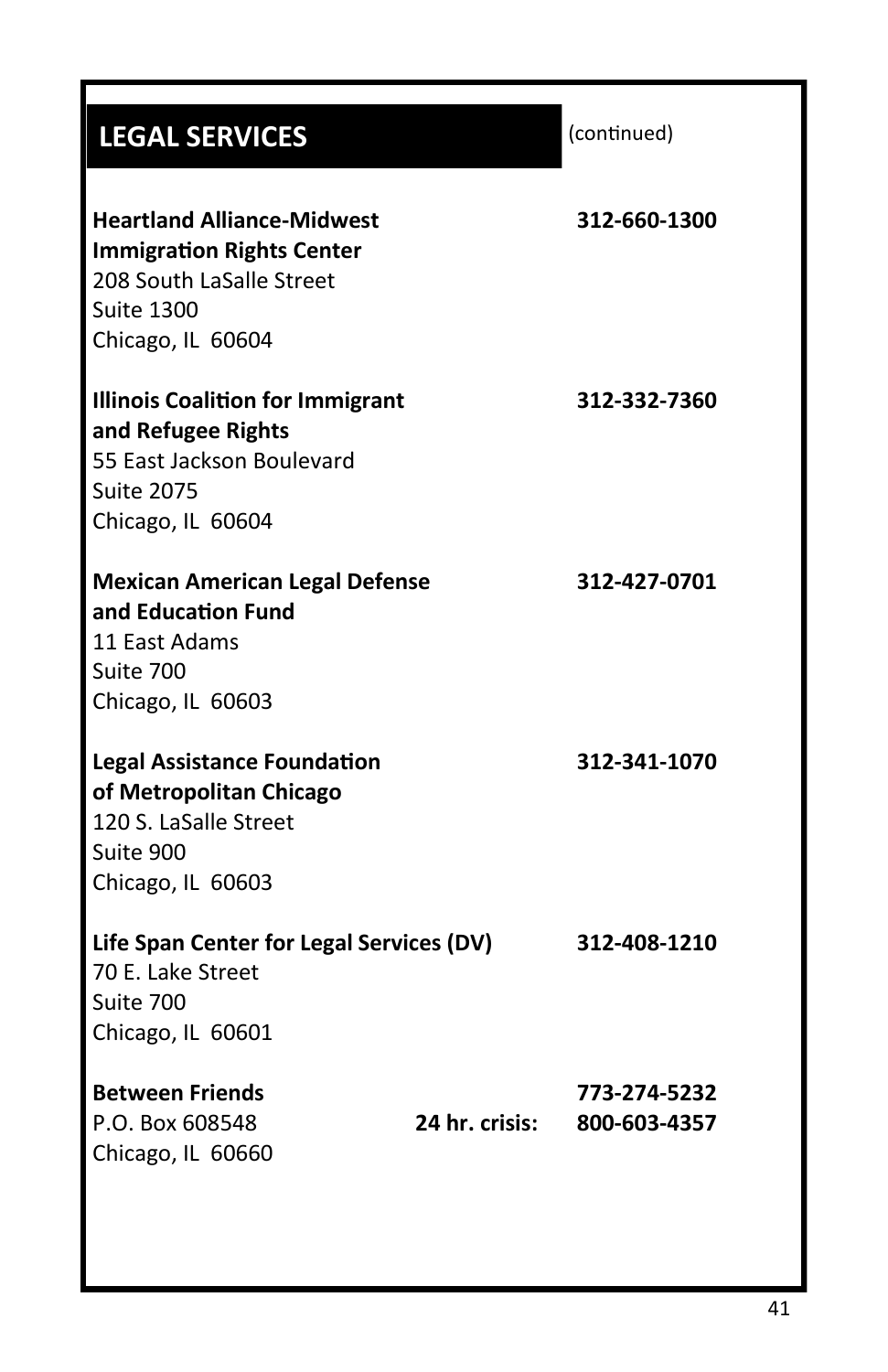## **LICENSES**

**Secretary of State Public Info Line: 800-252-8980 Drivers License Department Chgo. Office: 312-793-1010** 1227 Golf Road Schaumburg, IL 60173

1470 Lee Street Des Plaines, IL 60018

405 Lake Cook Road, A6-9 Deerfield, IL 60015

### **Temporary Handicapped 847-259-7730 Parking Placards**

Wheeling Township Community Center 1616 N. Arlington Heights Road Arlington Heights, IL 60004

Provides handicapped placards for those who need three months temporary parking. An application must be completed by a physician and returned to the Wheeling Township Community Center. This services is non-renewable and there is no cost for this service. State of Illinois applications for permanent placards are also available.

### **Village of Wheeling Pet Licenses 847-459-2627**

2 Community Boulevard Wheeling, IL 60090

Provides Wheeling residents with pet licenses. For more information please call or visit the website at *www.wheelingil.gov*.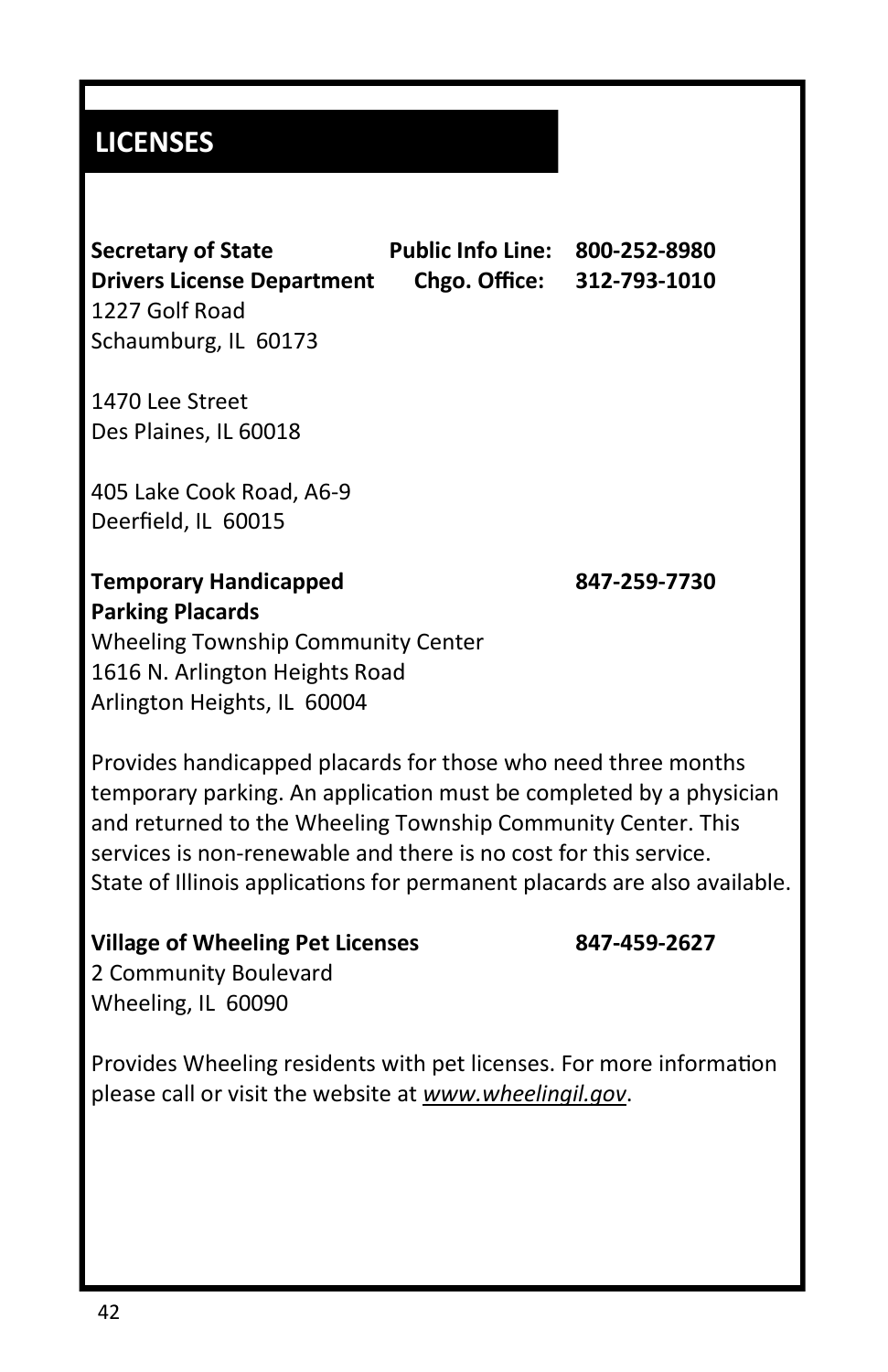# **LICENSES**

(continued)

**Wheeling Township Vehicle Licenses 847-259-7730** 1616 N. Arlington Heights Road Arlington Heights, IL 60004

Provides unincorporated Wheeling residents with Cook County vehicle stickers. For information please call or visit the website at *www.wheelingtownship.com*. Discounts are available for citizens 65 years or older. Proof of age and a valid driver's license is required.

# **MEDICAL ALERT SERVICES**

**Advocate Healthcare 800-323-8622**

**MedicAlert Foundations 800-432-5378**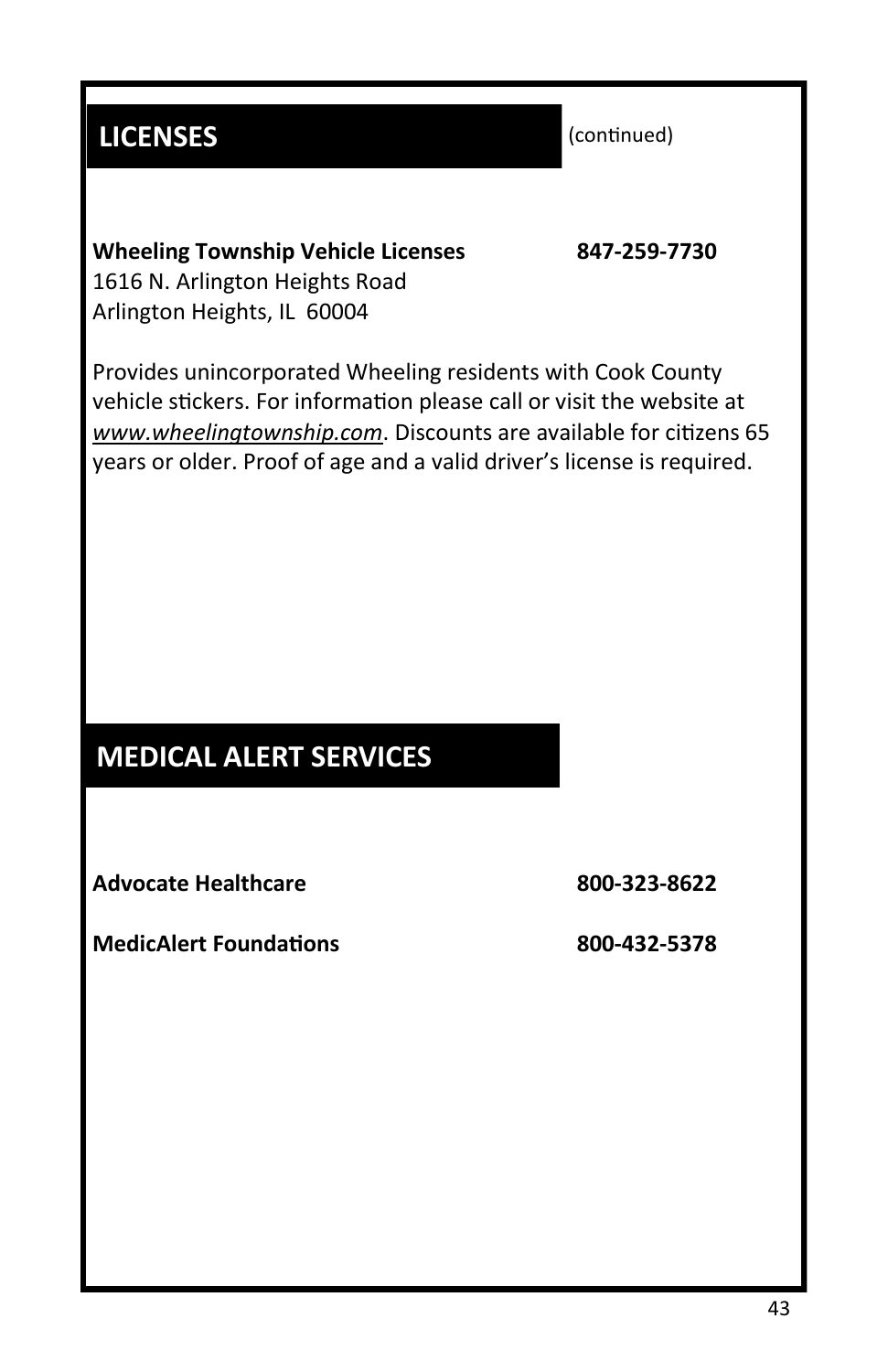# **NURSING HOMES/RETIREMENT COMMUNITIES**

| <b>Illinois Citizens for Better Care</b>                          | 312-663-5120 |
|-------------------------------------------------------------------|--------------|
| <b>Nursing Home Resident Program</b>                              |              |
| 100 W. Monroe Street                                              |              |
| <b>Suite 1800</b>                                                 |              |
| Chicago, IL 60603                                                 |              |
| Provides information, accreditation, assistance with complaints   |              |
| and violations on nursing homes in Illinois.                      |              |
| <b>Ombudsman Program</b>                                          | 888-401-8200 |
| <b>Cook County Residents</b>                                      |              |
| Advocate for residents 60 and older living in a nursing home that |              |
| are abused and/or neglected.                                      |              |
| <b>Addolorata Villa</b>                                           | 847-537-2900 |
| 555 McHenry Road                                                  |              |
| Wheeling, IL 60090                                                |              |
| <b>Belmont Village</b>                                            | 847-537-5000 |
| 500 McHenry Road                                                  |              |
| Buffalo Grove, IL 60089                                           |              |
| <b>Claremont Rehab and Living Center</b>                          | 847-465-0200 |
| 150 Weiland Road                                                  |              |
| Buffalo Grove, IL 60089                                           |              |
| <b>Brookdale Prospect Heights</b>                                 | 847-250-6090 |
| 700 E. Euclid Avenue                                              |              |
| Prospect Heights, IL 60070                                        |              |
| <b>Friendship Village</b>                                         | 847-884-5000 |
| 350 W. Schaumburg Road                                            |              |
| Schaumburg, IL                                                    |              |
| 200 N. 1st Street                                                 |              |
| Wheeling, IL 60090                                                |              |
|                                                                   |              |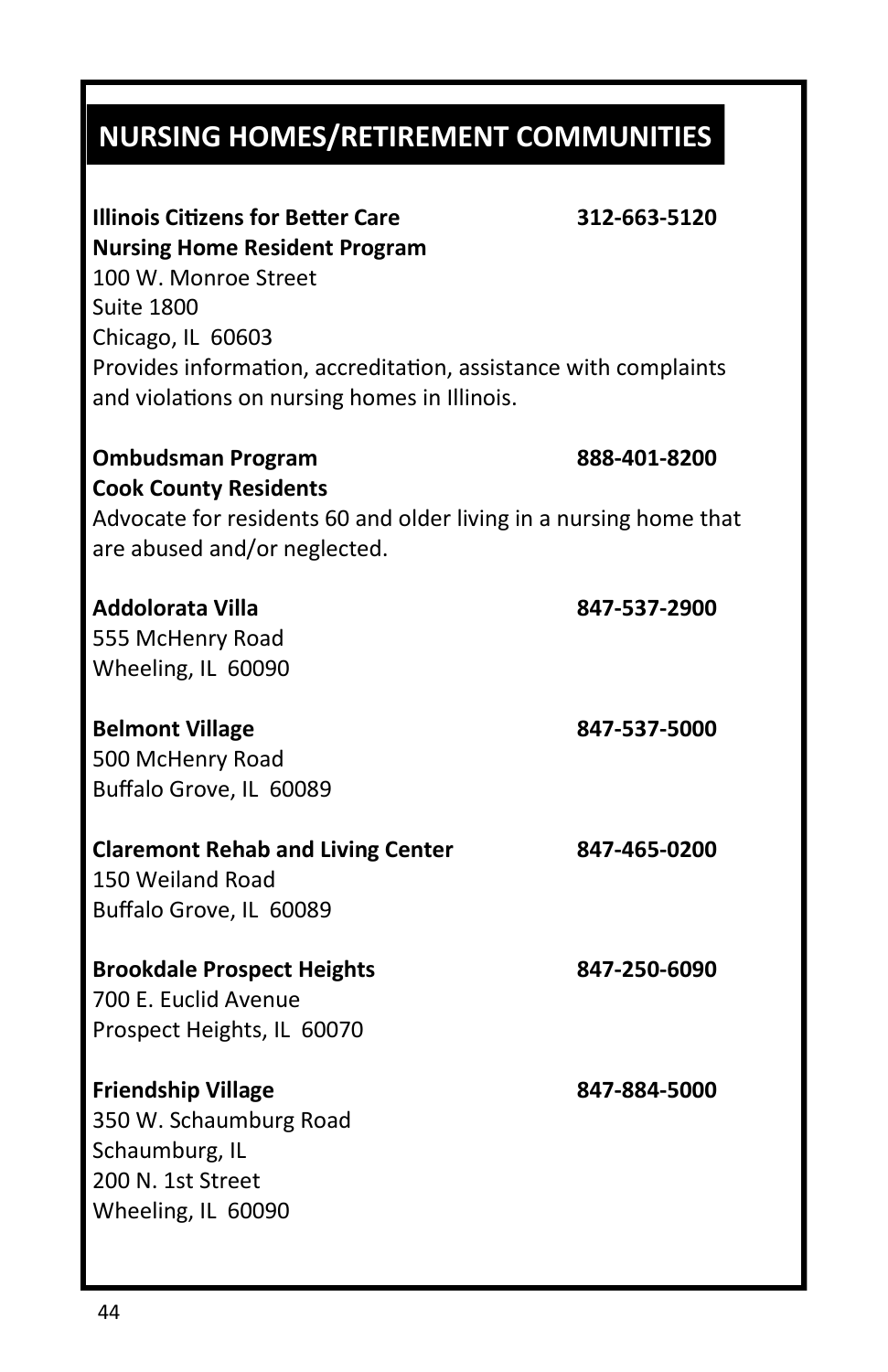# **NURSING HOMES/RETIREMENT COMMUNITIES**

| <b>Greek American Rehabilitation Care Centre</b><br>200 N. 1st Street<br>Wheeling, IL 60090                   | 847-459-8700 |
|---------------------------------------------------------------------------------------------------------------|--------------|
| <b>Harbor House Memory Care</b><br>760 McHenry Road<br>Wheeling, IL 60090                                     | 847-465-1100 |
| <b>Lee Manor</b><br>1301 Lee Street<br>Des Plaines, IL 60018                                                  | 847-635-4000 |
| <b>Lexington of Wheeling</b><br>730 West Hintz Road<br>Wheeling, IL 60090                                     | 847-537-7474 |
| <b>ManorCare at Arlington Heights</b><br><b>Oakton Pavilion</b><br>1660 Oakton Place<br>Des Plaines, IL 60018 | 847-299-5588 |
| <b>Sedgebrook Retirement Community</b><br>800 Audubon Way<br>Lincolnshire, IL 60069                           | 847-876-2100 |
| <b>Sunrise of Buffalo Grove</b><br>180 West Half Day Road<br>Buffalo Grove, IL 60089                          | 847-478-8484 |
| For more listings on Nursing Homes please refer to the Yellow Pages<br>in your local directory.               |              |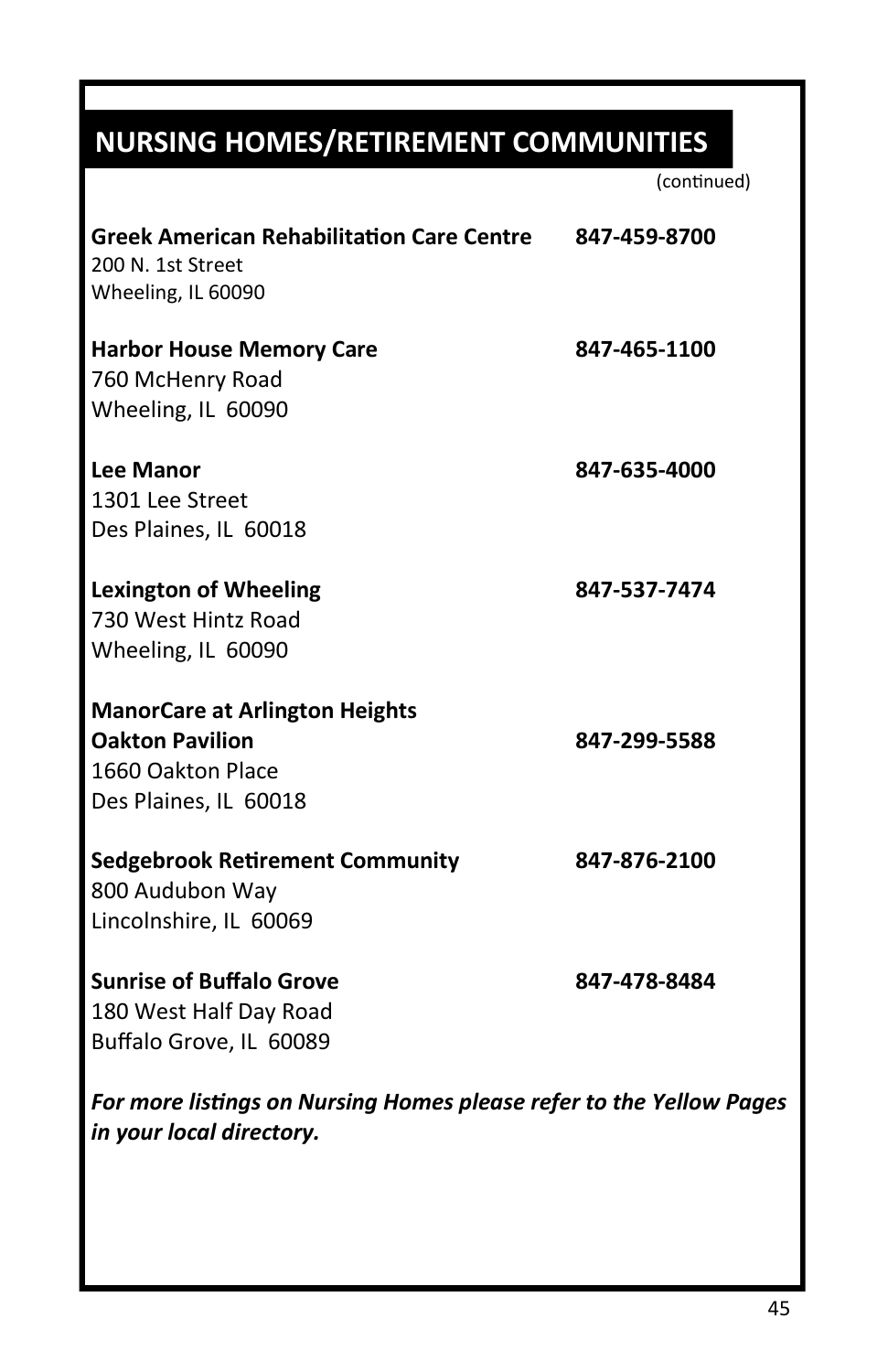## **NUTRITION**

**Catholic Charities 847-253-5500** 1801 W. Central Road Arlington Heights, IL 60005

**Wheeling Township** 1616 N. Arlington Heights Road Arlington Heights, IL 60004

**Meals on Wheels 847-259-7730**

Provides meals to the disabled and/or residents age 60 years or older who are homebound. Participants must be screened for program eligibility. There is a nominal fee for this service.

**Lunch at Pavilion 847-459-2670 Wheeling Pavilion Senior Center** 199 N. 1st Street Wheeling, IL 60090

Provides a nutritional , cost-controlled meal and socialization, Monday, Wednesday, and Friday at the Wheeling Pavilion Senior Center. Open to all seniors 60 and older.

### **PeaPod 800-573-2763**

Provides delivery of groceries to the home. Must have a computer to order groceries on line.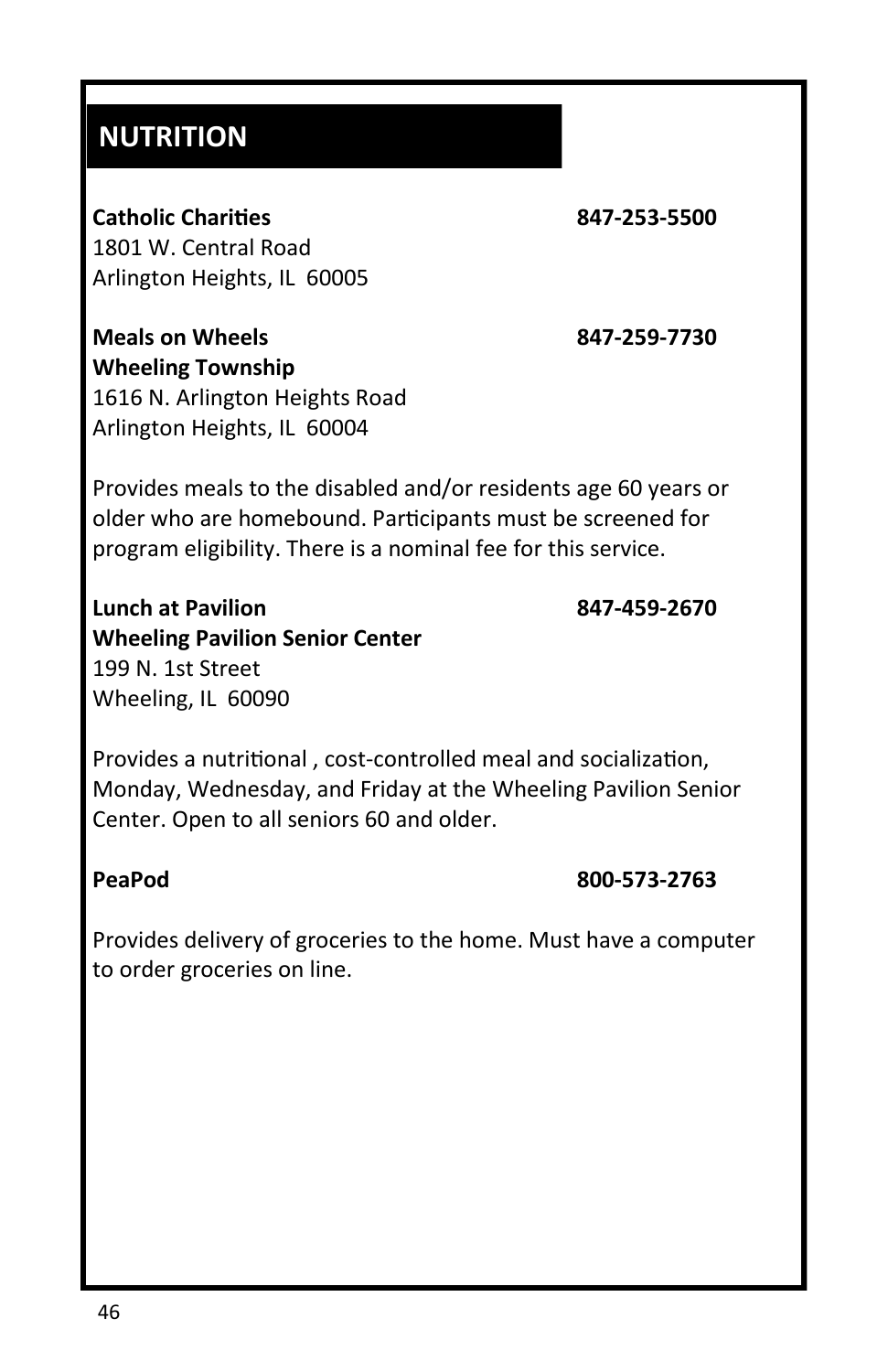# **PUBLIC AID**

### **Illinois Department of Human Services 847-745-3200**

8020 St. Louis Avenue Skokie, IL 60076-2923

Administers Federal/State funded programs: TANF (Temporary Assistance for Needy Families), AABD (Aid to the Aged, Blind, and the Disabled), Food Stamps and medical assistance.

### **Wheeling Township General Assistance 847-259-7730**

1616 N. Arlington Heights Road Arlington Heights, IL 60004

Provides general assistance/forms for Public Aid and financial assistance for those residents that qualify.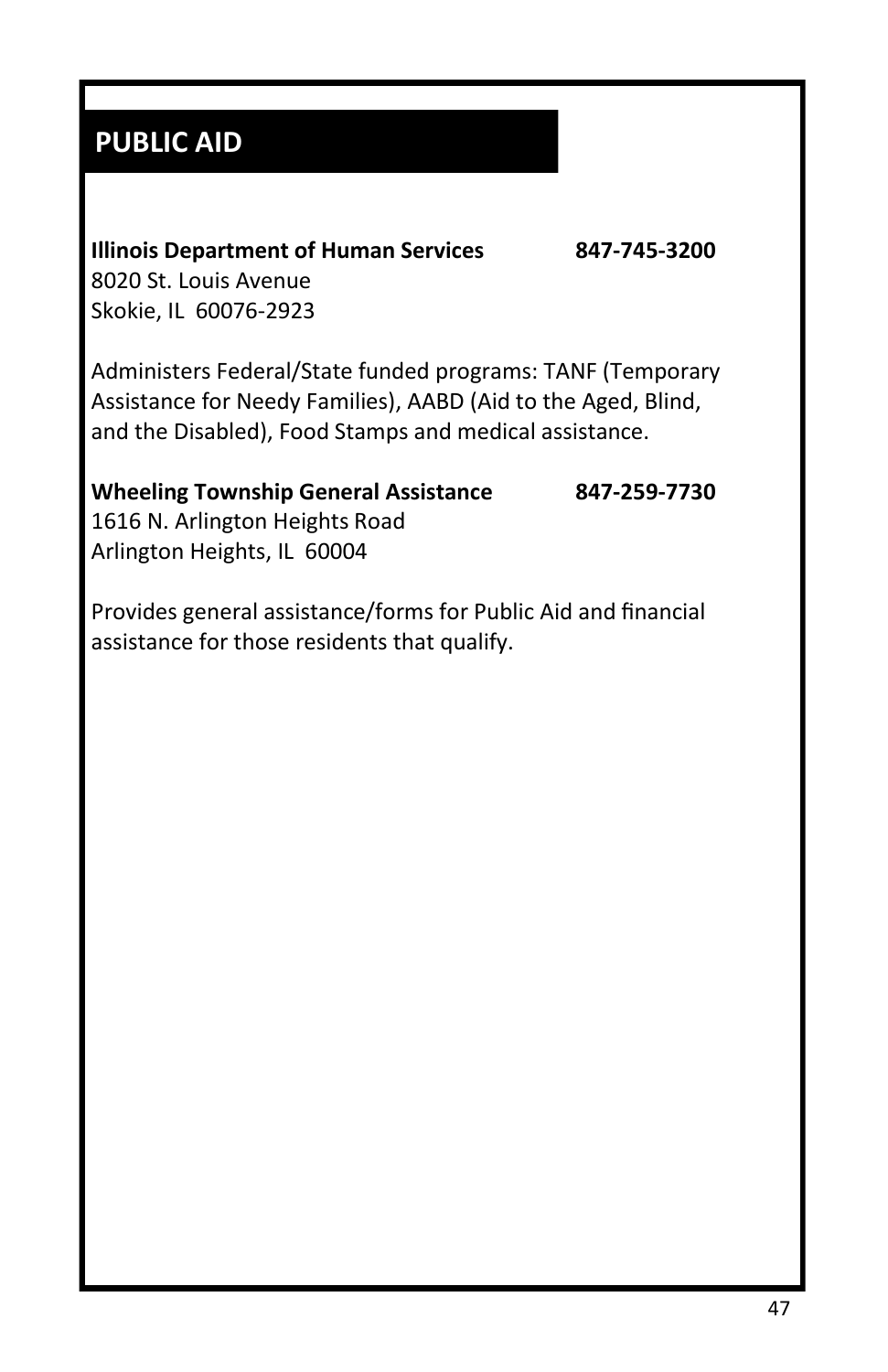# **PUBLIC SCHOOLS**

### **ELEMENTARY SCHOOLS**

| <b>Community Consolidated</b><br><b>School District #21</b><br>999 W. Dundee Road<br>Wheeling, IL 60090 | 847-537-8270 |
|---------------------------------------------------------------------------------------------------------|--------------|
| <b>Walt Whitman Elementary School</b><br>133 S. Wilke Avenue<br>Wheeling, IL 60090                      | 847-520-2795 |
| <b>Mark Twain Elementary School</b><br>515 E. Merle Lane<br>Wheeling, IL 60090                          | 847-520-2785 |
| <b>Booth Tarkington Elementary School</b><br>310 Scott Street<br>Wheeling, IL 60090                     | 847-520-2775 |
| <b>Eugene Field Elementary School</b><br>51 St. Armand Lane<br>Wheeling, IL 60090                       | 847-520-2780 |
| <b>MIDDLE SCHOOLS</b>                                                                                   |              |
| Oliver W. Holmes Middle School<br>221 S. Wolf Road<br>Wheeling, IL 60090                                | 847-520-2790 |
| Jack London Middle School<br>1001 W. Dundee Road<br>Wheeling, IL 60090                                  | 847-520-2745 |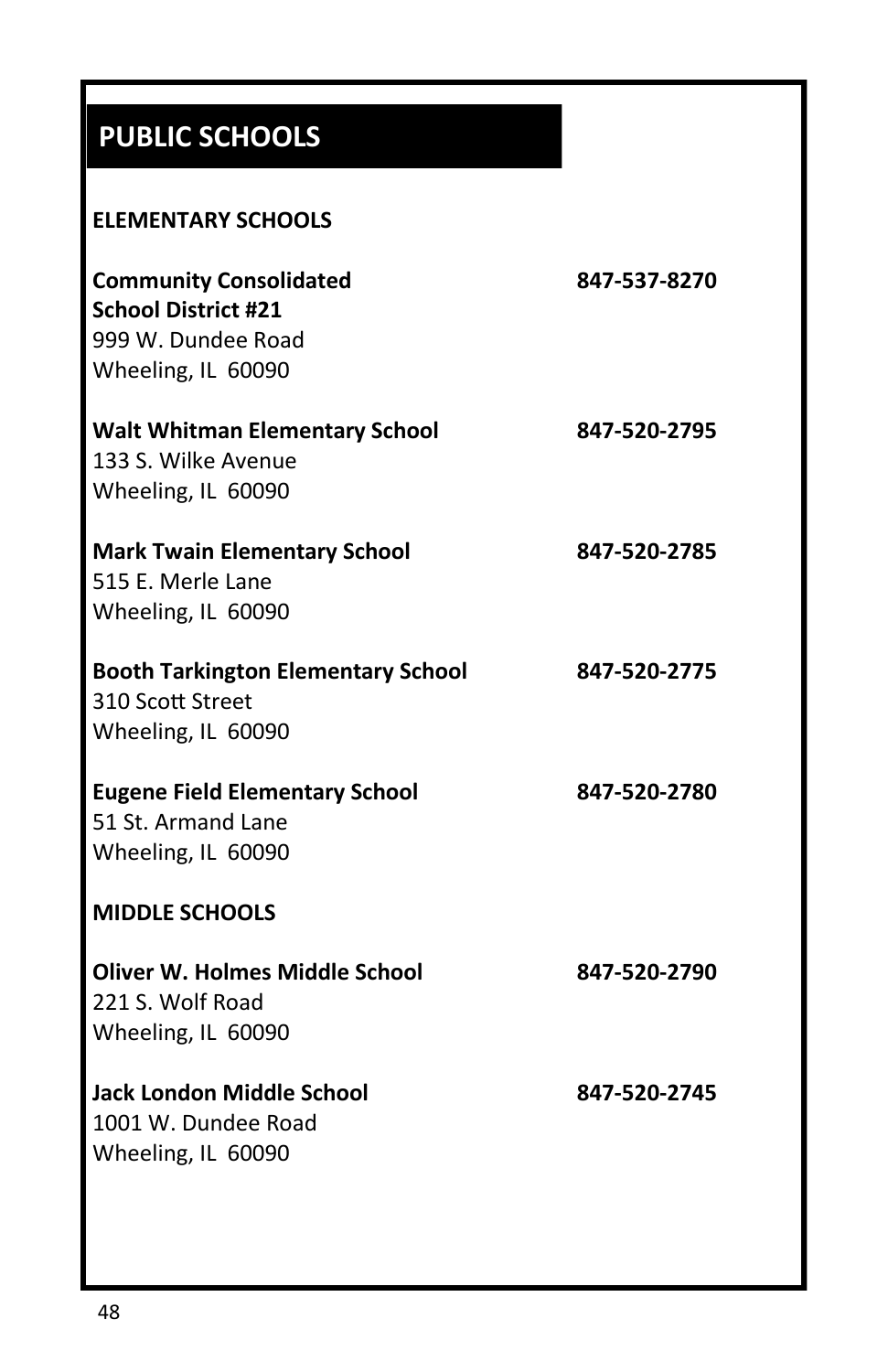# **PUBLIC SCHOOLS**

(continued)

# **HIGH SCHOOLS Township High School District #214 847-718-7600**

2121 S. Goebbert Road Arlington Heights, IL 60005

**Wheeling High School 847-718-7000** 900 S. Elmhurst Road Wheeling, IL 60090

**Buffalo Grove High School 847-718-4000** 1100 W. Dundee Road Buffalo Grove, IL 60089

### **COLLEGES**

| District #512                        |              |
|--------------------------------------|--------------|
| <b>William Rainey Harper College</b> | 847-925-6000 |
| 1200 West Algonquin Road             |              |
| Palatine, IL 60067                   |              |
|                                      |              |

**Oakton Community College 847-635-1600** 1600 Golf Road Des Plaines, IL 60016

**College of Lake County 847-543-2000** 19351 W. Washington Street Grayslake, IL 60030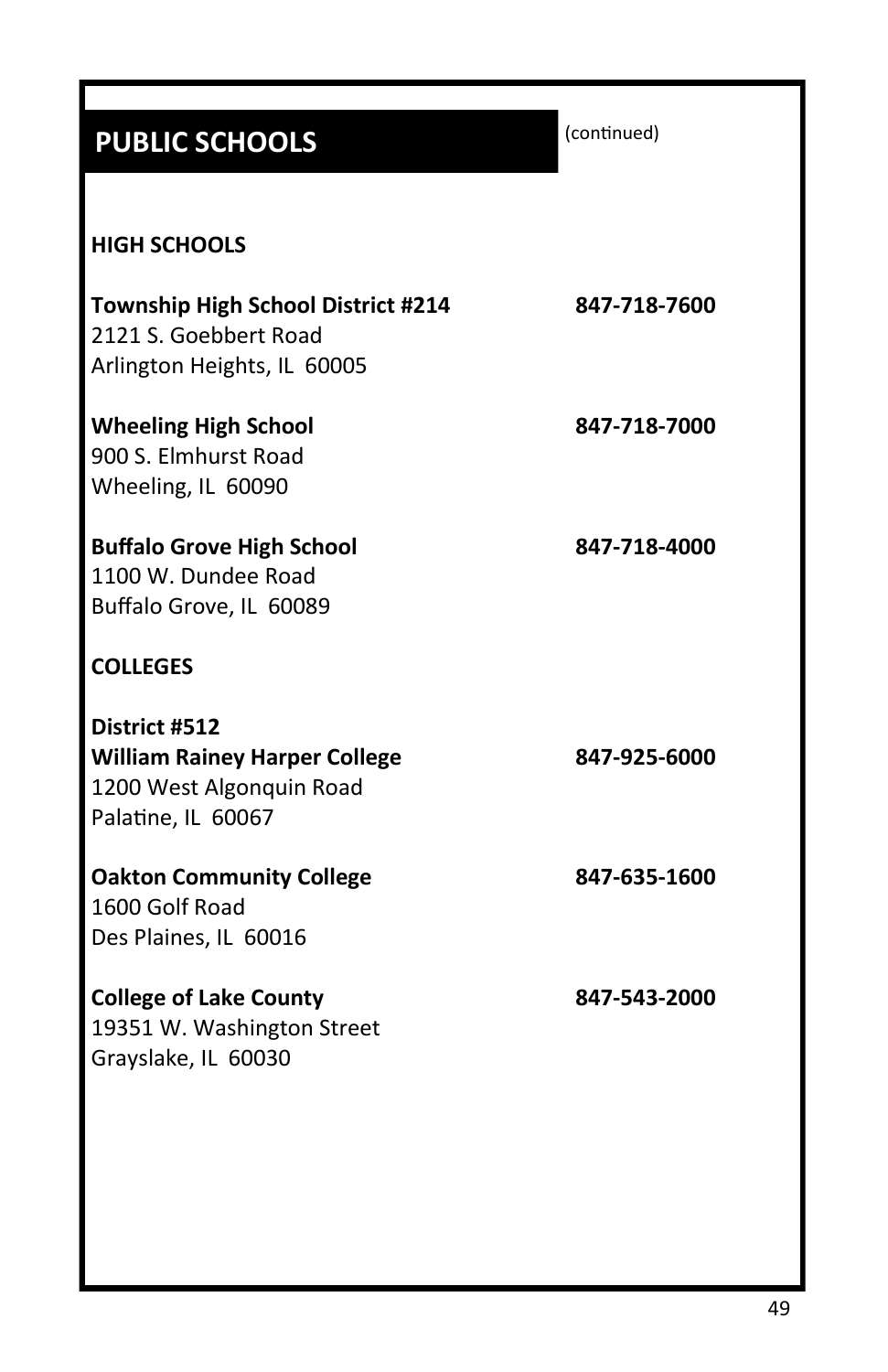# **SOCIAL/RECREATIONAL OPPORTUNITIES**

**Wheeling Pavilion Senior Center 847-459-2670** 199 N. 1st Street Wheeling, IL 60090

**Wheeling Park District 847-465-3333** 333 W. Dundee Road Wheeling, IL 60090

The Wheeling Park District offers diversified year-round leisure services and recreational programs.

# **Lattof YMCA 847-296-3376**

300 Northwest Highway Des Plaines, IL 60016

Provides a variety of fitness, aquatic and sports related activities and programs. Please call or visit their website at *www.lattofymca.org* for more information or to view their seasonal program brochure. Senior rates are available to all seniors.

**Township High School District #214 847-718-7700 Community Education** 2121 S. Goebbert Road Arlington Heights, IL 60005

Entertainment such as live theatre, concerts, opera, classic films, dances and many other exciting events for the whole family, all at very affordable prices. Call for more information.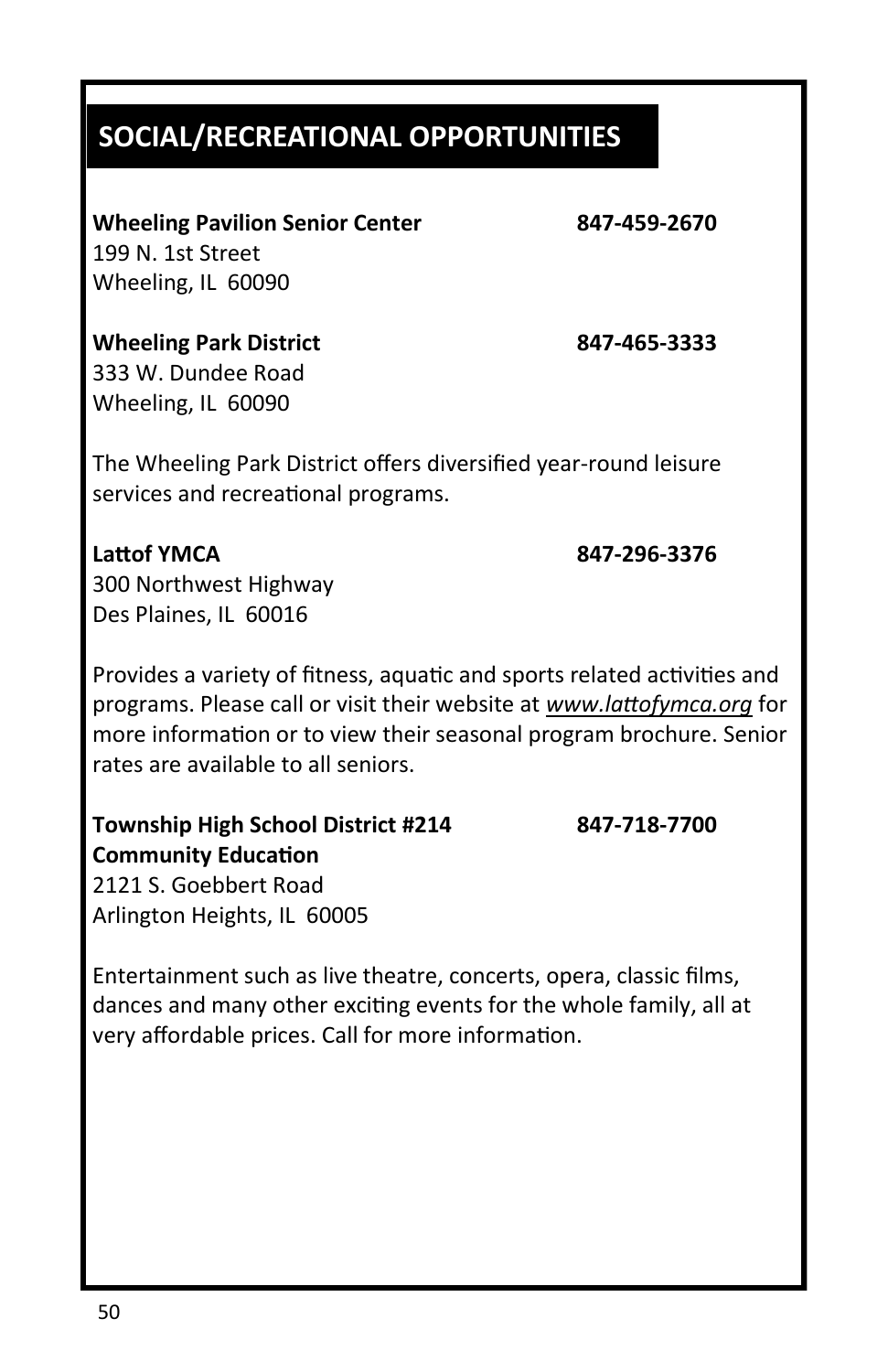# **SUPPORT GROUPS**

Support groups educate and inform, as well as provide an opportunity to share emotional support with others who are faced with similar issues. These groups frequently focus on special needs, including Alzheimer's, arthritis, cancer, diabetes, heart disease, and other illnesses. Generally, area hospitals, nursing facilities, agencies that provide counseling, and health related organizations could direct you to a support group that w ill meet your needs.

| <b>ALS Foundation-Lou Gehrig's Disease</b><br>www.lesturnerals.org | 847-679-3311                |
|--------------------------------------------------------------------|-----------------------------|
| <b>Alcoholics Anonymous</b><br>www.chicagoaa.org                   | 312-346-1475                |
| <b>Alzheimer's Association</b><br><u>www.alz.org</u>               | 24/7 helpline: 800-272-3900 |
| <b>American Cancer Society</b><br>www.canceer.org                  | 800-227-2345                |
| <b>American Diabetes Association</b><br>www.diabetes.org           | 888-342-2383                |
| <b>American Heart Association</b><br><u>www.heart.org</u>          | 312-346-4675                |
| <b>American Lung Association</b><br>www.lung.org                   | 800-586-4872                |
| <b>Arthritis Foundation</b><br>www.arthritis.org                   | 312-372-2080                |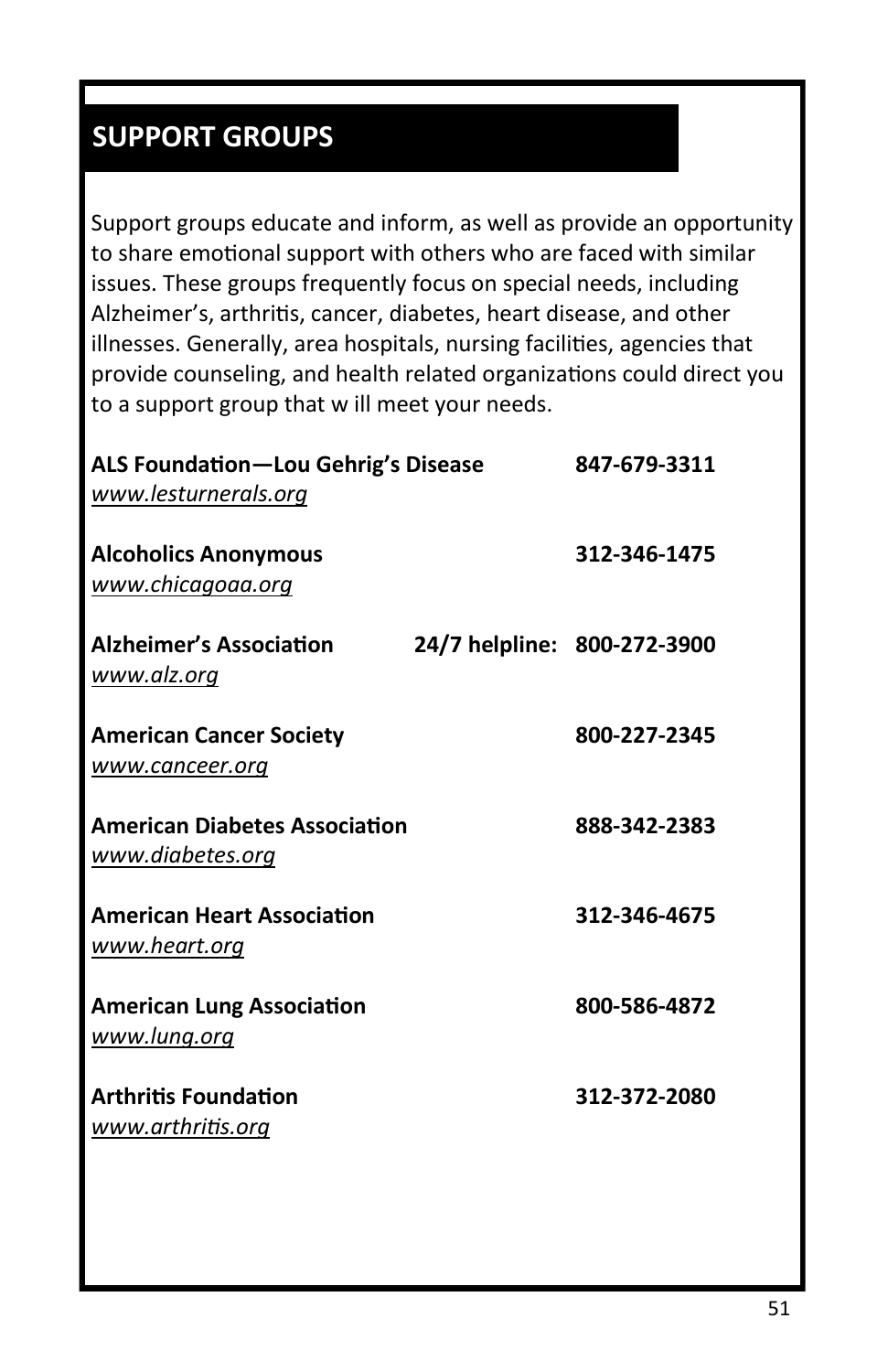| <b>SUPPORT GROUPS</b>                                                                    | (continued)                  |
|------------------------------------------------------------------------------------------|------------------------------|
| <b>Chicago Lighthouse for the Blind</b><br>www.chicagolighthouse.org<br>TDD:             | 312-666-1331<br>312-666-8874 |
| <b>Disabled American Veterans</b><br>www.dav.org                                         | 312-980-4242                 |
| <b>Glaucoma Research Foundation</b><br>www.glaucoma.org                                  | 800-826-6693                 |
| <b>Illinois Relay Service</b><br><b>Voice Users:</b><br>www.illinoisrelay711.com<br>TDD: | 800-526-0857<br>800-526-0844 |
| <b>Multiple Sclerosis Society</b><br>www.nationalmssociety.org                           | 800-344-4867                 |
| <b>Parkinson Disease Foundation</b>                                                      |                              |
| <b>National Helpline:</b><br>www.pdf.org                                                 | 800-457-6676                 |
| <b>Rainbow Hospice Inc.</b><br>www.rainbowhospice.org                                    | 847-685-9900                 |
| <b>Respiratory Health Association</b><br>of Metropolitan Chicago<br>www.lungchicago.org  | 312-243-2000                 |
| <b>Stroke Support Groups</b><br>www.advocatehealth.com                                   | 800-323-8622                 |
|                                                                                          |                              |
|                                                                                          |                              |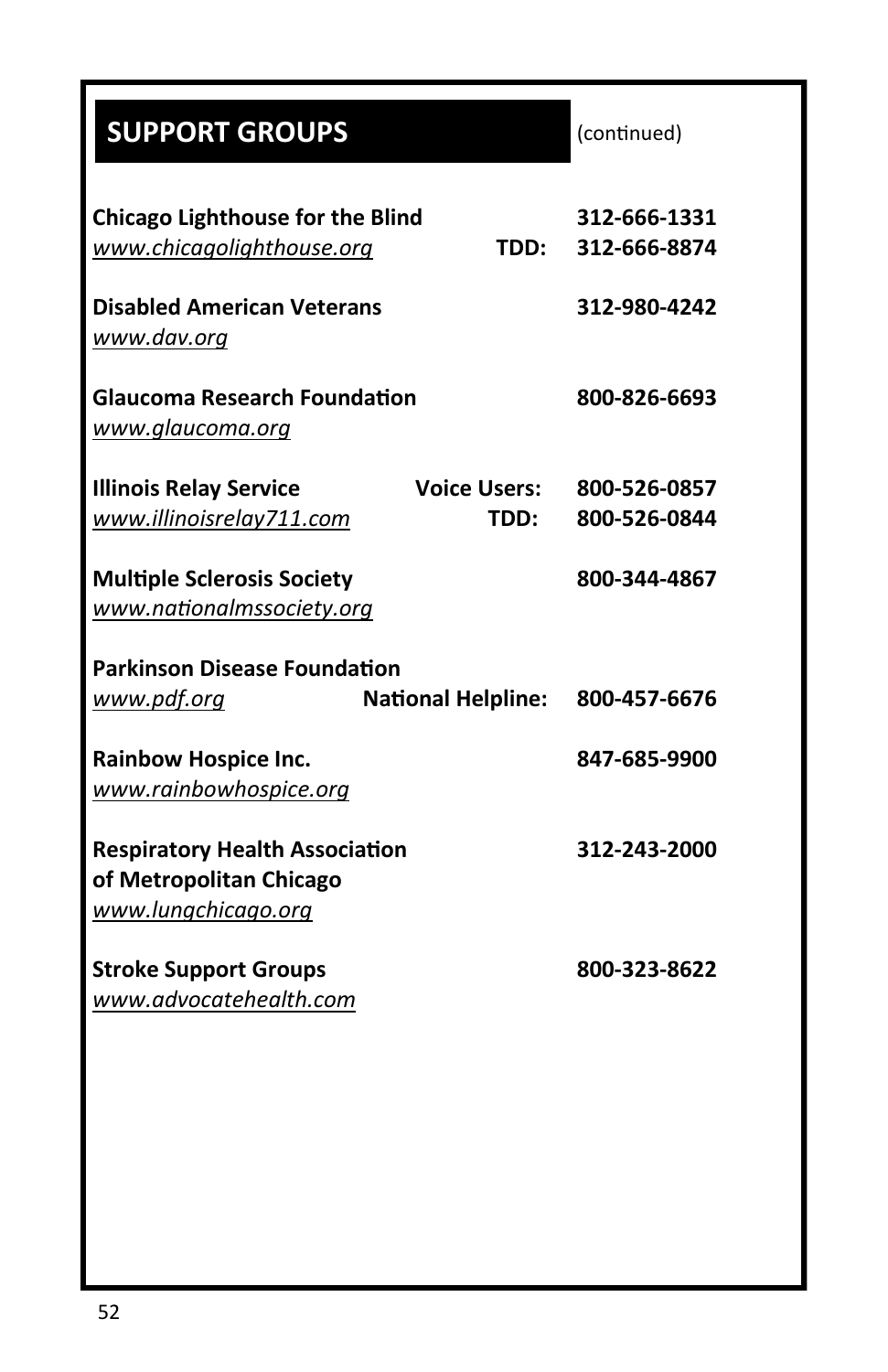## **TAX SERVICES**

### **AARP Area Office 312-372-2277**

Triangle Plaza 222 North LaSalle Street Suite 710 Chicago, IL 60610

Provides income tax assistance by IRS trained volunteers February 1st through April 15th of each year.

### **Cook County Assessor 312-443-7550** 118 N. Clark Street Room 320 Chicago, IL 60602

### **Wheeling Township Assessor's Office 847-259-1515**

1616 N. Arlington Heights Road Arlington Heights, IL 60004 (Wheeling Township residents only)

This agency provides local information on homeowner assistance, homestead exemption and discounts for seniors over 65 who own their home.

| <b>Reverse Mortgage</b>             |
|-------------------------------------|
| <b>Illinois Department on Aging</b> |

**Reverse Mortgage 800-252-8966 Senior Help Line** 

A type of home equity conversion involving payments to, rather than from, the homeowner. This special type of loan guarantees older homeowners monthly cash advances or occasionally lump sums that do not require re-payment until the home is sold.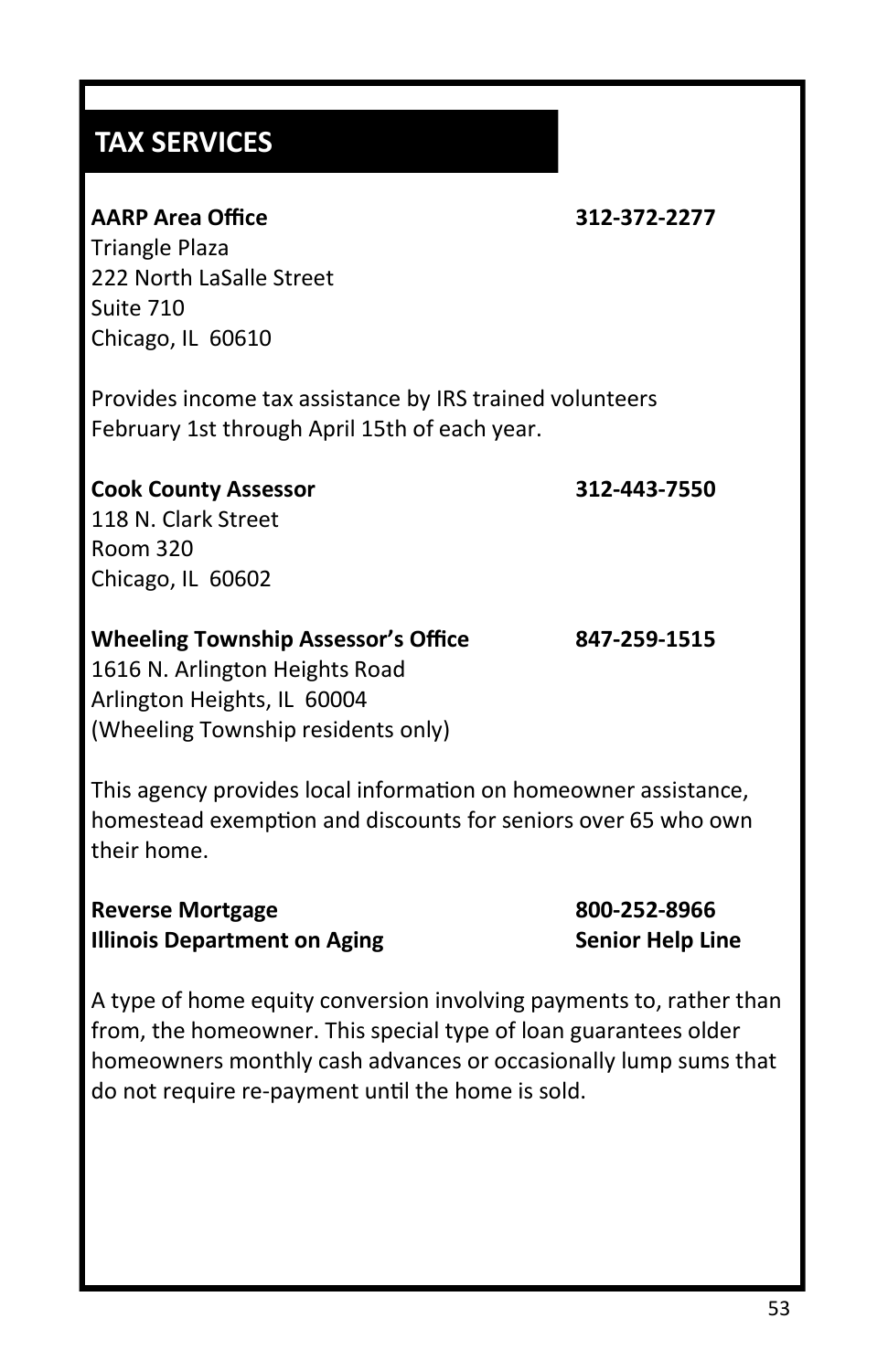## **TRANSPORTATION**

**Wheeling Subsidized Taxi Program 847-459-2670** 199 N. 1st Street

Wheeling, IL 60090

Provides subsidized taxicab transportation to corporate Wheeling residents who are 65 years of age or older. Residents must register for the program at the Wheeling Pavilion Senior Center. Proof of age and residency within the corporate city limits are required. Forms are available at the above address.

**Escorted Transportation 847-222-9227**

**Services/Northwest** 1801 W. Central Road Arlington Heights, IL 60005

Provides transportation to medical and dental appointments for seniors 60 and older; Monday thru Saturday fro, 8am to 8pm. Requires at least 1 week notice and is \$12 per round trip.

**PACE Paratransit 847-364-7223**

**Wheeling Township Senior/Disabled Bus 847-259-7743** 1616 N. Arlington Heights Road

Arlington Heights, IL 60004

Provides a Dial-a-Ride program for seniors 60 years of age and older and/or individual with disabilities who reside in Wheeling township. Cost is \$2.00 each way within the Wheeling Township boundaries. TRIP program provides bus transportation for disabled adults over 18 years of age.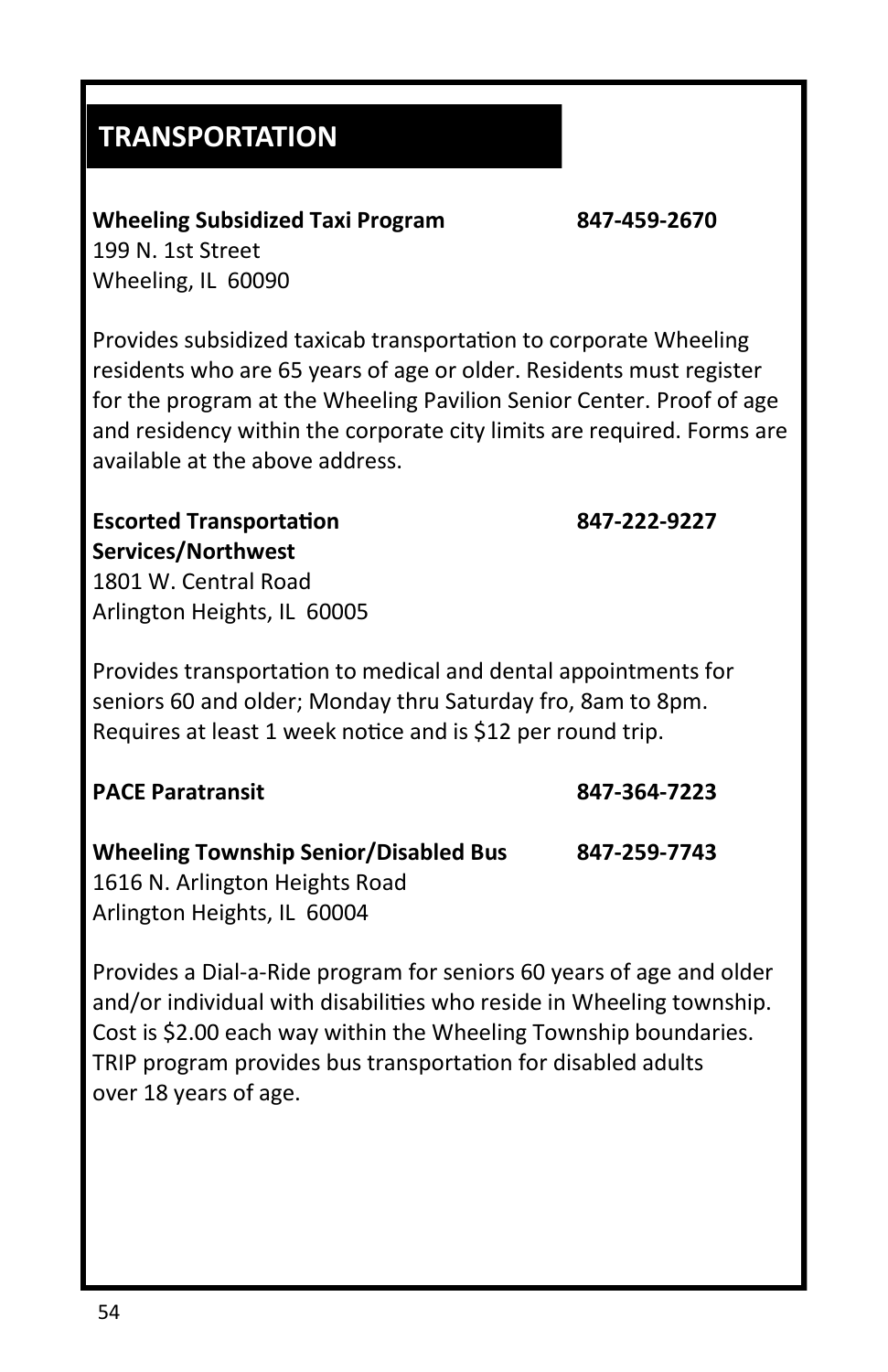# **VISITING IN-HOME PHYSICIANS**

**Alegis Care 773-292-4800**

1340 S. Damen Avenue Chicago, IL 60608

Provides physician house calls to Cook County residents. Web site: *www.homephysicians.com*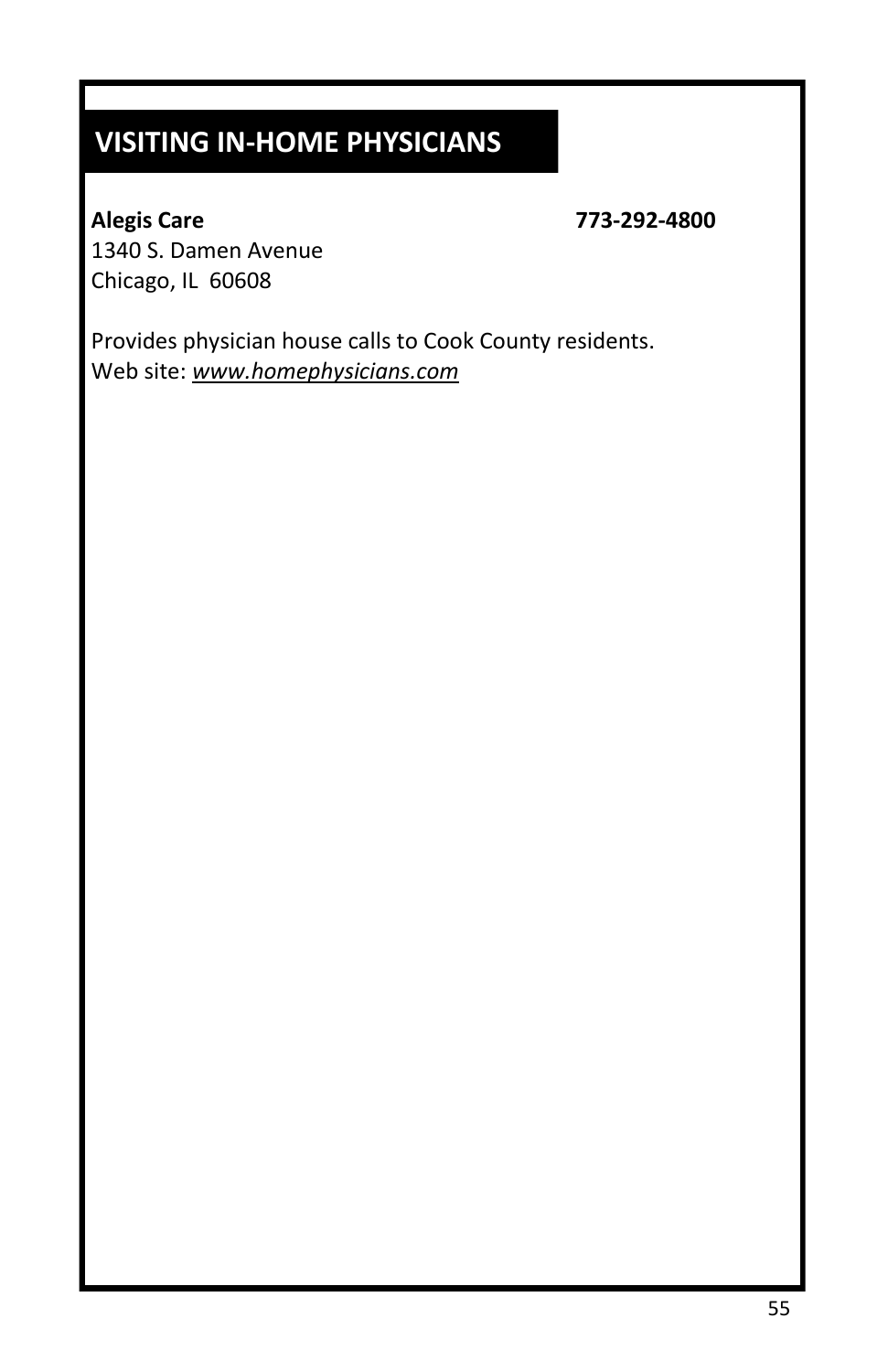# **VOLUNTEER OPPORTUNITIES**

### **HandsOn Suburban Chicago 847-228-1320**

2121 S. Goebbert Road Arlington Heights, IL 60005 *www.volunteerinfo.net*

Provides liaison service between volunteers and agencies that need volunteer assistance.

Retired Senior Volunteer Program (RSVP) is also housed at this location.

Office hours: MON-THU 8:30am-3:30pm FRI 9:00am-1:00pm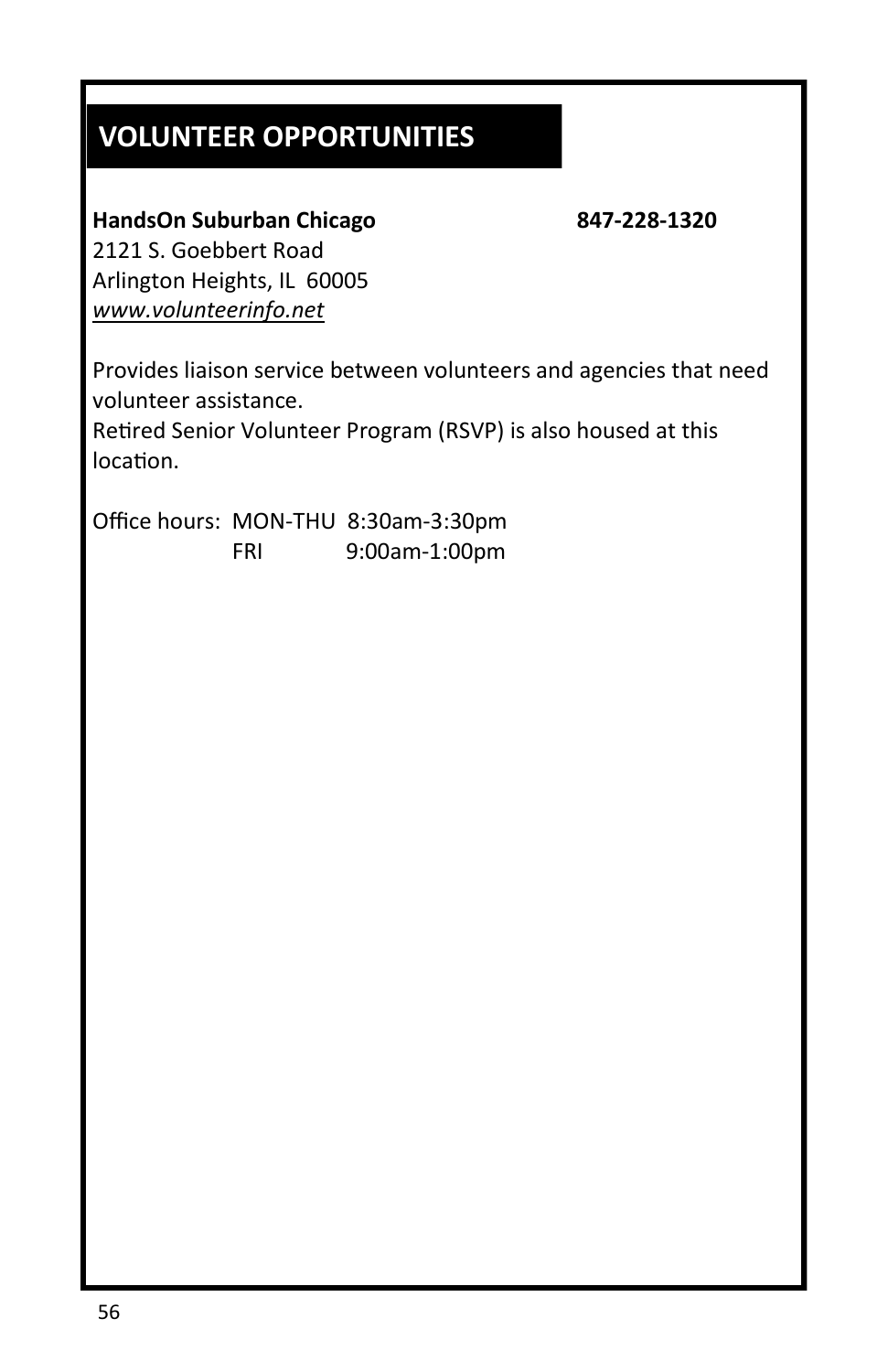## **YOUTH SUPPORT SERVICES**

### **OMNI Youth Services 847-353-1500**

1111 West Lake Cook Road Buffalo Grove, IL 60089

Provides counseling and prevention programs for young people ages 6–17 and families. Services include family therapy, individual therapy, group counseling, advocacy, community education, and crisis intervention.

### **The Bridge Youth and Family Services 847-359-7490**

721 S. Quentin Road Suite 103 Palatine, IL 60067

### **The Harbour, Inc. 847-297-8540**

1440 Renaissance Drive Suite 240 Park Ridge, IL 60068

Community based agency providing essential services to homeless, runaway, locked out and neglected adolescent girls ages 12–21 years old in the north/northwest suburbs of Cook Country.

**Shelter, Inc. 847-255-8060**

1616 N. Arlington Heights Road Arlington Heights, IL 60004

Shelter provides community-based, emergency and temporary housing for children and adolescents from birth through age 17 in the northwest suburbs of Chicago, Illinois, who are abused, neglected, depending, or in need of supervision.

### **Alexian Brothers Behavioral Health Center 847-882-1600**

1650 Moon Lake Boulevard Hoffman Estates, IL 60169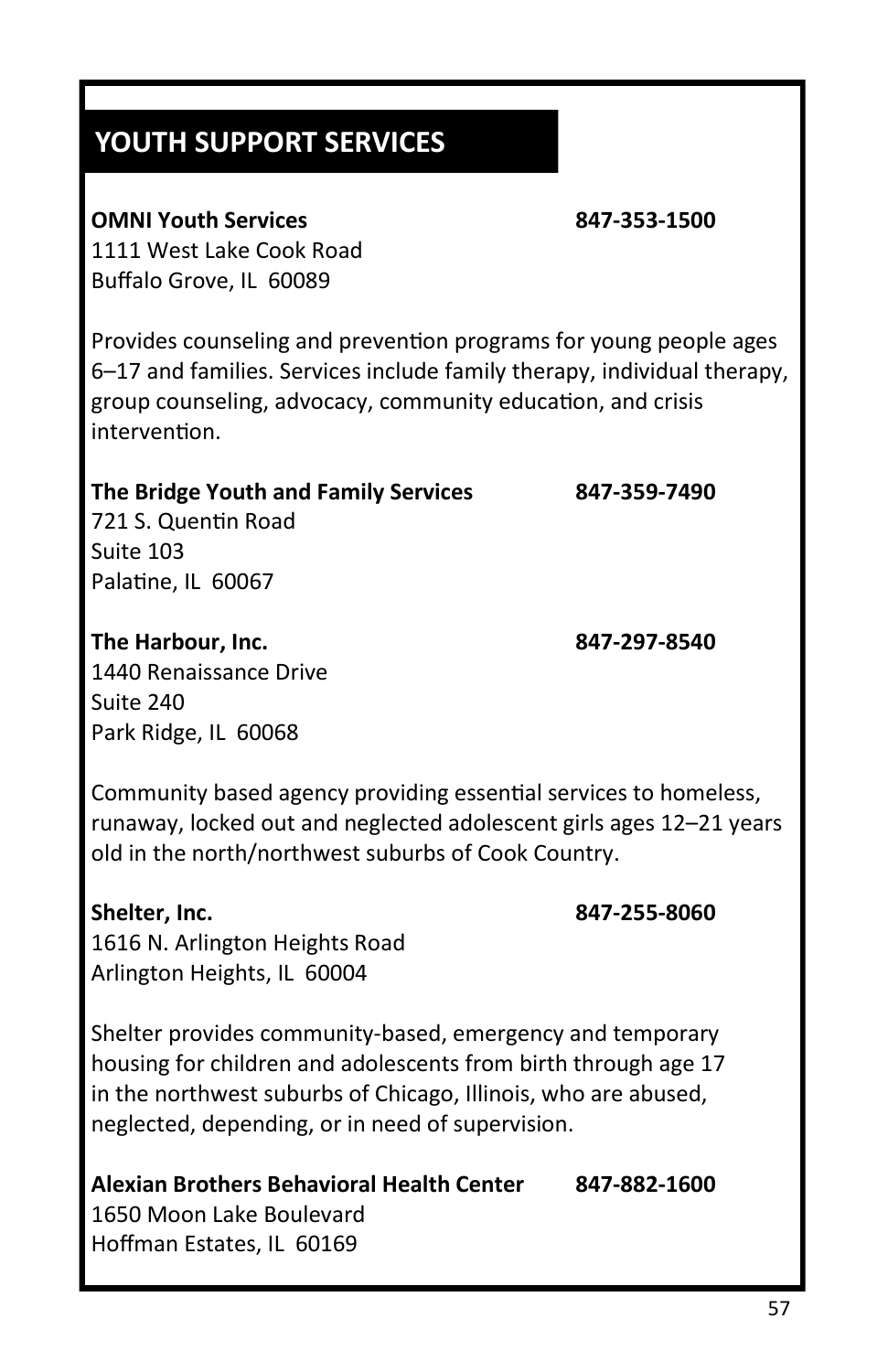# **IMMIGRATION**

| U.S. Citizenship<br>and Immigration Services<br>101 West Congress Parkway<br>Chicago, IL 60605 | 800-375-5283 |
|------------------------------------------------------------------------------------------------|--------------|
| Centro de Informacion<br>28 N. Grove Avenue<br>Suite 200<br>Elgin, IL 60120                    | 847-695-9050 |
| <b>Mexican Consulate</b><br>204 South Ashland Avenue<br>Chicago, IL 60607                      | 312-738-2383 |
| <b>Polish Consulate</b><br>1530 North Lake Shore Drive<br>Chicago, IL 60610                    | 312-337-8166 |
| <b>Polish American Association</b><br>3834 N. Cicero Avenue<br>Chicago, IL 60628               | 773-282-8206 |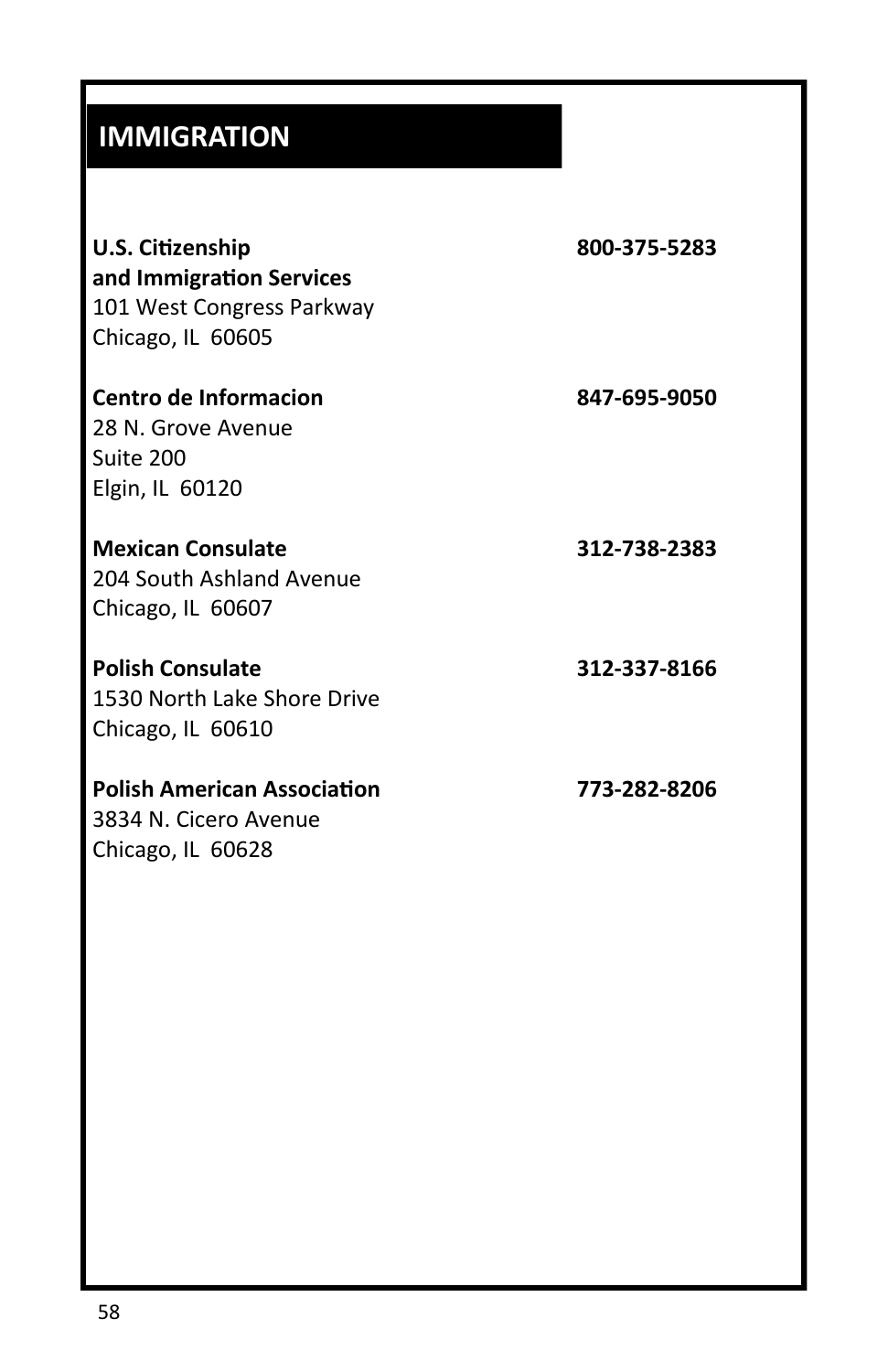# **SENIOR SERVICES**

| <b>Village of Wheeling</b><br><b>Senior Services Division</b><br><b>Wheeling Pavilion Senior Center</b><br>199 N. 1st Street<br>Wheeling, IL 60090 | 847-459-2670                 |
|----------------------------------------------------------------------------------------------------------------------------------------------------|------------------------------|
| <b>AgeOptions</b><br>1048 Lake Street<br>Suite 300<br>Oak Park, IL 60641                                                                           | 800-699-9043<br>708-383-0258 |
| <b>SHIP (Senior Health Insurance Program)</b><br><b>Northwest Regional Center</b><br>3160 N. Milwaukee Avenue<br>Chicago, IL                       | 800-252-8966<br>312-744-6681 |
| <b>Catholic Charities</b><br><b>Northwest Senior Services</b><br>1801 West Central Road<br>Arlington Heights, IL 60005                             | 847-253-5500                 |
| <b>Wheeling Township Senior Services</b><br>1616 N. Arlington Heights Road<br>Arlington Heights, IL 60004                                          | 847-259-7730                 |
| <b>Senior Help Line</b>                                                                                                                            | 800-252-8966                 |
| <b>Attorney General Crime Victim Assistance</b><br>100 West Randolph Street<br>Chicago, IL 60601                                                   | 800-228-3368                 |
| <b>Parent Care Solutions</b><br>911 N. Elm Street<br>Ssuite 228<br>Hinsdale, IL 60521                                                              | 630-789-8585                 |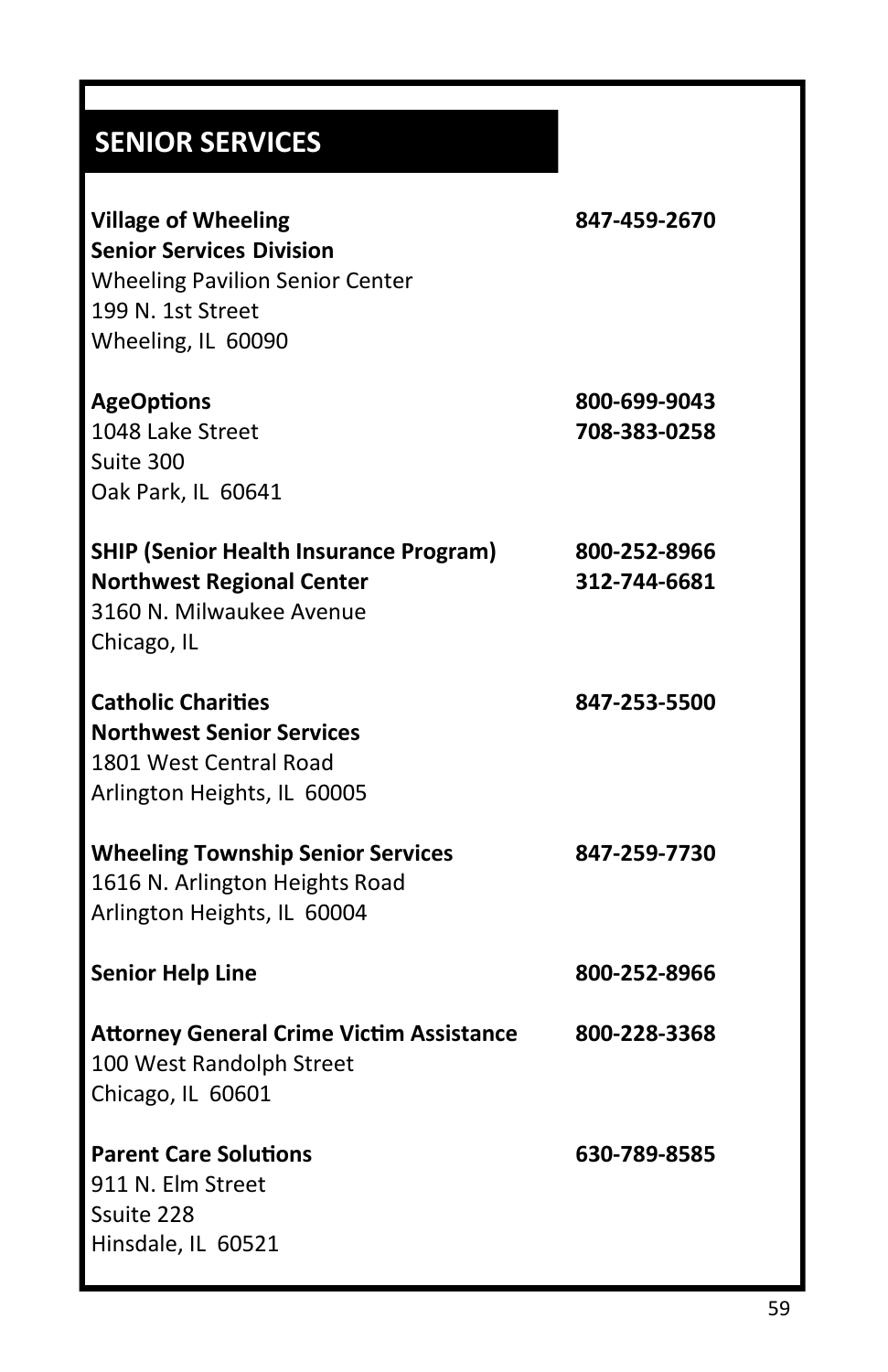# **SENIOR SERVICES**

| <b>Center for Concern</b><br>1580 Northwest Highway<br>Suite 310<br>Park Ridge, IL 60068              | 847-823-0453 |
|-------------------------------------------------------------------------------------------------------|--------------|
| <b>Resource for Community Living</b><br>4300 Lincoln Avenue<br>Rolling Meadows, IL 60008              | 847-701-1554 |
| <b>Resource Center for the Elderly</b><br>306 W. Park Street<br>Arlington Heights, IL 60005           | 847-577-7070 |
| <b>Rebuilding Together</b><br>500 Lake Street<br>Evanston, IL 60201                                   | 847-869-0900 |
| <b>Alexian Brothers Medical Center</b><br>800 Biesterfield Road<br>Elk Grove Village, IL 60007        | 847-437-5500 |
| American Disabled, Inc.<br>5906 N. Milwaukee Avenue<br>Chicago, IL 60646                              | 773-774-7300 |
| <b>Lutheran General Older Adult Services</b><br>9375 West Church Street<br>Des Plaines, IL 60016-4271 | 847-723-7770 |
| <b>Eldercare Locator</b>                                                                              | 800-677-1116 |
| <b>Nursing Home Hotline</b>                                                                           | 800-252-4343 |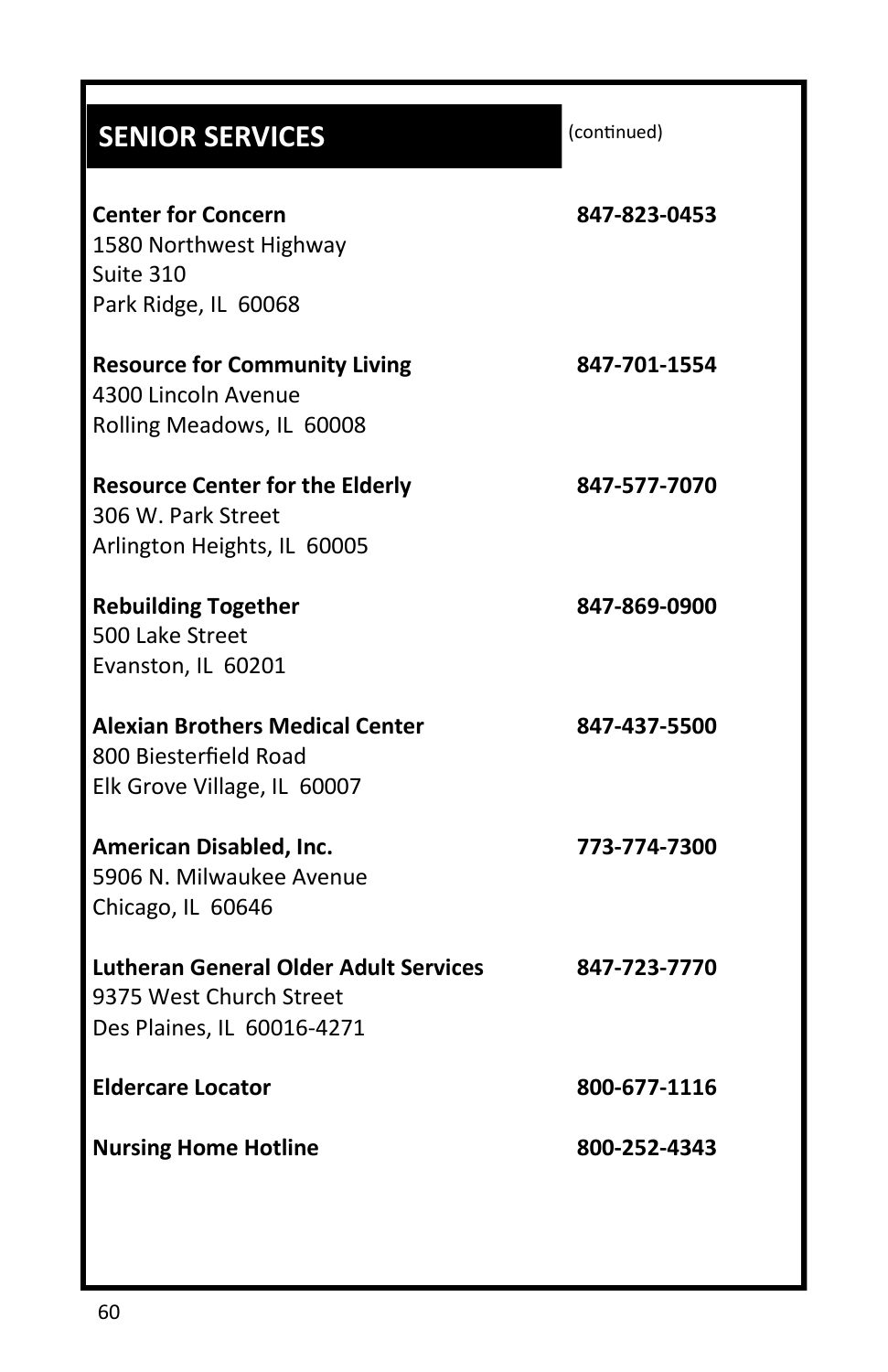| <b>SENIOR SERVICES</b>                 | (continued)  |
|----------------------------------------|--------------|
|                                        |              |
| <b>PACE Bus</b>                        | 847-364-7223 |
| 550 West Algonquin Road                |              |
| Arlington Heights, IL 60005            |              |
| <b>Wheeling Medical Lending Closet</b> | 847-459-2670 |
| <b>Wheeling Pavilion Senior Center</b> |              |
| 199 N. 1st Street                      |              |
| Wheeling, IL 60090                     |              |
| <b>Wheeling Township Dial-a-Bus</b>    | 847-259-7743 |
| 1616 N. Arlington Heights Road         |              |
| Arlington Heights, IL 60005            |              |
| <b>Escorted Transportation</b>         | 847-222-9227 |
| Services/Northwest                     |              |
| 1801 W. Central Road                   |              |
| Arlington Heights, IL 60005            |              |

Provides transportation to medical and dental appointments for seniors 60 and older; Monday thru Saturday fro, 8am to 8pm. Requires at least 1 week notice and is \$12 per round trip.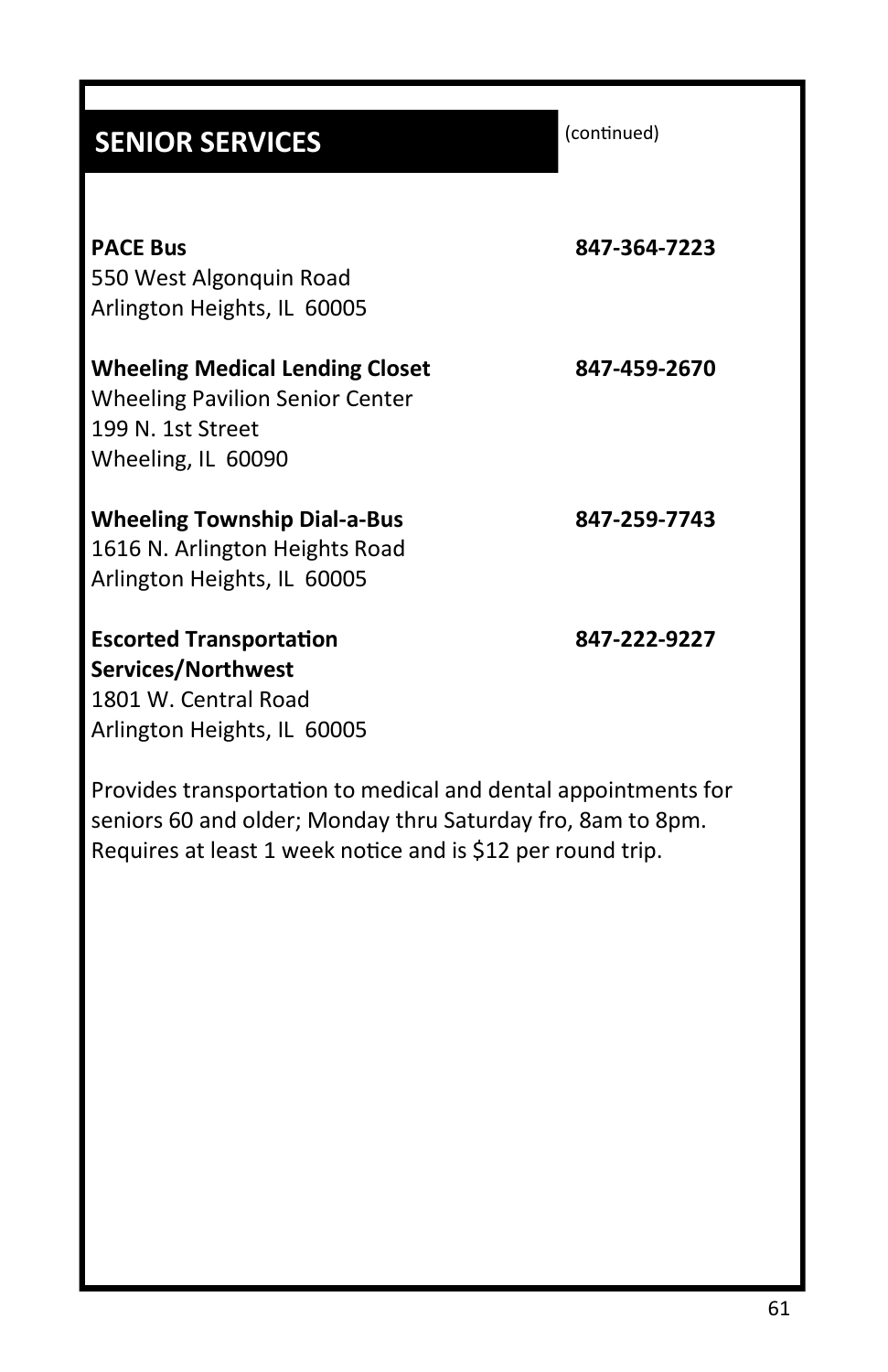# **OTHER RESOURCES**

| 705 North Wheeling Road<br>Mount Prospect, IL 60056                                                                                                                                                                                                                      |                              |
|--------------------------------------------------------------------------------------------------------------------------------------------------------------------------------------------------------------------------------------------------------------------------|------------------------------|
| Provides assistance in handling Social Security benefits in the case of<br>retirement, disability or death. Also provides income for the blind or<br>disabled based on need. Administers Federal/State funded programs.<br>Contact office for current income guidelines. |                              |
| <b>Child Support</b><br>20 N. Clark Street<br>Chicago, IL 60602                                                                                                                                                                                                          | 800-447-4278<br>312-345-2200 |
| <b>Cook County Department of Public Health</b><br>2121 Euclid Avenue<br>Rolling Meadows, IL 60008                                                                                                                                                                        | 847-818-2860                 |
| <b>Department of Children and Family</b><br><b>Services Child Abuse Report Hotline</b>                                                                                                                                                                                   | 800-252-2873                 |
| <b>DHS Family Community Resource</b><br>8020 North St. Louis Avenue<br>Skokie, IL 60076                                                                                                                                                                                  | 847-745-3200                 |
| <b>Girl Scouts of Greater Chicago</b><br>20 S. Clark Street<br>Chicago, IL 60603                                                                                                                                                                                         | 312-416-2500                 |
| <b>Immunizations</b><br>Illinois Department of Public Health                                                                                                                                                                                                             | 800-526-4372                 |
| <b>Medicare</b>                                                                                                                                                                                                                                                          | 800-633-4227                 |

**Social Security Administration 800-772-1213**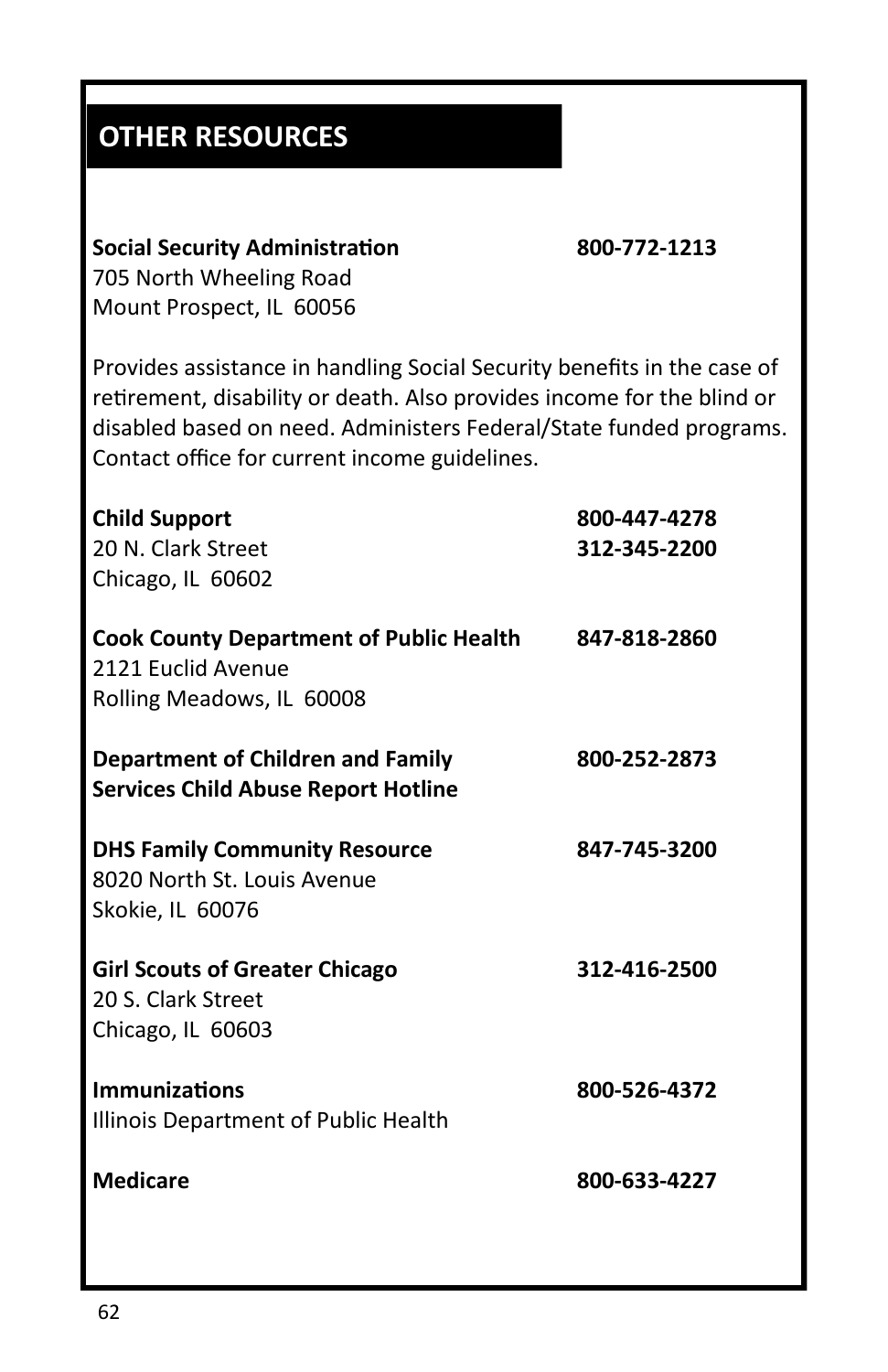## **OTHER RESOURCES**

**Planned Parenthood 1-800-230-PLAN** 1200 N. LaSalle Street **312-266-1033** Chicago, IL 60610

**The Women's Center 847-803-9620** 2720 S. River Road Suite 234 Des Plaines, IL 60016

**OTHER RESOURCES**

**Suicide Prevention Lifeline 800-273-8255 Veterans Crisis Line: 800-273-8255, press 1 Veteran Combat Call Center 1-877-927-8387 Mental Health America 1-800-969-6642** (referral to specific mental health service Or support program in community) **National Alliance on Mental Illness (NAMI) 1-800-950-6264 National Association of Anorexia Nervosa 630-577-1330 And Associated Disorders National Sexual Assault Hotline 800-656-4673**

continued